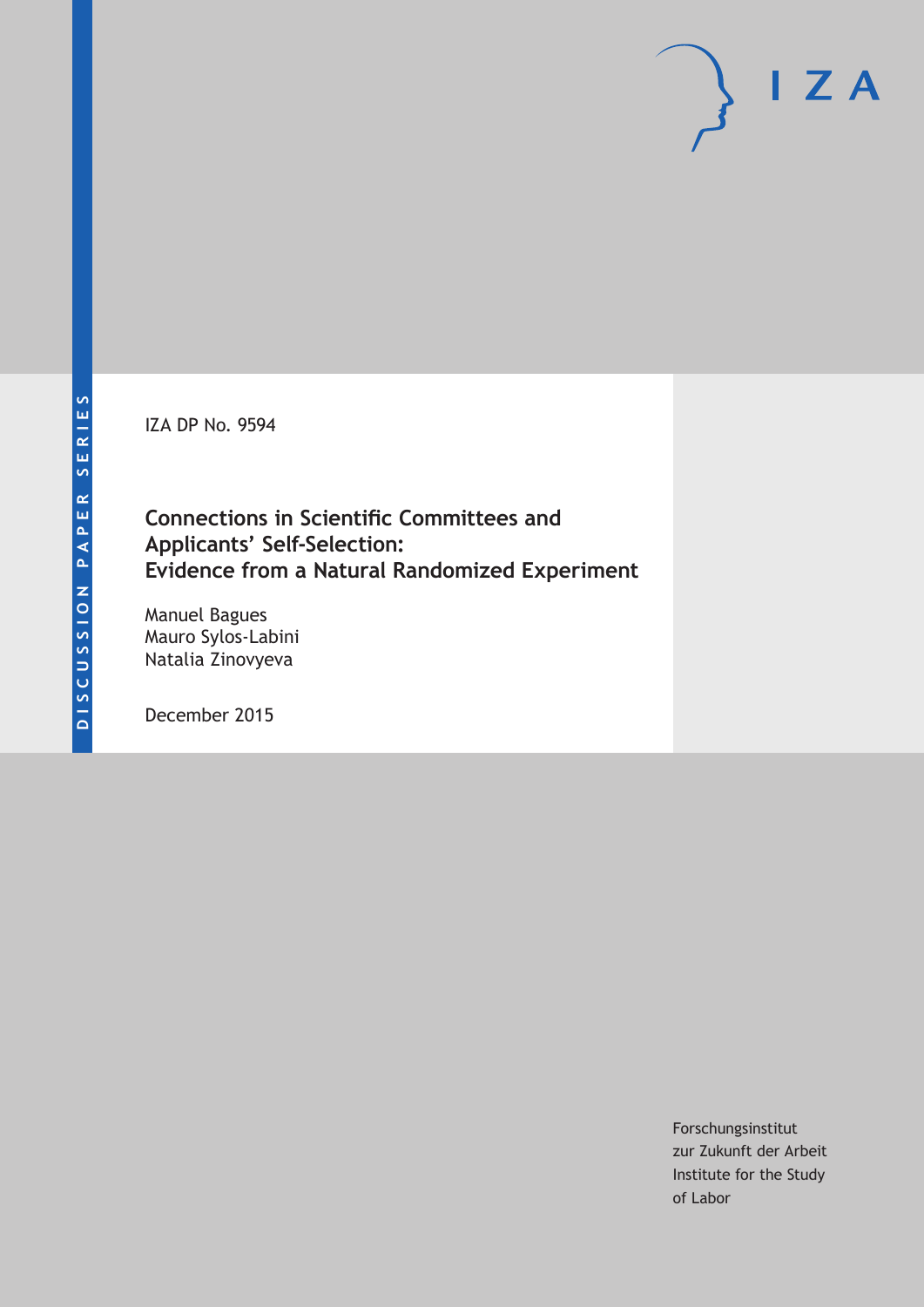# **Connections in Scientific Committees and Applicants' Self-Selection: Evidence from a Natural Randomized Experiment**

### **Manuel Bagues**

*Aalto University and IZA* 

### **Mauro Sylos-Labini**

*University of Pisa* 

### **Natalia Zinovyeva**

*Aalto University*

Discussion Paper No. 9594 December 2015

IZA

P.O. Box 7240 53072 Bonn Germany

Phone: +49-228-3894-0 Fax: +49-228-3894-180 E-mail: iza@iza.org

Any opinions expressed here are those of the author(s) and not those of IZA. Research published in this series may include views on policy, but the institute itself takes no institutional policy positions. The IZA research network is committed to the IZA Guiding Principles of Research Integrity.

The Institute for the Study of Labor (IZA) in Bonn is a local and virtual international research center and a place of communication between science, politics and business. IZA is an independent nonprofit organization supported by Deutsche Post Foundation. The center is associated with the University of Bonn and offers a stimulating research environment through its international network, workshops and conferences, data service, project support, research visits and doctoral program. IZA engages in (i) original and internationally competitive research in all fields of labor economics, (ii) development of policy concepts, and (iii) dissemination of research results and concepts to the interested public.

IZA Discussion Papers often represent preliminary work and are circulated to encourage discussion. Citation of such a paper should account for its provisional character. A revised version may be available directly from the author.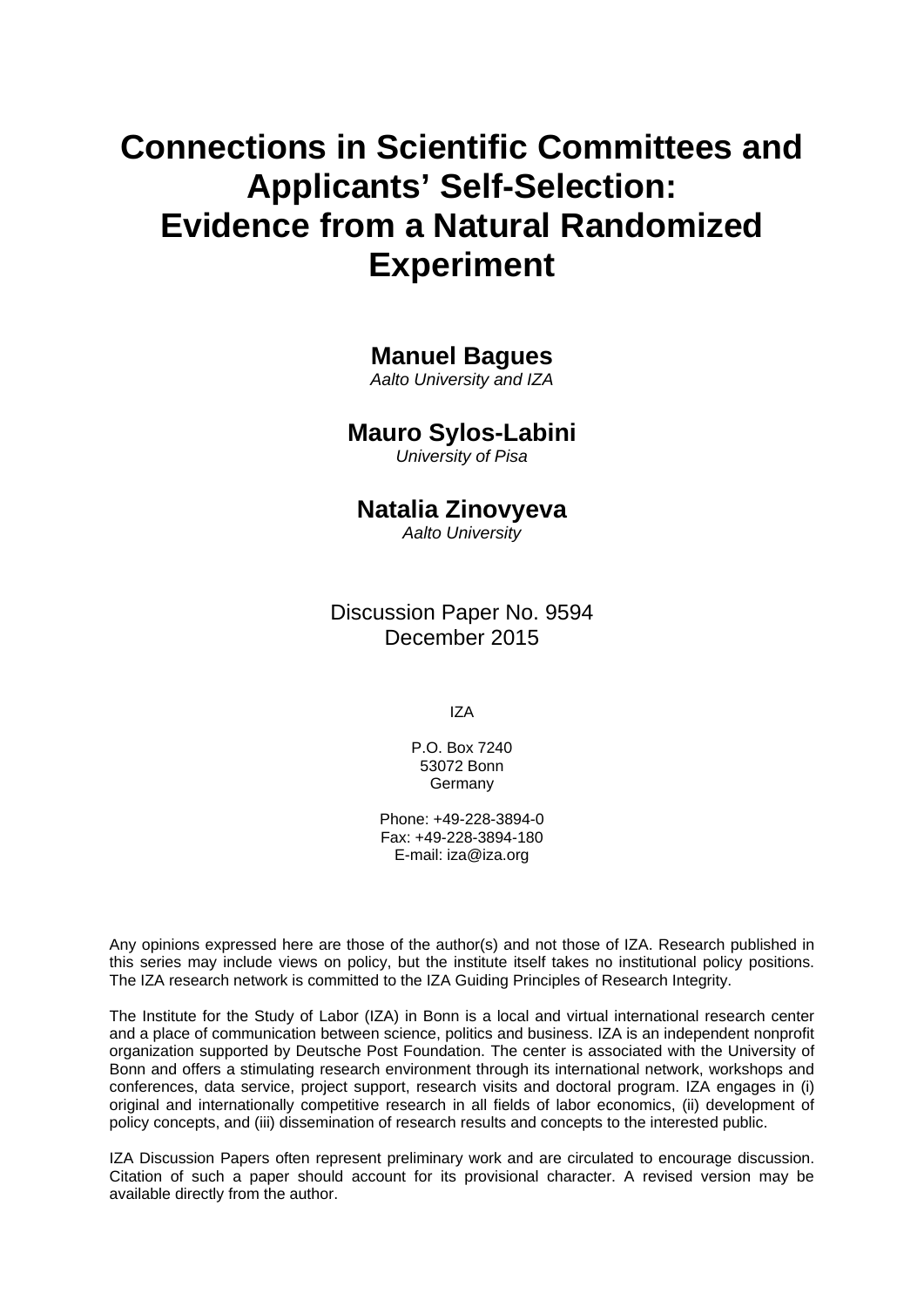IZA Discussion Paper No. 9594 December 2015

## **ABSTRACT**

### **Connections in Scientific Committees and Applicants' Self-Selection: Evidence from a Natural Randomized Experiment\***

We examine how the presence of connections in scientific committees affects researchers' decision to apply and their chances of success. We exploit evidence from Italian academia, where in order to be promoted to an associate or full professorship, researchers are firstly required to qualify in a national evaluation process. Prospective candidates are significantly less likely to apply when the committee includes, through luck of the draw, a colleague or a co-author. This pattern is driven mainly by researchers with a weak research profile. At the same time, information from 300,000 individual evaluation reports shows that applicants tend to receive more favorable evaluations from connected evaluators. Overall, this evidence is consistent with both the existence of a bias in favor of connected candidates and with academic connections reducing information asymmetries. Our study shows that connections are an important determinant of application decisions in academia and, more generally, it highlights the relevance of self-selection for empirical studies on discrimination.

JEL Classification: I23, M51, J45

Keywords: scientific evaluations, connections, self-selection

Corresponding author:

 $\overline{\phantom{a}}$ 

Manuel Bagues Aalto University Department of Economics P.O. Box 21240 00076 Helsinki Finland E-mail: manuel.bagues@aalto.fi

<sup>\*</sup> We would like to thank Mischa Drughov, Marta Martinez-Troya, Oskar Nordström Skans, Marko Terviö and participants at presentations at Universitat Autonoma de Barcelona, the Swedish Institute for Social Research, Helsinki Center of Economic Research, CERGE-EI Prague, the 2014 Trento Festival dell'Economia, Jyväskylä University, Annual Meeting of the Finnish Economic Association 2015, SOLE-EALE 2015, Labor Nordic Meeting 2015, "Brucchi Luchino" Workshop 2015 for their useful comments. All remaining errors are our own.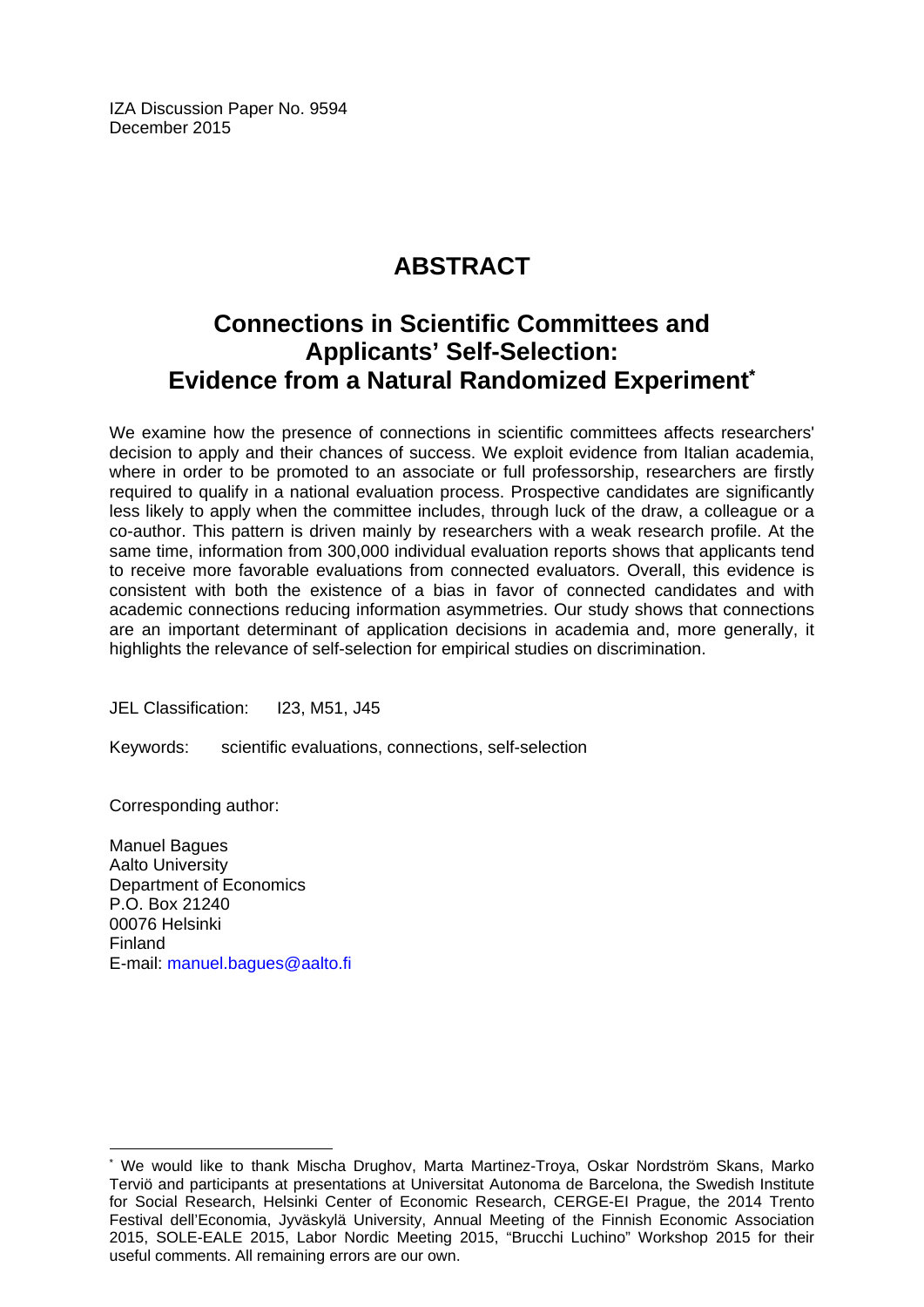### 1 Introduction

It is well known that academic connections, such as those between co-authors, colleagues, advisors or mentors, are important for a successful professional career. In first place, they contribute to improve individual research productivity by providing ideas and intellectual support (Azoulay, Graff Zivin and Wang 2010, Oettl 2012). Moreover, researchers may also benefit from the presence in scientific committees of evaluators with whom there is some sort of prior connection (Combes, Linnemer and Visser 2008, Durante, Labartino and Perotti 2011, Li 2011, Perotti 2002, Sandström and Hällsten 2008), either because evaluators are positively biased towards connected candidates or because better information regarding the quality of candidates is more readily available (Brogaard, Engelberg and Parsons 2014, Laband and Piette 1994, Li 2011, Zinovyeva and Bagues 2015).

Beyond the direct impact of connections on evaluations, in this paper we examine whether the presence of a connection in a scientific committee affects researchers' decision to apply. The impact of connections on researchers' application decisions is theoretically ambiguous. If prospective candidates expect connected evaluators to be more favorable, this would increase the probability that researchers with a connection in the committee apply. On the other hand, connections may reduce information asymmetries between the candidate and the evaluator.<sup>1</sup> Evaluators may observe more accurately the quality of connected researchers, and potential applicants may also be better informed about the evaluation standards adopted by connected evaluators. Whether a reduction in information asymmetries dissuades or encourages connected researchers to apply depends on the quality of these same researchers.

We exploit the exceptional evidence provided by evaluations in Italian academia. Since 2012, in order to be promoted to associate and full professor, Italian researchers

<sup>&</sup>lt;sup>1</sup>A number of studies have analyzed how information affects application decisions in other contexts. For instance, Hoxby and Avery (2013) study the application behavior of prospective college students in the US. They find that low-income high achievers apply to fewer selective colleges than their high-income counterparts with similar achievements, apparently because the latter are more likely to receive expert advice. Other authors have analyzed the impact of providing information to high school graduates about the labor market outcomes associated to different degrees (Hastings, Neilson and Zimmerman 2015, Pekkala-Kerr, Pekkarinen, Sarvimaki and Uusitalo 2015).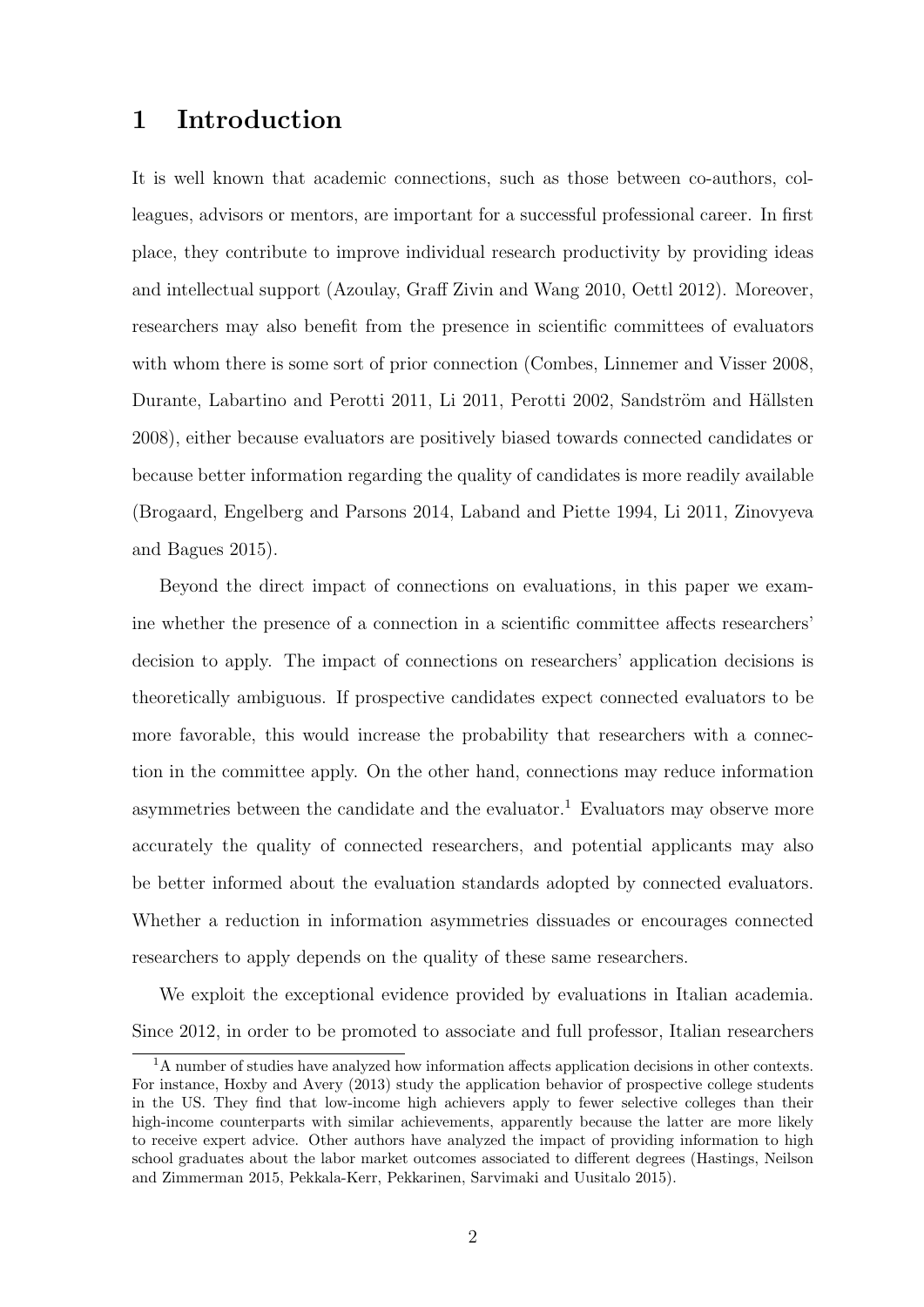have had to qualify first in a scientific evaluation at a national level. Successful candidates can then apply for a promotion at the university level. Candidates who fail to qualify have to wait for two years before they can apply again. Given the cost of applying and the penalization faced by unsuccessful applicants, the decision to apply or not presents researchers with a dilemma. This set up has several features which are convenient for the purposes of analysis. In first place, it is wide-ranging. Its evaluations are conducted in every academic field and at two different stages of the career ladder (associate and full professorships). Second, researchers need to pre-register their application before the composition of the committee is known, independently of whether they finally apply or not. Thanks to this institutional feature, we are able to observe a list of prospective candidates. Third, committee members are randomly selected from a pool of eligible evaluators. This provides a credible and transparent empirical strategy. Finally, we observe the curriculum vitae of all potential candidates and evaluators, as well as evaluators' reports. We use this information to disentangle why connections may influence both the researchers' application decisions and these applications' chances of success.

Our database includes information on around 69,000 applications of researchers who pre-registered in 2012 for the first round of the national qualification evaluation. When the identity of committee members was announced, around 10,000 applications were withdrawn. The remaining 59,000 applications were evaluated by committee members and around 40% managed to qualify. We find that while the presence of connections in the committee decreases the probability that researchers apply, it increases their chances of success. The magnitude of these effects depends crucially on researchers' quality. In the case of researchers in the bottom tercile in terms of their research output, the presence of a connection in the committee decreases their application rate by 6 percentage points (p.p.) and it increases their (unconditional) chances of success by 3 p.p. On the other hand, researchers in the top tercile are as likely to apply when the committee includes a co-author or a colleague, and their probability of success is 5 p.p. larger.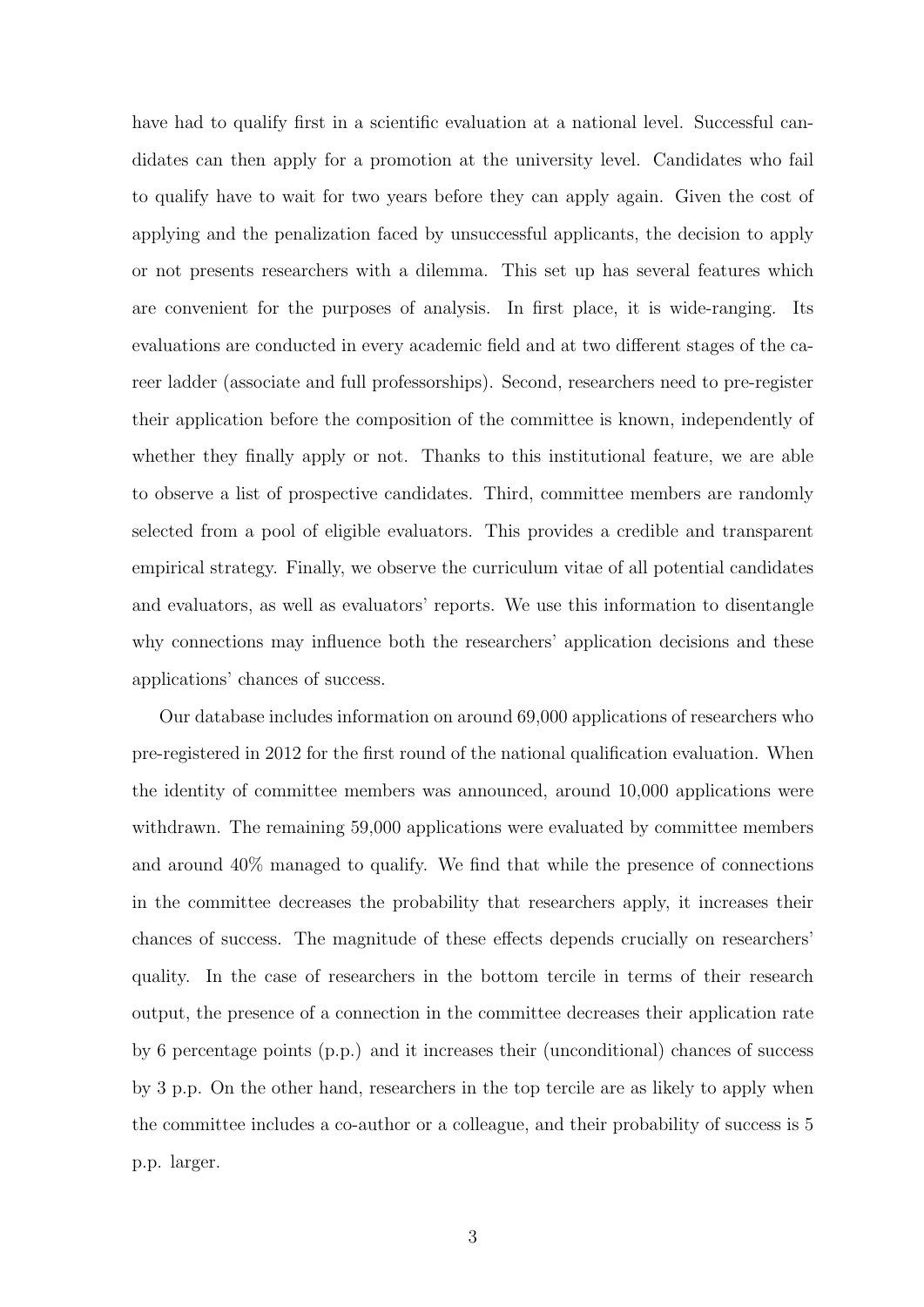To understand why candidates react to the presence of connections in committees, we examine the content of 300,000 individual reports, five per application. Connected candidates tend to receive more favorable evaluation reports. These reports tend also to be significantly longer, perhaps reflecting the availability of more accurate information. Furthermore, we also examine the application behavior and the performance of researchers who withdrew their application in the following round of evaluations, which took place in 2013. In this second round, which was evaluated by the same set of evaluators, connected researchers are more likely to apply and they are also more likely to qualify, relative to other researchers who withdrew their application in the first round. Overall, the evidence suggests that presence of a connection in the committee helps potential applicants whose research profiles are weak to submit their application at the best possible time and thus avoid costly mistakes.

Our paper contributes to the literature in several ways. Our results illustrate that academic networks provide access to information that helps to make better professional choices. The information provided by connections may be useful also for other important academic decisions such as applying for a grant, for a position, or selecting the outlet where a paper should be submitted, a process that is also costly and subject to uncertainty.<sup>2</sup>

Moreover, to the best of our knowledge, this paper provides the first evidence showing that the composition of scientific committees affects application decisions. This finding has important methodological implications for the empirical analysis of evaluation biases and discrimination. If candidates self-select into the application process on the basis of the identity of evaluators, this may bias in a non-trivial way studies that rely only on information about actual applicants. To deal with self-selection, it might be necessary to consider all prospective applicants, independently of whether they apply or not. The endogenous self-selection of candidates may be also relevant

<sup>2</sup>This informational feature of connections might partly explain the success of some mentoring programs. For instance, Blau et al. (2010) randomly selected some junior female economists from a set of volunteers and provided them with an intensive two-day mentoring on "research and publishing, getting grants, professional exposure, teaching, the tenure process and work-life balance." Five years after the intervention, participants in the workshop were 20 percentage points more likely to have a top-tier publication and have 2.7 more publications overall.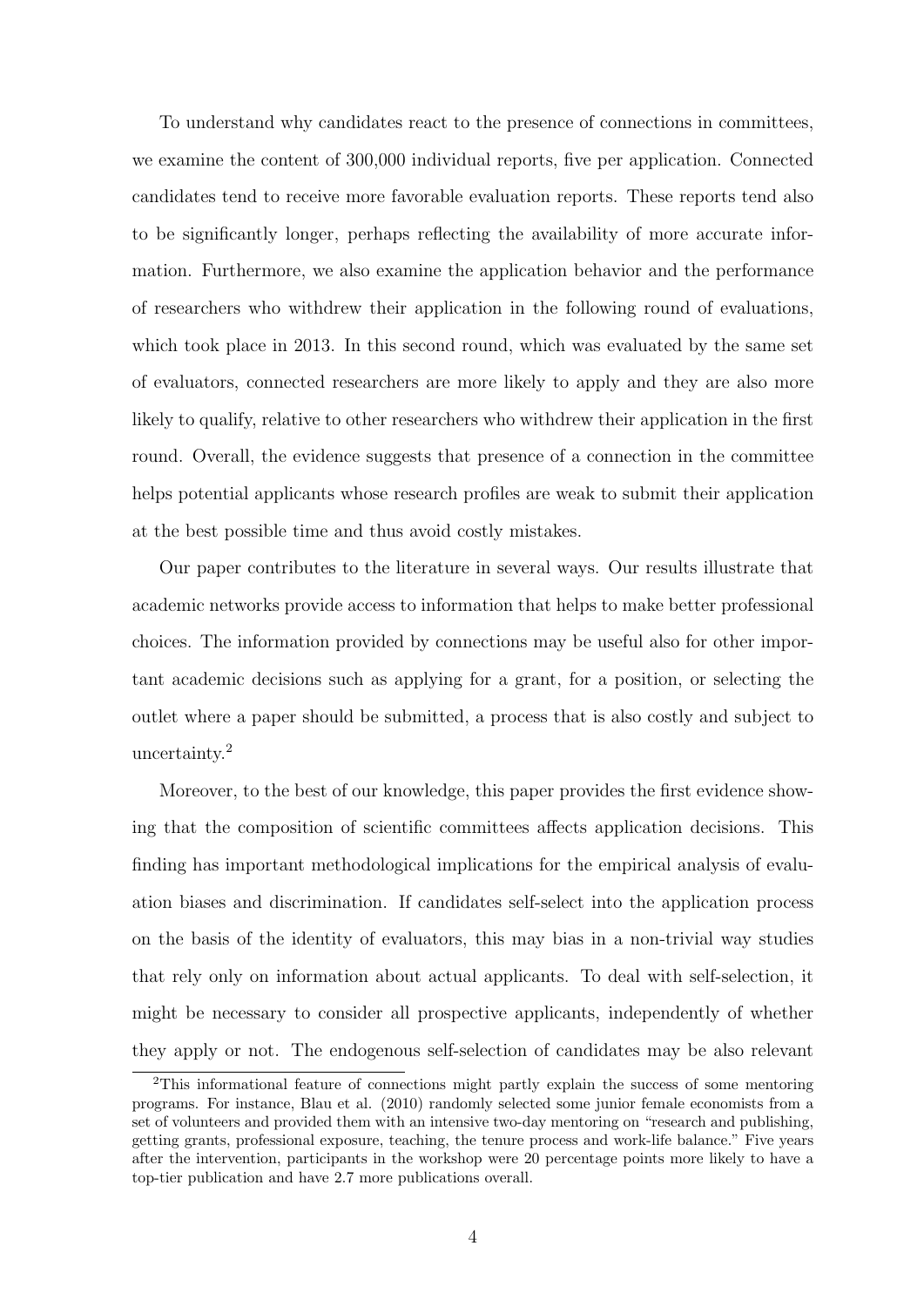for the interpretation of audit and correspondence studies. In these studies, fictitious applicants look identical "on paper" except for some particular characteristic such as gender or race. As pointed out by Heckman and Siegelman (1993) and Neumark (2012), an evaluator's decision to select applicants from a certain group may reflect either taste discrimination or, if different groups of candidates are expected to differ in their distribution of quality in some unobserved dimension, it may reflect statistical discrimination. Our analysis suggests that, even if the two groups are identical in the overall population, they are likely to differ among applicants due to the self-selection of applicants.<sup>3</sup>

Finally, our study may also contribute to improve the design of scientific evaluations. Policy makers may want to consider more carefully whether prospective applicants should receive information about the identity of evaluators. For instance, in the context of the qualification exams that we study in this paper, allowing pre-registered candidates to withdraw their application once the committee composition is announced amplifies the benefits of connections, allowing some connected candidates with a weak research profile to withdraw their application and avoid a costly and time-consuming failure.

The paper is organized as follows. We start by proposing a simple model of application behavior that helps to clarify how connections in committees may affect candidates' decision to apply. In section 3, we explain the structure of the evaluation process. In section 4, we describe the data used in the empirical analysis and in section 5 we present our main findings. In section 6 we briefly summarize the findings and we discuss possible interpretations and implications.

<sup>3</sup>This might perhaps explain the results in Milkman, Akinola and Chugh (2015), who conduct an audit study in which fictional prospective students contact professors in order to discuss research opportunities prior to applying to a doctoral program. Faculty are significantly less responsive to students with a foreign-sounding name even if, by construction, their messages were otherwise identical. A possible explanation, within the framework of our study, is that employers prejudge native prospective students to be better informed about their fit and, as a result, they foresee that they will be positively selected among students who decide to contact the faculty.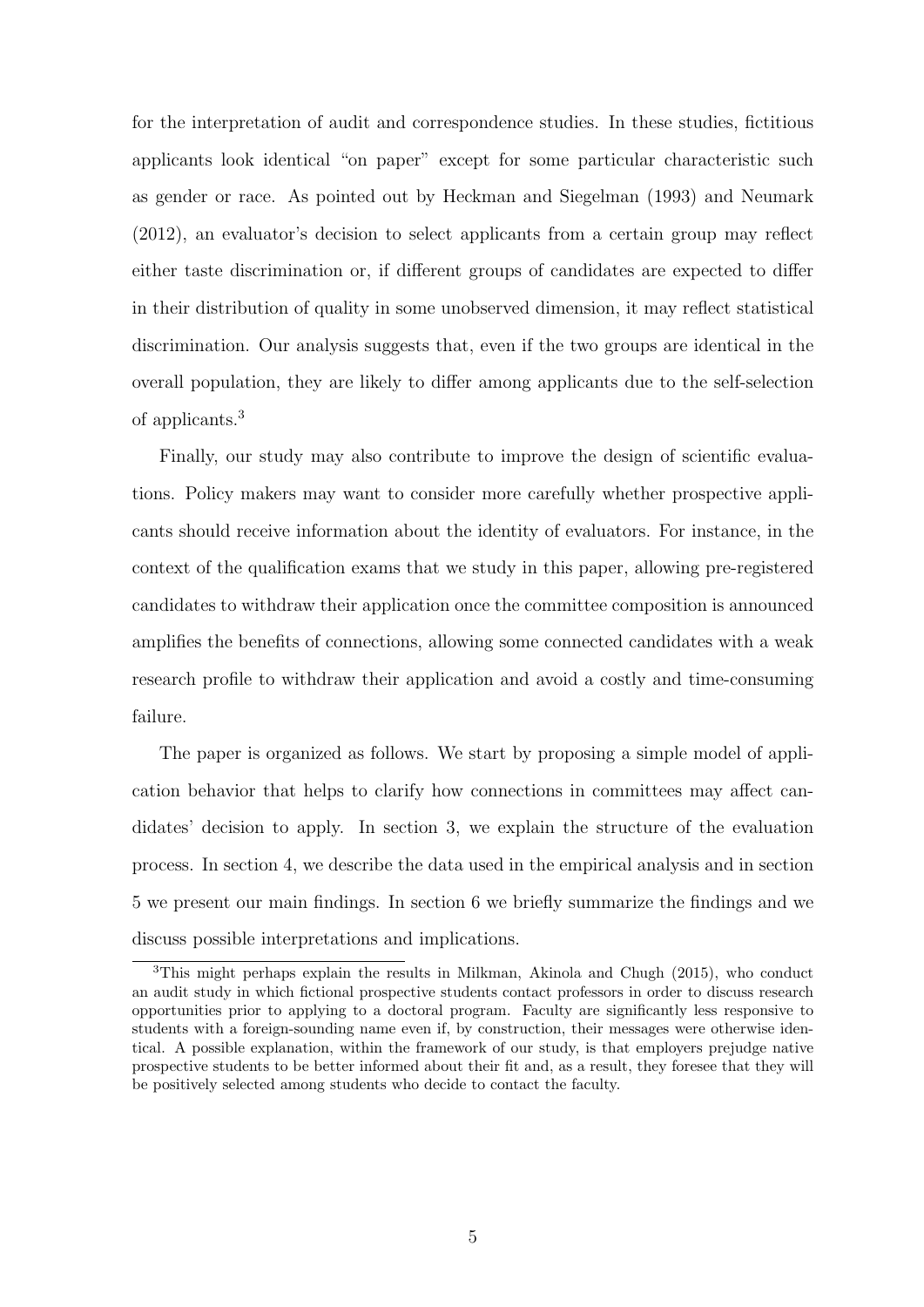### 2 Theoretical framework

We propose a simple conceptual framework to analyze how the presence of a connection in a committee may affect prospective candidates' decision to participate in an evaluation process. The model captures three relevant features. First, applications tend to involve some costs, either in the form of specific investments or opportunity costs. Given these costs, candidates need to weigh up their probabilities of success and carefully consider whether they should apply or not. Second, the outcome of the evaluation may depend on the identity of the evaluator. Evaluators may have a preference for certain areas of research or they may be biased in favor or against some candidates. Third, there might be relevant information asymmetries both on the evaluators' and on the researchers' side. While evaluators may observe imperfectly the quality of candidates, candidates may likewise not be perfectly informed about evaluators' standards or about their preferences.

According to the model, the impact of connections on application decisions is ambiguous. If evaluators are positively biased towards connected researchers, this would increase the likelihood that these researchers apply. The opposite would be true if they are negatively biased. Moreover, if connections convey information on evaluation standards to potential applicants or if they provide information to evaluators on the quality of candidates, the impact of connections on applications can be either positive or negative depending on the quality of connected researchers.

#### 2.1 Set up

More formally, let us consider an individual  $i$  of quality  $q_i$  who has to decide whether to submit an application to evaluator  $i$ . The net gain of applying and qualifying is equal to G while the cost of applying and failing is equal to  $C$ , where both  $G$  and  $C$ are positive. The payoff for the individual if he does not apply is equal to zero. The payoff function of the candidate can be described as follows: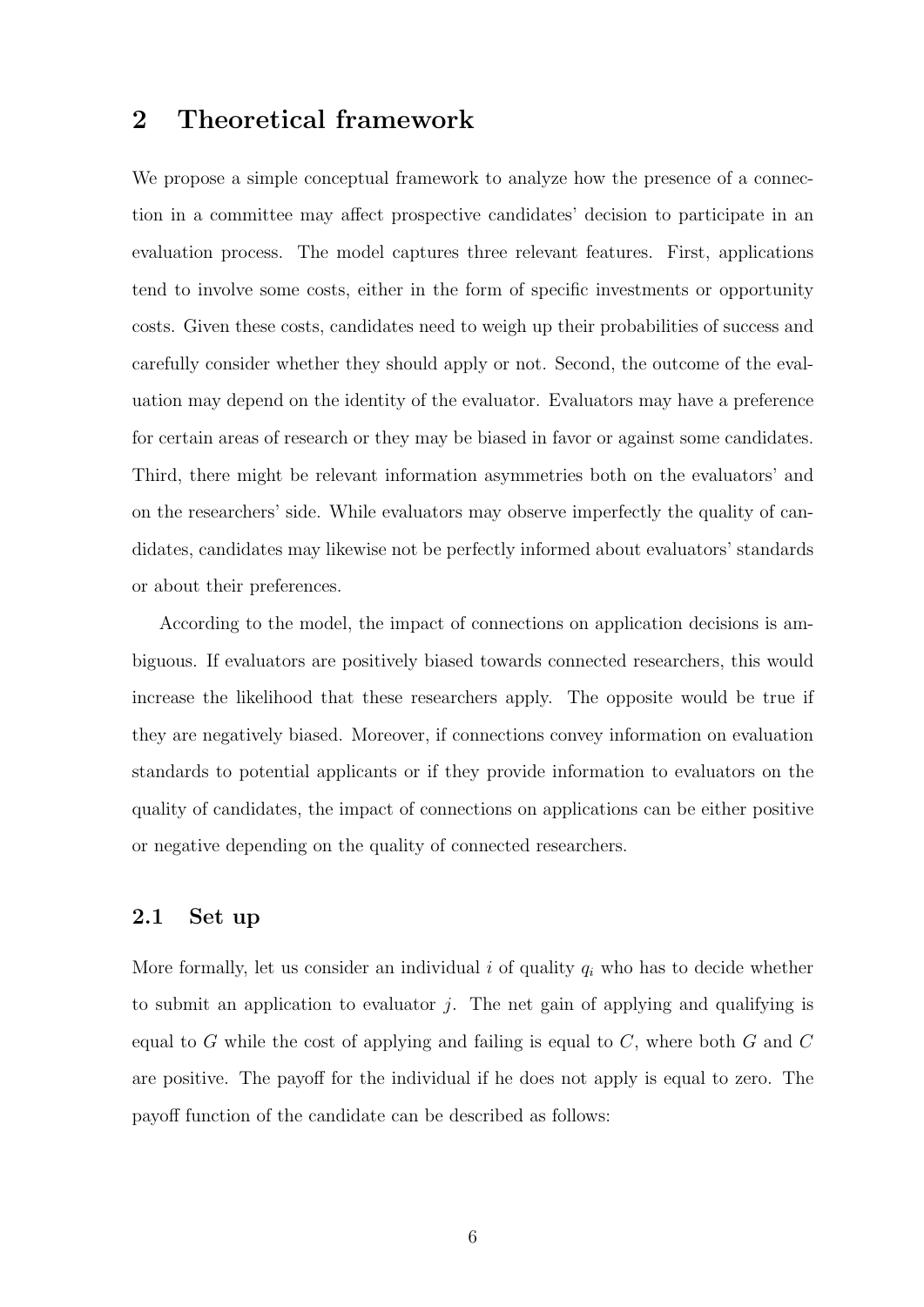Payoff 
$$
_{ij}^{cand}
$$
 = 
$$
\begin{cases} G, & \text{if candidate } i \text{ applies and qualities,} \\ -C, & \text{if candidate } i \text{ applies and fails,} \\ 0, & \text{if candidate } i \text{ does not apply.} \end{cases}
$$

If the candidate applies, the evaluator assesses the evaluator assesses the application and the payoff function is as follows:

Payoff 
$$
_{ij}^{eval} = \begin{cases} q_i + B_{ij}, & \text{if candidate } i \text{ is granted a qualification,} \\ U_j, & \text{if candidate } i \text{ is not granted a qualification,} \end{cases}
$$

where  $B_{ij}$  reflects the potential existence of subjective bias and  $U_j$  is the outside option of the evaluator or, equivalently, the threshold that the candidate needs to achieve in order to be granted a qualification.

There are two sources of uncertainty in the model. First, the potential applicant does not know precisely how large the threshold  $U_j$  is. He has some distributional prior information,  $U_j \sim N(0, 1)$  and, additionally, he receives a private signal about the actual draw of  $U_j$ :

$$
z_{ij} = U_j + \epsilon_{ij}, \quad \epsilon_{ij} \sim N(0, \gamma_{ij}^2),
$$

where  $\gamma_{ij}^2$  reflects the degree of accuracy of the signal that the individual receives. The second source of uncertainty comes from the fact that the evaluator observes only imperfectly the true quality of the candidate. She knows the distribution of quality among prospective candidates, that for the sake of simplicity is  $q_i \sim N(0, 1)$ , and she also receives a private signal about the actual quality of the candidate:

$$
y_{ij} = q_i + \eta_{ij}, \quad \eta_{ij} \sim N(0, \sigma_{ij}^2),
$$

where  $\sigma_{ij}^2$  is the accuracy of the signal. While the candidate and the evaluator do not observe the signals received by each other, prior beliefs and the accuracy of the signals are common knowledge.

Let us derive the application decision of the prospective applicant by means of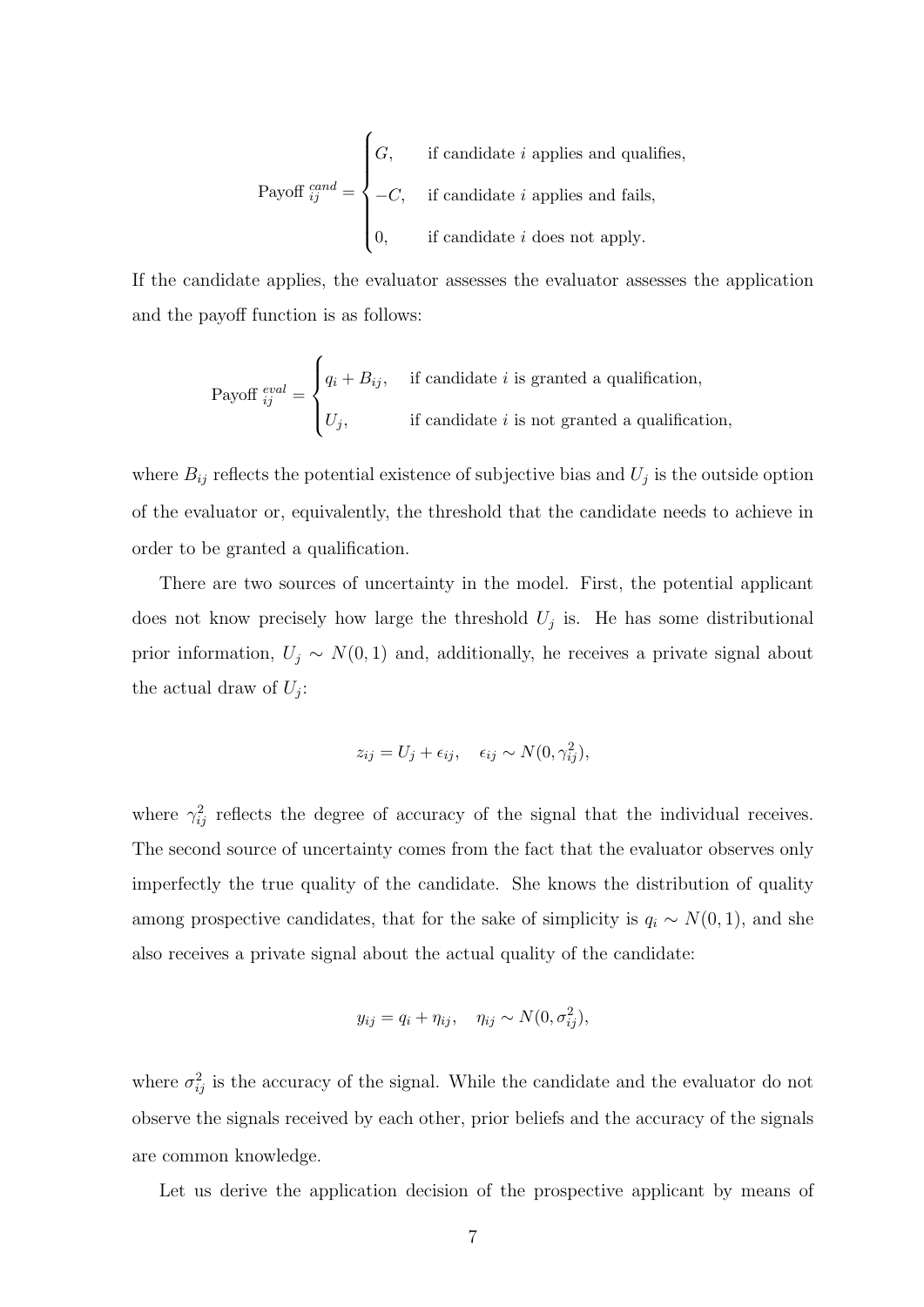backward induction. First, consider the second stage, at which the evaluator decides whether to promote or fail the candidate. For simplicity, let us assume that the evaluator only takes into account the observed signal and the prior distributional information, and she does not try to infer the quality of the applicants based on their application decisions.<sup>4</sup> The evaluator promotes the candidate whenever his expected quality is higher than the outside option:

$$
E(q_i + B_{ij}|y_{ij}) = \frac{y_{ij}}{1 + \sigma_{ij}^2} + B_{ij} > U_j \Rightarrow \text{ promote candidate } i.
$$
 (1)

Now let us consider the first stage, at which the candidate decides whether to apply. The candidate forms a judgment about how his application will be perceived by the evaluator. This judgment takes both the candidate's own quality into account as well as the accuracy of the signal that the evaluator will observe:

$$
E(q_i|y_{ij})|q_i \sim N\left(\frac{q_i}{1+\sigma_{ij}^2}, \frac{\sigma_{ij}^2}{(1+\sigma_{ij}^2)^2}\right).
$$

At the same time, the candidate also forms a posterior distribution about the grading standards of the evaluator, based on the private signal that he receives:

$$
U_j|z_{ij} \sim N\left(\frac{z_{ij}}{1+\gamma_{ij}^2}, \frac{\gamma_{ij}^2}{1+\gamma_{ij}^2}\right).
$$

Given the decision rule of the evaluator in the second stage (equation  $(1)$ ), the expected probability that the candidate will qualify is equal to:

$$
Pr(E(q_i + B_{ij}|y_{ij}) > U_j|q_i, z_{ij}) = \Phi\left(\frac{\frac{q_i}{1 + \sigma_{ij}^2} + B_{ij} - \frac{z_{ij}}{1 + \gamma_{ij}^2}}{\sqrt{\frac{\sigma_{ij}^2}{(1 + \sigma_{ij}^2)^2} + \frac{\gamma_{ij}^2}{1 + \gamma_{ij}^2}}}\right),
$$
\n(2)

where  $\Phi(\cdot)$  is the cumulative density function of a standard normal distribution. Assuming risk neutrality, individual  $i$  will be willing to apply as long as, based on the available information, the expected net return from applying is positive. Candidate  $i$ 

<sup>&</sup>lt;sup>4</sup>There are two possible ways to interpret this simplifying assumption. Formally, we may think of a context where committee members evaluate researchers without knowing whether they are applying or not. Alternatively, we may consider naive evaluators, who are unaware of the fact that candidates' decision to apply may reveal information about their quality.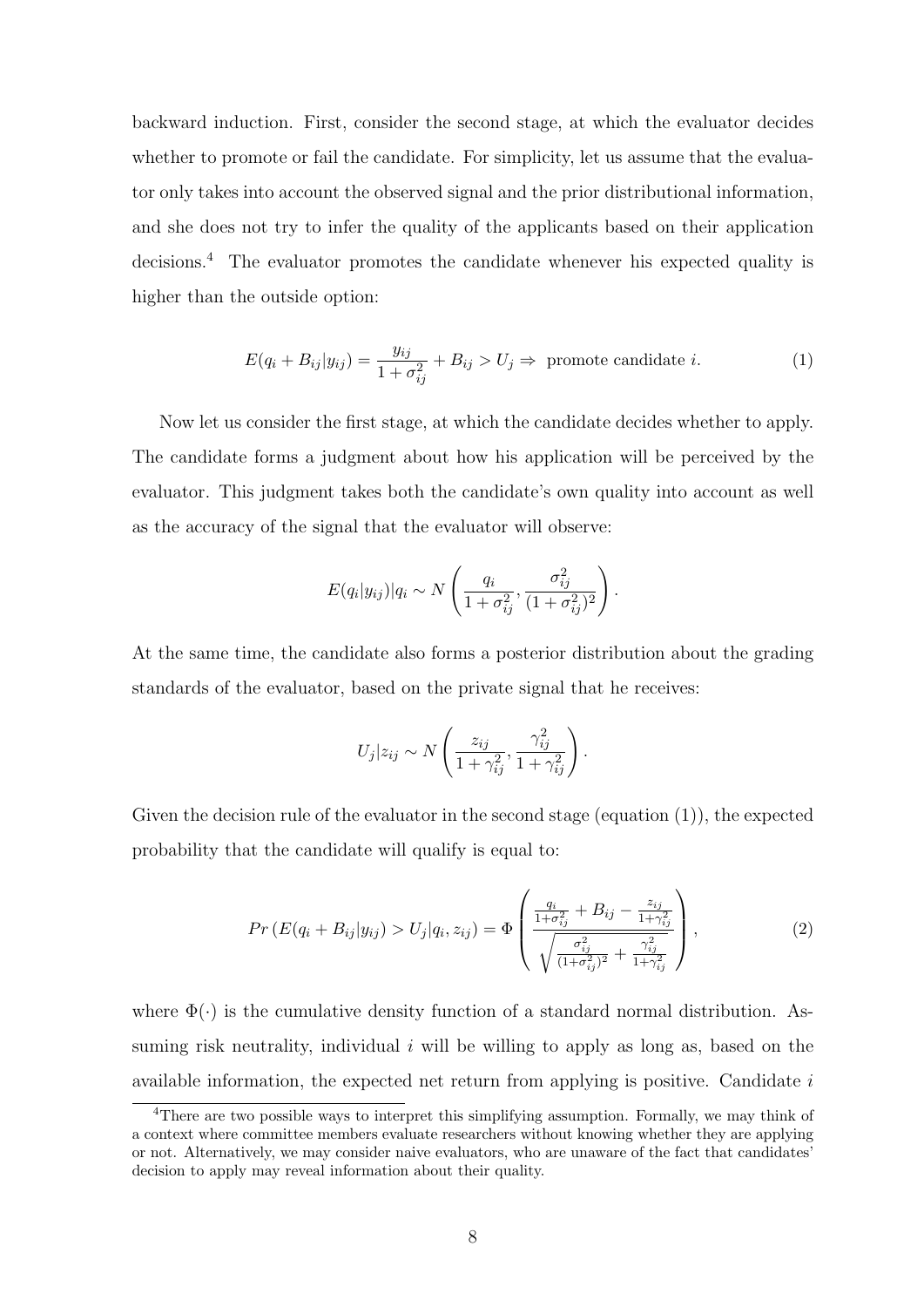applies as long as:

$$
Pr(E(q_i + B_{ij}|y_{ij}) > U_j|q_i, z_{ij}) * G - [1 - Pr(E(q_i + B_{ij}|y_{ij}) > U_j|q_i, z_{ij})] * C > 0
$$
  

$$
Pr(E(q_i + B_{ij}|y_{ij}) > U_j|q_i, z_{ij}) > \frac{C}{G + C}.
$$
 (3)

Notice that the prospective candidate of quality  $q_i$  applies if he receives a sufficiently low signal about the evaluation threshold  $U_j$ . To see this, we can substitute the expression for the probability of success (2) in the application rule (3), rearrange the terms and express the application rule in the following form:

$$
z_{ij} < z_{ij}^* \Rightarrow \text{candidate } i \text{ applies},\tag{4}
$$

where  $z_{ij}^* =$  $\begin{bmatrix} q_i \end{bmatrix}$  $\frac{q_i}{1+\sigma_{ij}^2}+B_{ij}-\Phi^{-1}\left(\frac{C}{G+}\right)$  $\frac{C}{G+C}$ )  $\sqrt{\frac{\sigma_{ij}^2}{(1+\sigma_{ij}^2)^2} + \frac{\gamma_{ij}^2}{1+\gamma_{ij}^2}}$   $(1+\gamma_{ij}^2)$  and  $\Phi^{-1}(\cdot)$  is the inverse cumulative density function.

Given this application rule, let us now analyze how the probability that a prospective candidate applies varies depending on his own quality  $q_i$  and on the evaluator's grading standards  $U_j$ :

$$
Pr(z_{ij} < z_{ij}^* | U_j, q_i) = \Phi\left(\frac{\left[\frac{q_i}{1 + \sigma_{ij}^2} + B_{ij} - \Phi^{-1}\left(\frac{C}{G + C}\right)\sqrt{\frac{\sigma_{ij}^2}{(1 + \sigma_{ij}^2)^2} + \frac{\gamma_{ij}^2}{1 + \gamma_{ij}^2}}\right](1 + \gamma_{ij}^2) - U_j}{\gamma_{ij}}\right).
$$
\n
$$
(5)
$$

#### 2.2 Comparative statics

We use expression (5) to analyze the three channels through which connections might have an impact on application behavior: evaluation bias, lower uncertainty about the candidate's quality, and lower uncertainty about the evaluator's standards.

Case 1: connections and evaluation bias. First, let us consider the case when there is an evaluation bias (connections affect  $B_{ij}$ ) but connections do not reduce information asymmetries  $(\sigma_{ij}^2$  and  $\gamma_{ij}^2$  are constant). Since  $\Phi(\cdot)$  is a monotonically increasing function, the probability of applying increases in  $B_{ij}$  for all candidates. If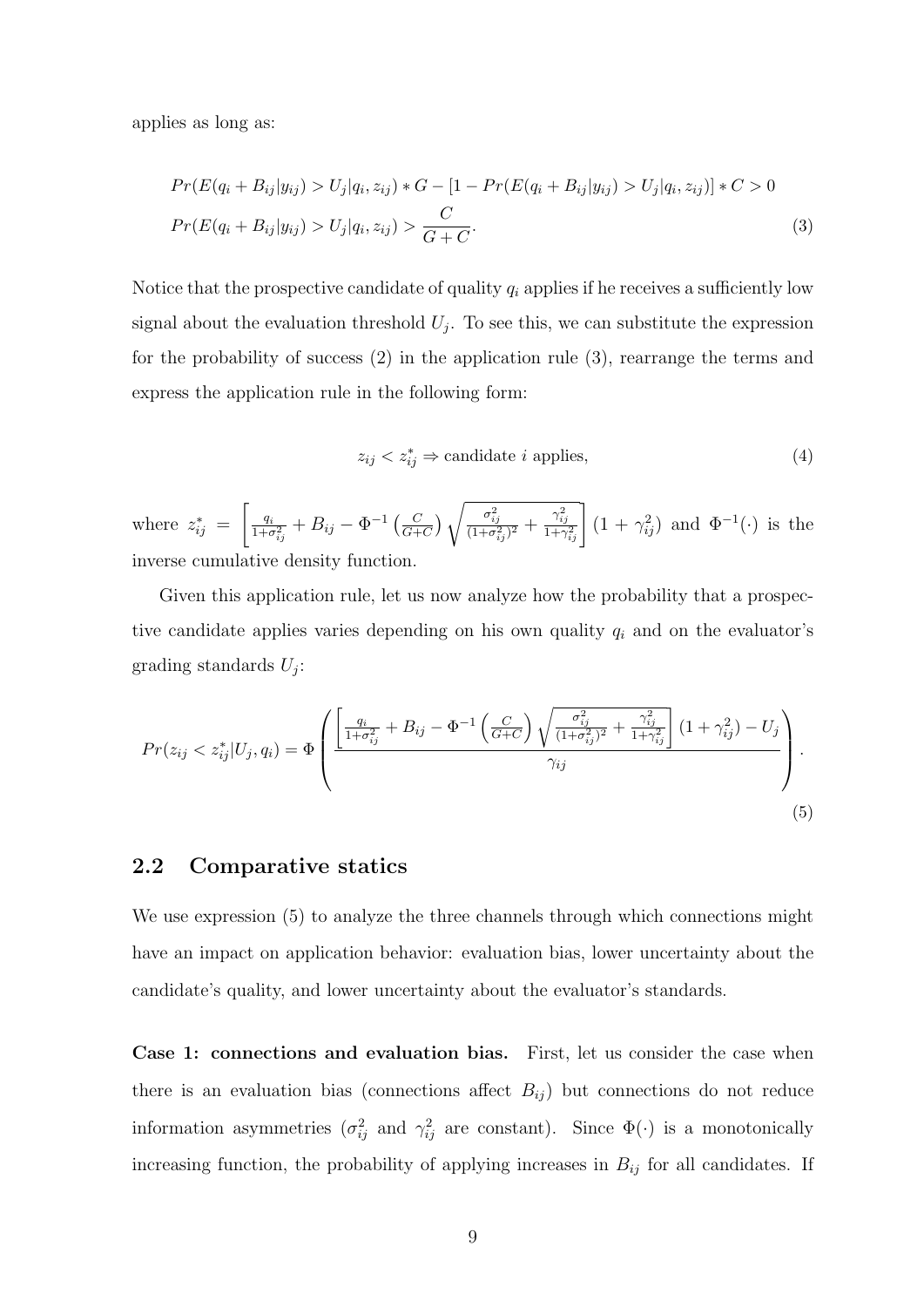connections do only involve a positive (negative) evaluation bias, we should observe an increase (decrease) in the probability that connected candidates apply.

Case 2: connections convey information on candidates. The situation is different if connections reduce information asymmetries. As we show below, depending on candidates' quality, connections in the committee might either encourage or discourage candidates from applying. Consider the possibility that connected candidates are better informed about evaluators' preferences (connections reduce  $\gamma_{ij}^2$ ). For simplicity, let us assume that there is no evaluation bias  $(B_{ij} = 0)$ , the evaluator can perfectly observe candidate quality  $(\sigma_{ij}^2 = 0)$ , and  $C = G$ . The probability that the candidate applies is equal to:

$$
Pr(z_{ij} < z_{ij}^* | U_j) = \Phi\left(\frac{q_i(1 + \gamma_{ij}^2) - U_j}{\gamma_{ij}}\right).
$$

The derivative of this expression with respect to  $\gamma_{ij}$  is:

$$
\frac{\partial Pr(z_{ij} < z_{ij}^* | U_j)}{\partial \gamma_{ij}} = -\phi \left( \frac{q_i (1 + \gamma_{ij}^2) - U_j}{\gamma_{ij}} \right) \frac{q_i (1 - \gamma_{ij}^2) - U_j}{\gamma_{ij}^2},
$$

where  $\phi(\cdot)$  is the probability density function of a standard normal distribution. The sign of this derivative depends on the values of  $q_i$ ,  $\gamma_{ij}^2$  and  $U_j$ . A reduction in the uncertainty regarding the evaluation threshold would induce a relatively good candidate  $\left(q_i > \frac{U_j}{1-\gamma}\right)$  $\frac{U_j}{1-\gamma_{ij}}$ ) to apply more and a relatively weak candidate  $(q_i < \frac{U_j}{1-\gamma_{ij}})$  $\frac{U_j}{1-\gamma_{ij}}$ ) to apply less.

Case 3: connections convey information on evaluation standards. Consider now the case when evaluators observe more accurately the quality of connected candidates (connections reduce  $\sigma_{ij}^2$ ). Again, for simplicity let us assume that the candidate can perfectly observe grading standards  $(\gamma_{ij}^2 = 0)$ , there are no evaluation biases  $(B_{ij} = 0)$ , and  $C = G$ . The probability that a prospective candidate applies is equal to:

$$
Pr(z_{ij} < z_{ij}^* | U_j) = \begin{cases} 1, & \text{if } \frac{q_i}{1 + \sigma_{ij}^2} - U_j > 0, \\ 0, & \text{if } \frac{q_i}{1 + \sigma_{ij}^2} - U_j < 0. \end{cases}
$$

The candidate would only apply if, given his quality, he expects that the evaluator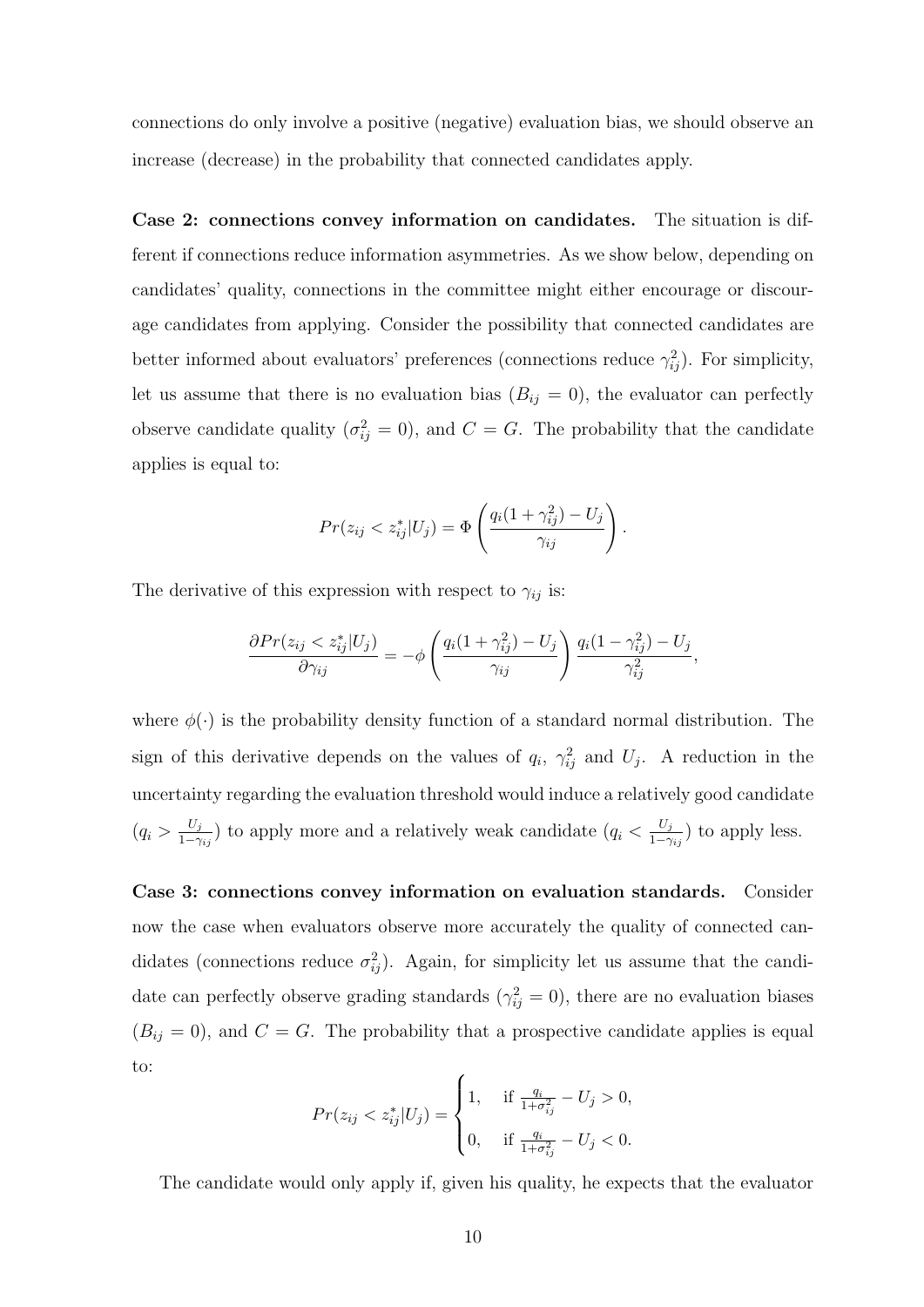will observe a high enough signal. A more precise signal would increase the candidate's willingness to apply if candidate quality is above average  $(q_i > 0)$ . On the contrary, below average quality candidates are less likely to apply when the signal is more informative.

In sum, the nature of the connections might determine whether there is an increase or a decrease in the prospective candidate's willingness to apply. If connections in committees are mainly associated with a positive evaluation bias, we would expect that connected candidates are negatively selected into the application. However, if connections decrease information asymmetries between the candidate and the evaluator, the effect of connections on applications is ambiguous. Relatively weak candidates would be less likely to apply when they have a connection in the committee and, by doing so, they would avoid the cost of failure. On the contrary, candidates who excel in dimensions that are observed more accurately by connected evaluators would be more likely to apply.

### 3 Background

Most Italian universities are public and the recruitment of full and associate professors is regulated by national laws.<sup>5</sup> Before 2010, recruitment procedures were managed locally by each university. In 2010, a two-stage procedure similar to those already in place in other European countries was approved (e.g. France and Spain).<sup>6</sup> In the first stage, candidates to associate professor and full professor positions are required to qualify in a national-level evaluation known as the National Scientific Qualification (Abilitazione Scientifica Nazionale). Evaluations are conducted separately in 184 scientific fields designed by the Ministry of Education. A positive evaluation is valid for four years while a negative one implies a ban on participating in further national evaluations during the following two years. Qualified candidates can participate in the second stage, which is

<sup>&</sup>lt;sup>5</sup>According to *OECD Education at a glance* (2013), in 2011 about 92\% of students in tertiary education were enrolled in 66 public universities and the remaining 8% in 29 independent private institutions.

<sup>6</sup>Law number 240/2010, also known as "Gelmini reform" after the name of the minister of Education.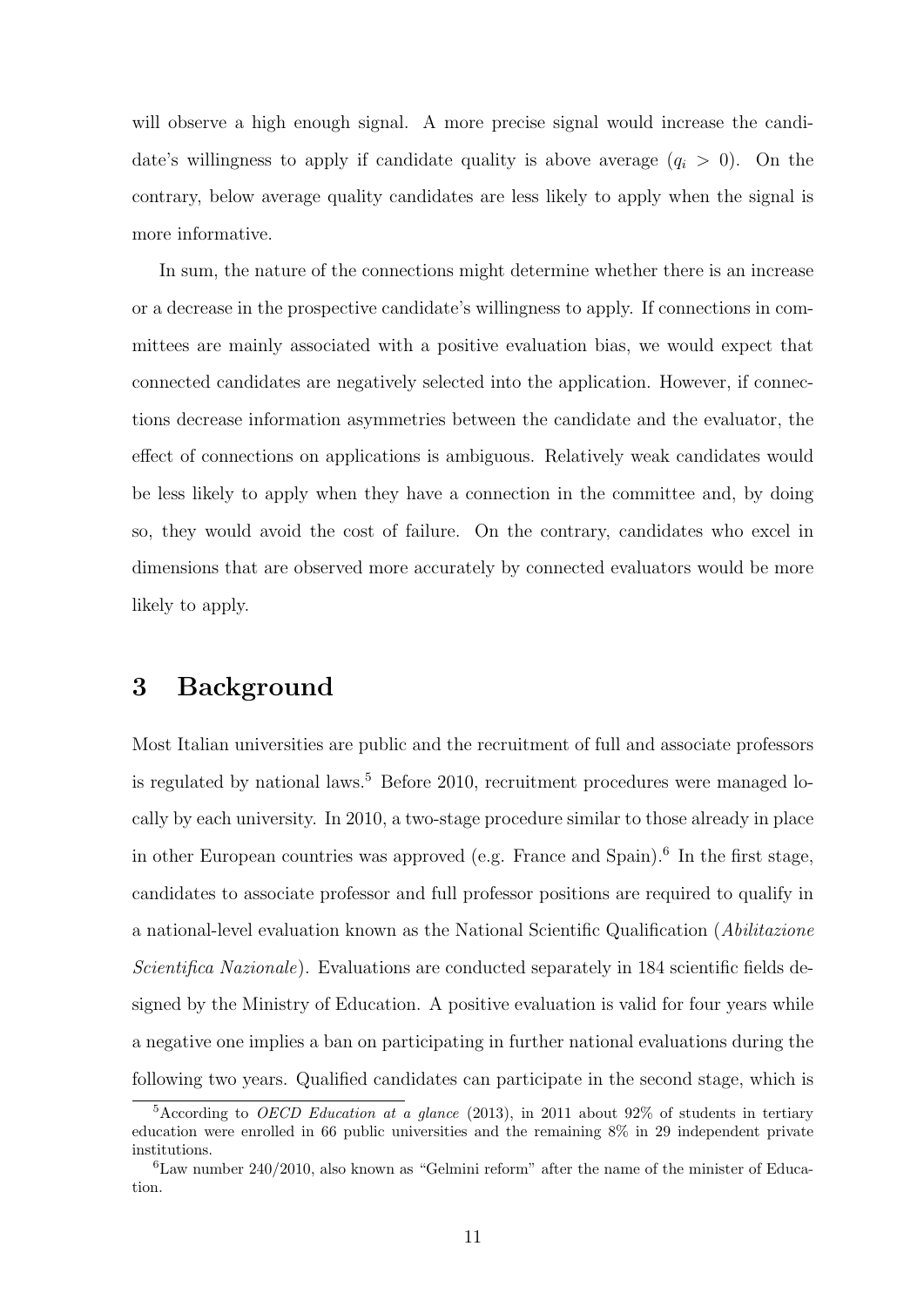managed locally by each university. The introduction of a qualification exam at the national level was intended to reduce nepotism, which according to some authors was prevalent in the previous system (Durante et al. 2011).

#### 3.1 The National Scientific Qualification

The first National Scientific Qualification was performed between 2012 and 2014.<sup>7</sup> The timeline of the process is described in Figure 1. The call for eligible evaluators was published in June 2012. The deadline for professors to volunteer to be an evaluator was August 28. Once the list of eligible evaluators was settled, the Ministry publicized their identities and their CVs. In the meantime, the call for candidates' applications was issued in July. Candidates had to pre-register online by November 20. The submission package included the CV and up to 20 selected publications. Researchers were able to apply to multiple fields and positions.

Once the application deadline was closed, committee members were selected by random draw. These lotteries were held between late November 2012 and February 2013. Following their appointment, and before the list of pre-registered applicants was known, each evaluation committee had to draft and to publish online a document describing the general criteria that would be used to grant positive evaluations.<sup>8</sup> At this point, pre-registered candidates could still withdraw their application. The deadline to withdraw the application expired two weeks after the committee composition had been decided and the committee had publicly announced the evaluation criteria. By the end of this period, evaluation committees were informed about the final list of candidates and the examination took place. Below we explain in more detail how committee members were selected and the evaluation process.

<sup>7</sup>A detailed description of the process is available at http://abilitazione.miur.it/public/ index.php?lang=eng, retrieved on February 2014.

<sup>&</sup>lt;sup>8</sup>For instance, in Econometrics the committee announced that  $"(i)$ n order to assess the scientific maturity of the candidates, the Committee will give prominent weight to the evaluation of their scientific publications, especially those published in top journals. The publications will be evaluated on the basis of their originality, innovativeness, methodological rigor, international reach and impact, and relevance for the field. In order to evaluate journal articles, the Committee may use the classification of journals provided by ANVUR and the bibliometric indicators provided by Web of Science and Scopus. The Committee may also use information regarding the impact of each individual publication and the total number of citations received by the candidate."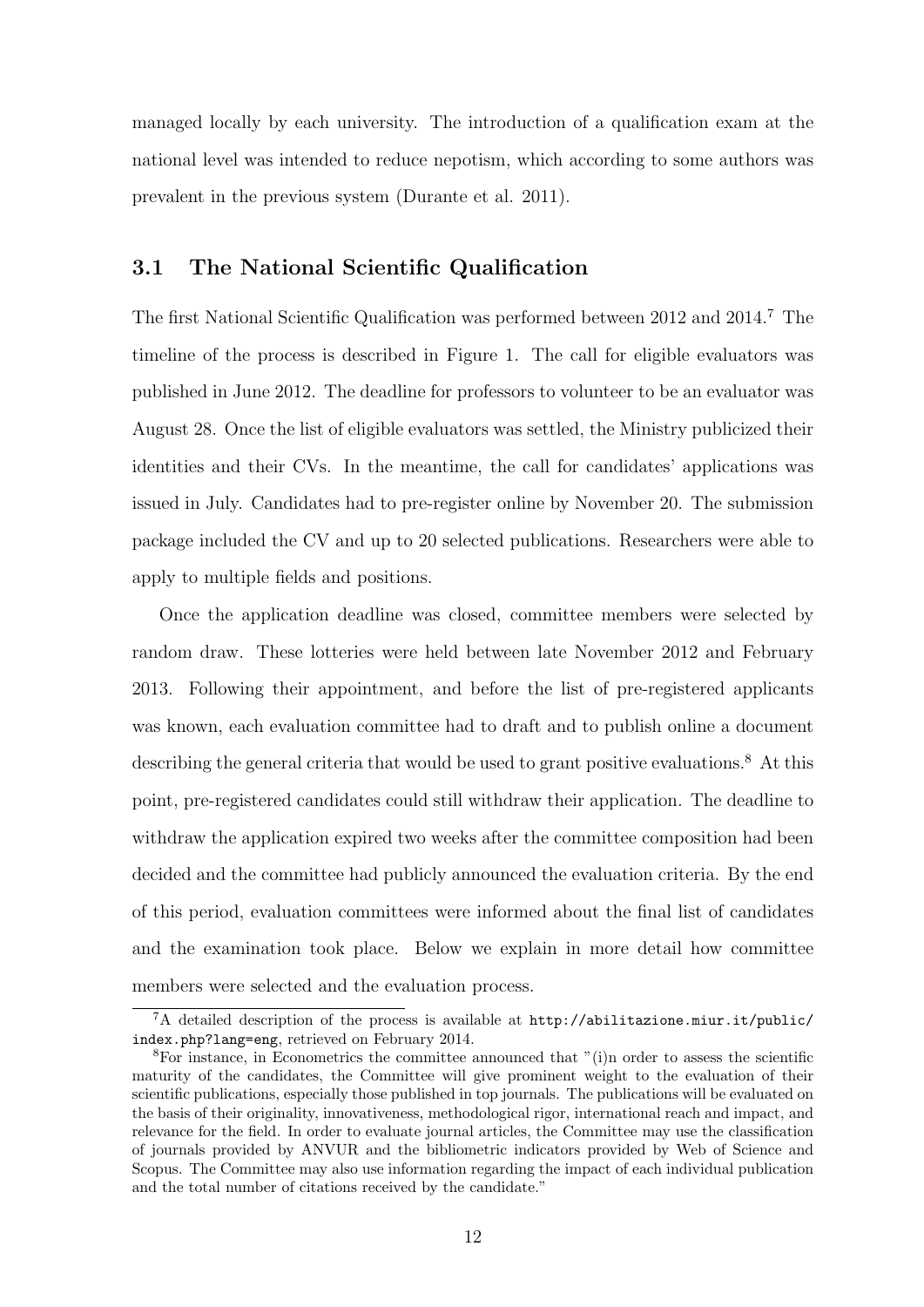#### 3.2 Selection of committees

The pool of eligible evaluators includes full professors in the corresponding field who have volunteered for the task and satisfy some minimum quality requirements. Math, engineering, and natural and life sciences require a research production which is above the median for full professors in the field and which is present in at least two of the following three dimensions: (i) the number of articles published in scientific journals covered by ISI Web of Science, (ii) the number of citations, (iii) and the H-index.<sup>9</sup> In the social sciences and the humanities, eligible evaluators are required to have a research production above the median in at least one of the following three dimensions: (i) the number of articles published in high quality scientific journals (in what follows, A-journals),<sup>10</sup> (ii) the overall number of articles published in any scientific journals and book chapters, and (iii) the number of published books.

Eligible evaluators may be based in Italy (hereafter 'Italian') and may also be affiliated to a university from an OECD country (hereafter 'international'). International and Italian eligible evaluators have to satisfy the same research requirements but their remuneration differs. While 'Italian' evaluators work pro bono, OECD evaluators receive  $\epsilon$ 16,000 for their participation.

Evaluation committees include five members. Four members are randomly drawn from the pool of eligible Italian evaluators, under the constraint that no university can have more than one evaluator within the committee. The fifth member is typically selected from the pool of eligible international evaluators. Exceptionally, whenever the pool of international professors includes less than four professors, all five committee members are drawn from the pool of eligible evaluators based in Italy. Randomization is conducted in a way that leaves little room for manipulation. Eligible evaluators in each field are ordered alphabetically and are assigned a number according to their position. A sequence of numbers is then randomly selected. The same sequence is

<sup>&</sup>lt;sup>9</sup>More precisely, this rule applies to Mathematics and IT, Physics, Chemistry, Earth Sciences, Biology, Medicine, Agricultural and Veterinary Sciences, Civil Engineering and Architecture (with the exception of Design, Architectural and Urban design, Drawing, Architectural Restoration, and Urban and Regional Planning), Industrial and Information Engineering, and Psychology.

<sup>&</sup>lt;sup>10</sup>An evaluation agency and several scientific committees determined the set of high-quality journals in each field.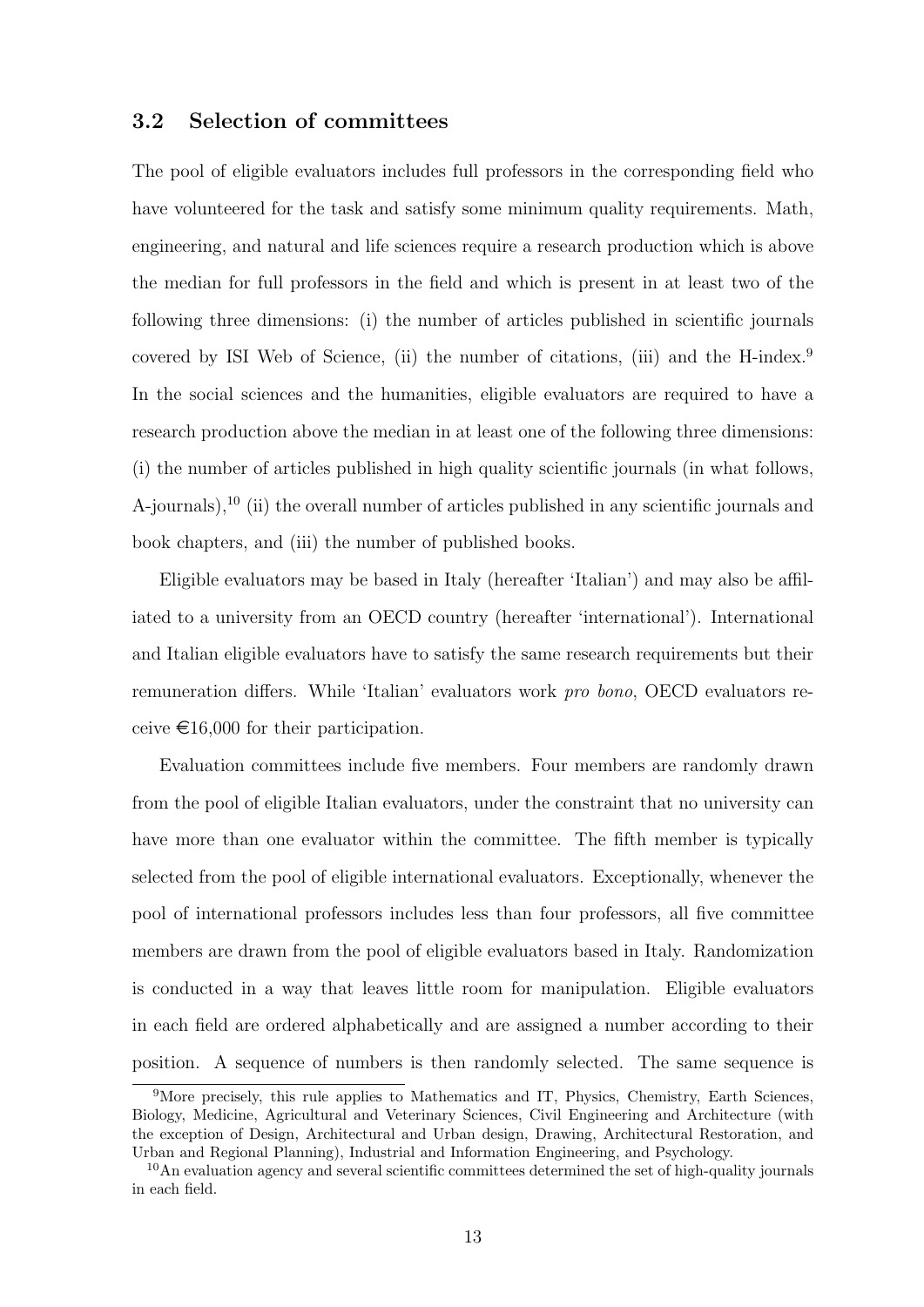applied to select committee members in a number of different fields.

Evaluators are in charge for two years. If an evaluator resigns, a substitute evaluator is selected randomly from the corresponding group of eligible evaluators.

#### 3.3 The evaluation

The evaluations are (officially) based only on candidates' CVs and publications. There are no oral or written tests or interviews. Committee members meet periodically to discuss their assessments and cast their votes. A positive assessment requires a qualified majority of four positive votes (out of five committee members).

Committees have full autonomy on the exact criteria to be used in the evaluation. Nonetheless, it is important to point out that an independent evaluation agency (ANVUR), appointed by the Ministry, collected and publicized information on the research productivity of all candidates in the previous ten years This productivity was first measured by the same three bibliometric indicators employed to select evaluators and it was then normalized by taking into account the amount of time passed since first publication and also the number of job interruptions (this last typically related to parental leave). The evaluation agency also used these bibliometric dimensions to provide the average research productivity of professors in those categories to which candidates might apply. Committees are not obliged, though encouraged, to use this information.

At the end of the process, committees provide each candidate with (i) the final outcome of the evaluation (pass or failure), (ii) a collective report explaining the criteria used by the committee and how they reached their final decision and (iii) five individual reports explaining each evaluators' position. Figure (2) provides a sample of an individual evaluation report.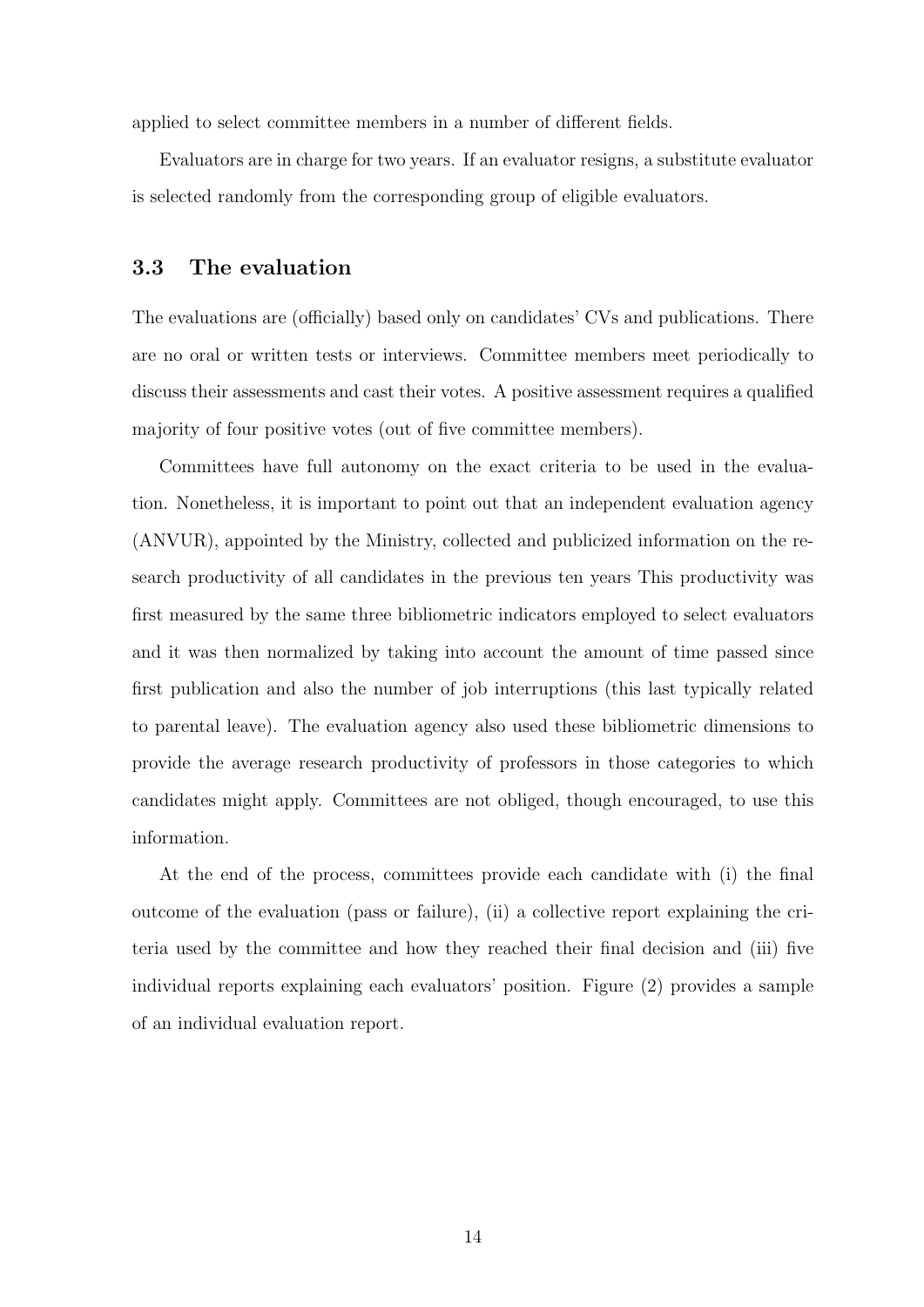### 4 Data

We consider all evaluations held within the first edition of the National Scientific Qual*ification*.<sup>11</sup> The database includes examinations for associate and full professorships in 184 academic fields. We describe below the available information on (i) the pool of eligible and actual evaluators; (ii) the pool of pre-registered and actual applicants and (iii) the final outcome of the evaluation.

#### 4.1 Evaluators

Around six thousand professors , all based in Italy, volunteered and qualified to be in the pool of eligible evaluators. The number of professors in the pool of eligible evaluators based abroad was slightly above one thousand. In the average field, the pool of eligible evaluators includes 32 Italian professors and eight international professors.

Table 1 provides some descriptive information on eligible evaluators. The share of women is low both among Italian eligible evaluators (20%) and international ones (12%). The average CV includes around 131 research outputs, mostly journal articles (73), book chapters (22), and conference proceedings (20). The average CV also includes 0.42 patents. As a proxy for the quality of journal articles, we have collected information on the quality of the journals in which they were published. In social sciences and humanities we use the official list of A-journals that was compiled by the evaluation agency. This list includes approximately 7,000 academic journals. Eligible evaluators have published on average 11 articles in A-journals. In sciences, we consider the Article Influence Score (AIS) of journals.<sup>12</sup> The AIS of the average publications of an eligible evaluator is 1.18.

Approximately 8% of Italian evaluators drawn in the initial lottery resigned and were replaced by other (randomly selected) eligible evaluators. The resignation rate

<sup>&</sup>lt;sup>11</sup>We collected the CVs of candidates and evaluators and the final evaluations from the webpage of the Ministry of Education. To avoid problems with homonymity, we have excluded 14 candidates that had the same name and surname as other candidates within the same field and rank.

 $12$ This indicator is available for all publications in the Thomson Reuters Web of Knowledge. It is related to *Impact Factor*, but it takes into account the quality of the citing journals, the propensity to cite across journals and it excludes self-citations. The average journal is normalized to have AIS equal to one.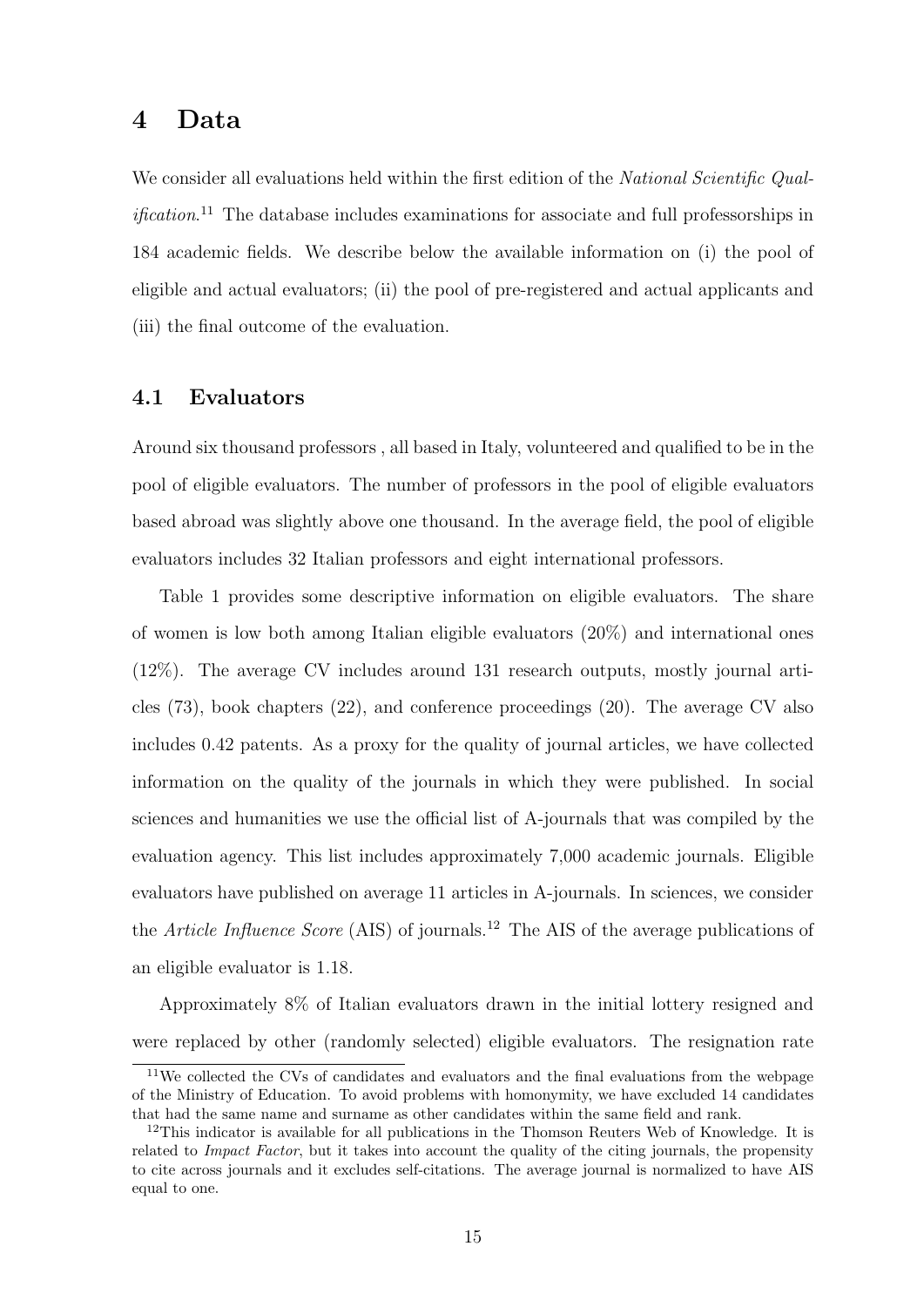was slightly higher among international evaluators  $(10\%)$ .<sup>13</sup>

### 4.2 Applications

The National Scientific Qualification attracted 46,236 candidates and 69,020 applications. This is a relatively large number, accounting for around 61% of assistant professors and  $60\%$  of associate professors in Italy.<sup>14</sup> One third of candidates registered in several fields (e.g: qualification to full professorship in Political Economy and qualification to full professorship in Applied Economics) or in different categories of the same field (e.g.: qualification to full and associate professorships in Political Economy). In total there were approximately 375 applications per field.

In the upper panel of Table 2, columns 1 and 2 provide information on the characteristics of the initial set of applications. Columns 3 and 4 distinguish between candidates to a position of full and associate professor. As expected, in evaluation exams for a position of full professor applicants tend to be relatively older (49 vs. 43 years old) and are less likely to be female  $(31\% \text{ vs. } 41\%)$ . Applicants to full professorships are also more likely to hold a permanent position in an Italian university (74% vs. 47%). In roughly three fourths of the cases, researchers with a permanent position are applying to the same field where they officially hold this position.

The average CV has 16 pages and it reports 64 research outputs, mostly journal articles (37). It includes also some books (2), book chapters (7), conference proceedings (10), and patents (0.24). Not surprisingly, candidates to full professor positions have a relatively longer publication record: 89 vs. 53 publications. A typical paper is coauthored by six authors, with only 34% of papers being single authored. The candidate reports to be the first author in 22% of the occasions. In social sciences and humanities, the average candidate for a position of full professor has published six articles in Ajournals; applicants to associate professorships have published about three articles

<sup>&</sup>lt;sup>13</sup>In two fields where the international member of the committee resigned, the pool of international evaluators included originally just four members. In these two cases, given that the pool of remaining eligible evaluators was lower than four, the replacement was selected from the Italian pool.

<sup>14</sup>Source: Our own calculations using information from the Italian Ministry of Education on the identity of all assistant (Ricercatori) and associate professors (Associati) in Italy on December 31 2012.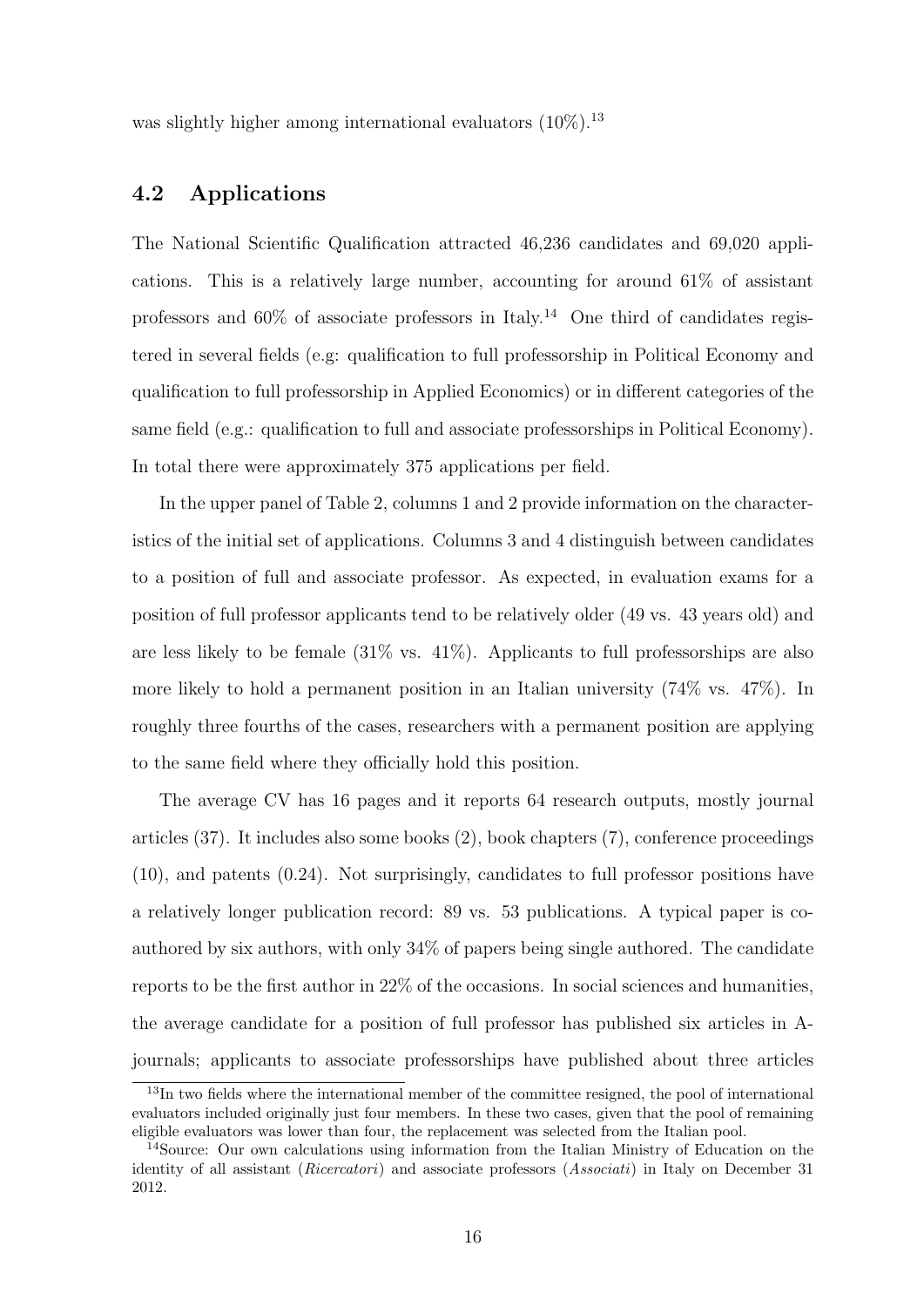less. In sciences, the average AIS of papers published by candidates for a position of full professor is around 1.31; it is similar for candidates to associate professorships. Compared to eligible evaluators (who are a selected sample of full professors), the publication record of applicants for a position of full professor is roughly 35% shorter.

As explained earlier, based on candidates' CVs, the evaluation agency of the Ministry of Education constructed and publicized detailed information on candidates' research production during the 10 previous years measured along three dimensions. This information, available only for candidates who did not withdraw their application (86%), is summarized in the lower panel of Table 2. Around 38% of candidates were above the median in each of the three dimensions. On the other end of the scale, 16% of candidates were below the median in every dimension.

We have also constructed a proxy for the timing of the application. We use the application code number, which reflects the ordering of application, and we normalize this variable uniformly between 0 and 1 for applicants within the same list. The timing of the application might perhaps be correlated to candidates' quality or with their selfconfidence.

#### 4.3 Evaluations

Approximately 14% of applications were withdrawn by applicants when the identity of evaluators and the general evaluation criteria were revealed. The remaining applications received an evaluation from the committee. Table 3 provides information on the outcome of the evaluation process. Out of the 59,150 applications that received an evaluation, 43% were successful. The success rate is slightly lower if we consider all applications, including those that were withdrawn (37%). Success is strongly correlated with candidates' observable research productivity. As shown in Figure 3, among actual candidates whose quality was below the median in every dimension, only 4% managed to succeed. On the contrary, 63% of candidates that excelled in all three dimensions qualified.

Each committee member writes an individual evaluation report for each applica-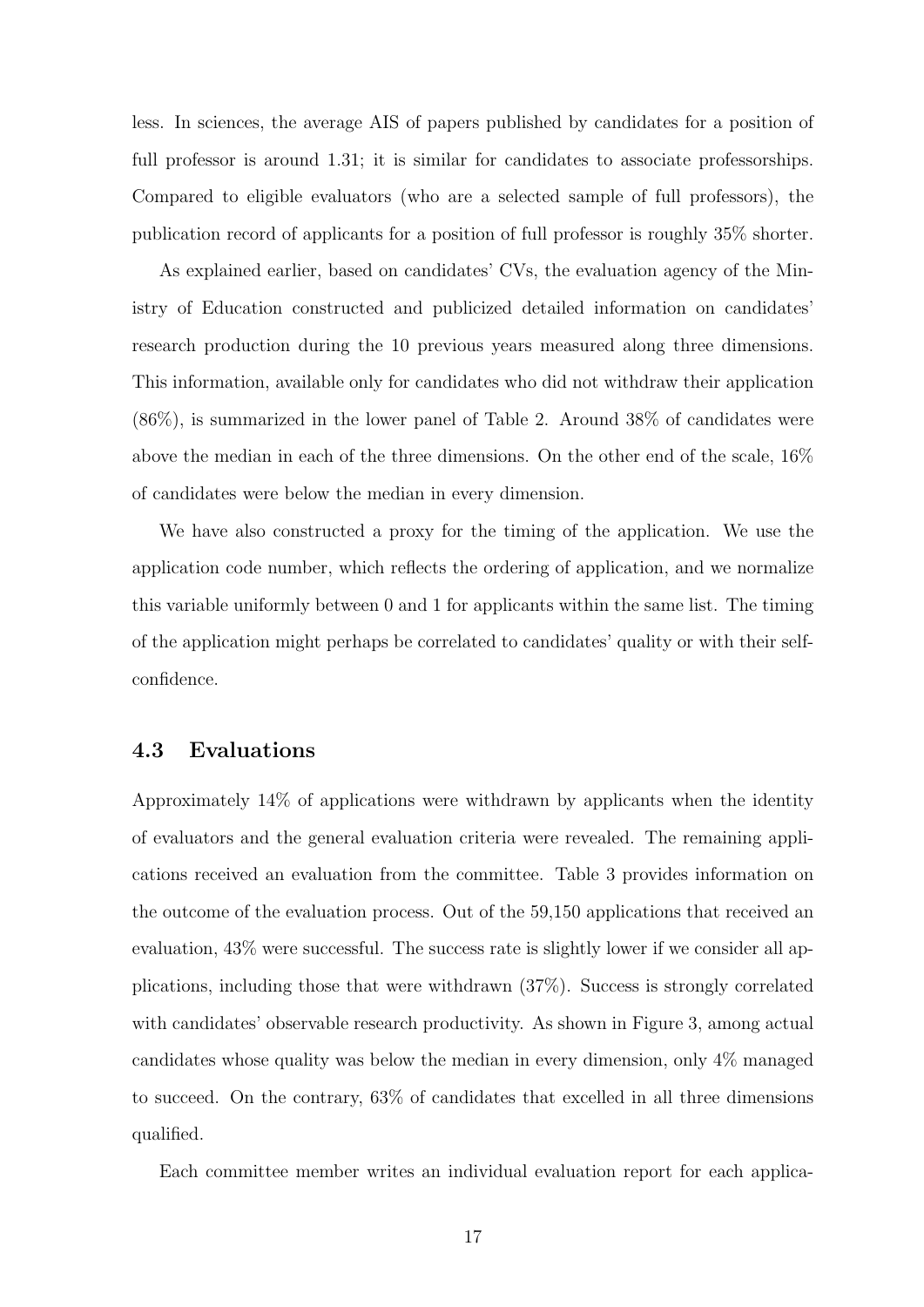tion. Overall there are approximately 295,000 individual reports.<sup>15</sup> The average report includes around 176 words and provides a description of the research production of the candidate, some discussion about its quality and its fit with the field. It also indicates the evaluator's final assessment on whether the candidate deserves qualification. We have conducted a text analysis of these reports in order to identify the final assessment. On most occasions, the final assessment was decided unanimously by all five evaluators (86%). Over all, 45% of votes were favorable to the candidate and 55% were negative.

Those candidates who had withdrawn the application in the first round of evaluations had a chance to participate in the evaluations conducted the following year (this is the last evaluation round conducted so far). Around 37% of these candidates chose to reapply. We have collected information on the outcomes in the second round of evaluations.<sup>16</sup> Out of the group of those who had reapplied, 66% managed to qualify.

#### 4.4 Connections

We consider two types of links between candidates and evaluators: co-authorships and affiliation to the same institution. In the National Scientific Qualification these links are not formally subject to a conflict of interest rule and, depending on the result of the random draw, candidates might be evaluated by a professor affiliated to the same university or by a co-author. $17$ 

These two links, colleagues and co-authors, may be associated to different features. Colleagues are in general expected to be close in social terms but not necessarily intellectually. They might have private information on candidates' contribution to professional service and, sometimes, they might be perhaps directly affected by the outcome of the evaluation. Co-authors tend to be close both in the social space and the ideas space.

<sup>&</sup>lt;sup>15</sup>Due to a technical problem, we are missing information on evaluation reports of 202 applications. <sup>16</sup>One committee had not published their evaluations for the second-round applicants as on September 15, 2015.

<sup>&</sup>lt;sup>17</sup>Officially, only kinship relationships are subject to a restriction. Nonetheless, committees might autonomously decide to self-impose their own additional restrictions. According to our analysis of the evaluation reports, evaluators voluntarily abstained in the presence of a colleague or a co-author in only three fields (out of a total 184). These three fields are Ecology (sector  $05/C1$ ), Pediatrics  $(06/G1)$  and Management (13/B2). As a result, 84 candidates in these fields received only four evaluation reports.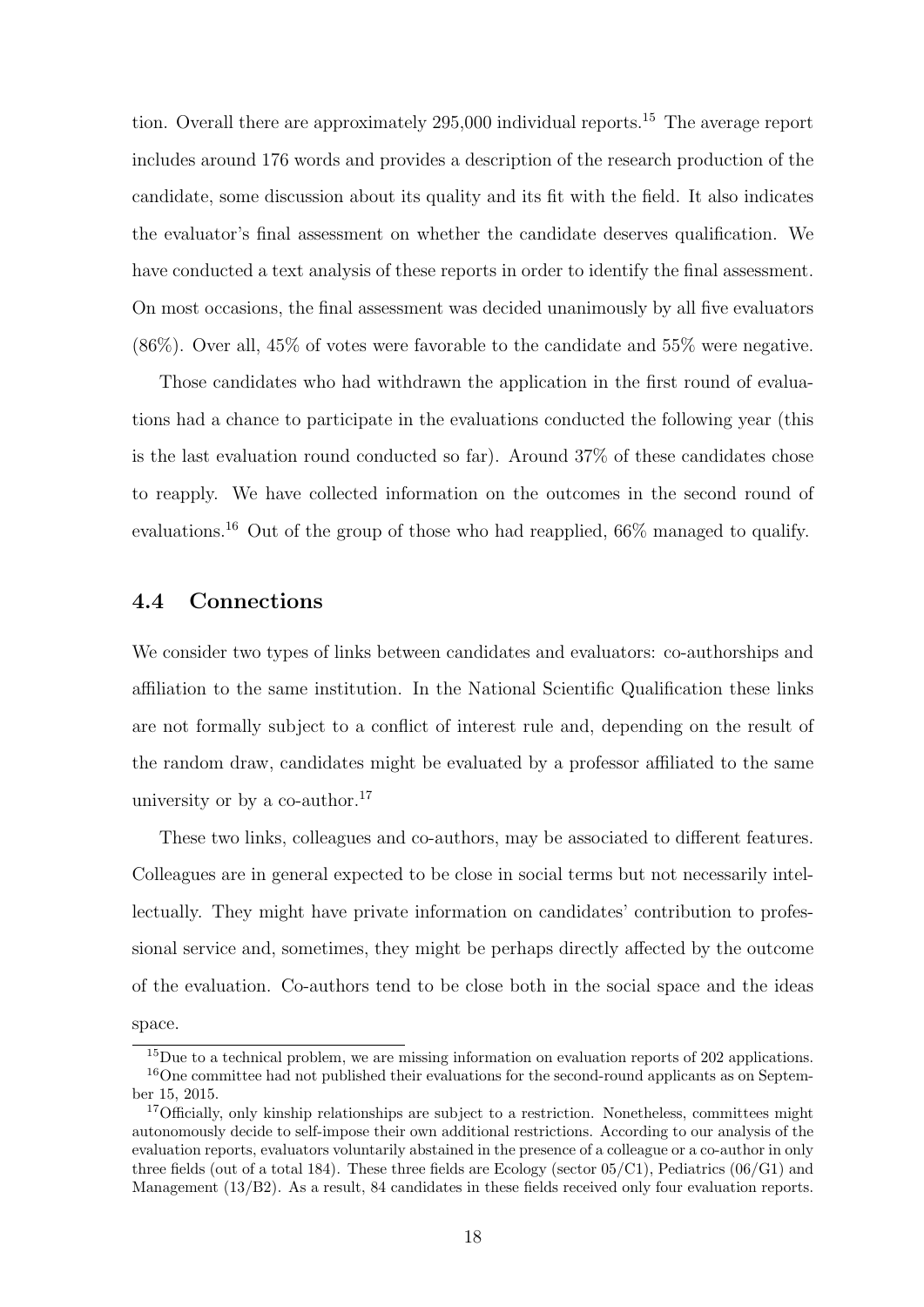In practice, approximately 12% of candidates are assigned to a committee that includes a colleague and around  $7\%$  to a committee including a co-author.<sup>18</sup> In about a third of the cases the evaluators who have co-authored with the candidate also belong to the same university.

Candidates with a connection in the evaluation committee, either a colleague or co-author, tend to have a significantly better research profile relatively to the rest of candidates (Table 2, columns 5-7). Connected candidates excel both in terms of quantity and quality of research, probably reflecting that eligible evaluators are positively selected combined with the existence of assortative matching in co-authorship decisions and affiliations.

### 5 Empirical analysis

Using the evidence provided by scientific evaluations in Italy, we study the role of two specific types of academic connections: colleagues and co-authors. We estimate their causal impact upon researchers' application decisions and we also examine which of the two mechanisms, bias or information, is consistent with the evidence. According to the conceptual framework presented in section 2, if evaluators are biased in favor of connected candidates, this is expected to encourage candidates with a connection in the committee to apply. Moreover, we would expect connected candidates to be negatively selected among applicants. On the other hand, if connections reduce information asymmetries, their impact would depend on the relative quality of candidates, particularly in dimensions that are observed more accurately by connected evaluators. Furthermore, we also analyze the impact of connections on researchers' chances of success. In what follows, given that we find that the impact of coauthors and colleagues is practically identical in empirical terms, we consider jointly both types of connections.<sup>19</sup>

<sup>18</sup>Information of affiliation is only available for evaluators based in Italy.

 $19$ Results disaggregated by coauthor and colleague are available upon request.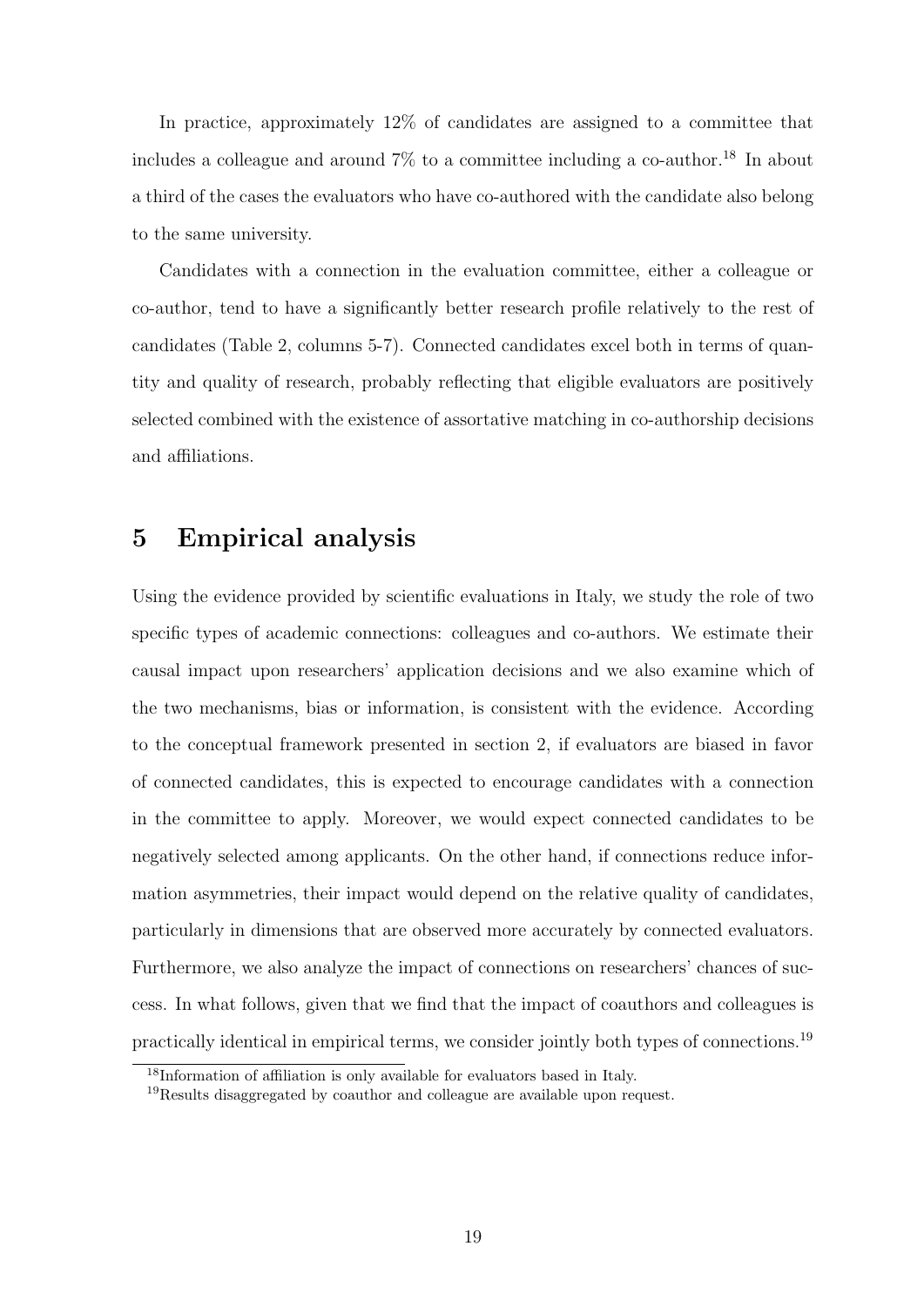#### 5.1 Applications

We estimate the causal impact of connections on researchers' application decisions. Researchers who have a connection in the evaluation committee tend to have a stronger research profile and, presumably, might also differ in some unobserved dimensions. We identify exogenous variations in the availability of a connection in the committee exploiting the random selection of committee members. We compare the application behavior of researchers who initially have similar chances of having a connection in the committee but, due to the random draw, differ in terms of the actual number of connections that they end up having in the evaluation committee:

$$
y_{i,c} = \beta_0 + \beta_1 Connections_{i,c} + \mathbf{D}_{i,c}\beta_2 + \mu_c + \epsilon_{i,c},\tag{6}
$$

where  $y_{i,c}$  is a dummy variable that takes value one if researcher i applies for a qualification in exam c (e.g.: qualification for an associate professorship in Econometrics).  $D_{i,c}$  represents a set of indicator variables for the number of connections that researcher i expects to have in committee c before the random selection takes place.<sup>20</sup>  $Connections_{i,c}$  indicates the number of committee members selected in the initial random draw who have co-authored with the candidate or who are affiliated to the same institution (typically zero or one). A few evaluators (9%) resigned and were replaced by other (randomly chosen) eligible evaluators and, as result, the number of connections in the initial committee might differ slightly from the final composition of the committee at the time of the evaluation. Therefore, in the baseline specification coefficient  $\beta_1$ captures the so-called intention-to-treat effect (ITT). In some additional specifications, we estimate the average treatment effect on the treated (ATET), instrumenting the final composition of committees using the initial composition that was determined by the random draw.

 $20$ We have computed the expected committee composition using one million simulated draws, taking into account the composition of the corresponding pools of eligible evaluators and the rules of the draw. We have then rounded it to two decimal places and created indicator variables for each value. All results, available upon request, are practically identical if we control for the expected number of connections using a linear specification instead of a set of dummies.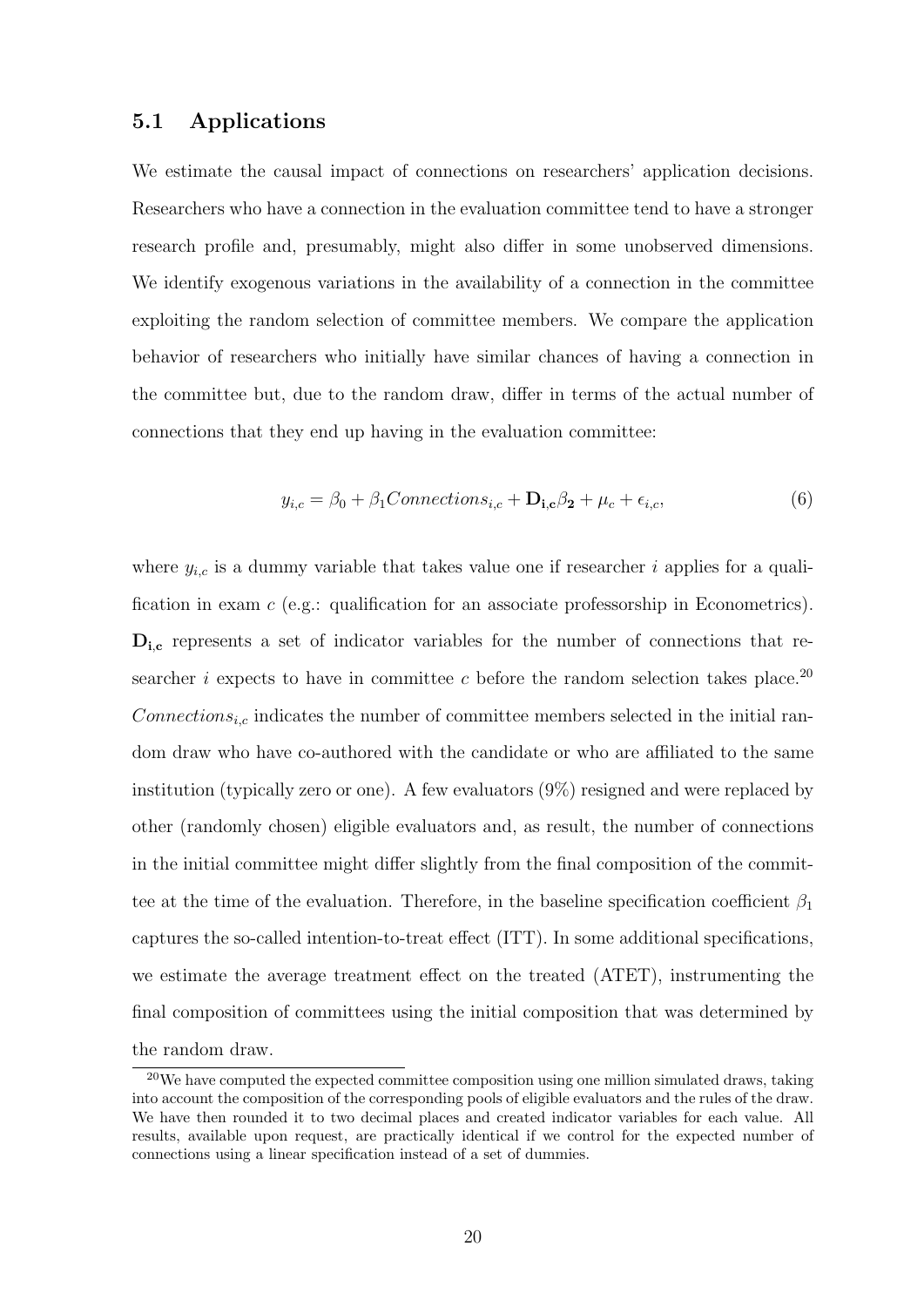In order to increase the accuracy of the estimation, we include in the equation a set of exam fixed effects  $(\mu_c)$ , accounting for possible differences in the average success rate across different fields and positions. In some specifications, we also control for the set of predetermined individual characteristics and proxies of quality described in Table 2  $(X_i)$ . In all regressions, standard errors are clustered at the field level, thus reflecting that evaluations within each field are done by the same committee.

The key identifying assumption of the analysis is that the composition decided by the initial random draw should not be correlated with any relevant observable or unobservable characteristic of researchers. The way in which the randomization was implemented suggests that there was little room for manipulation. Nonetheless, we explicitly test the randomness of the assignment. We estimate a specification similar to equation (6), but we now consider as dependent variables all observable predetermined characteristics of individual  $i(x_i)$ . We perform this estimation on the sample of researchers who had pre-registered for the evaluation. As shown in Table 4, the results from these randomization tests are consistent with the assignment being random. Researchers who obtain, through luck of the draw, a connection in the evaluation committee are statistically similar to other researchers. While there are 10 coefficients that capture the correlation between the random shock to committee composition and researchers' characteristics, only one of these coefficients is statistically significant at the 10% level. The existence of random assignment is confirmed by the corresponding F-test for the joint significance of the estimates.

Table 5 reports the main estimates from equation (6). Researchers are significantly less likely to apply when they are assigned, through luck of the draw, to a committee that includes a connection. The presence of a co-author or a colleague in the initial committee decrease the probability of applying by 2.7 p.p., relative to an average application rate of 86% (column 1). These estimates become slightly more precise but they are statistically similar when we control for predetermined individual characteristics and observable productivity (column 2). The average treatment effect on the treated is slightly larger in absolute terms than the intention-to-treat estimate but the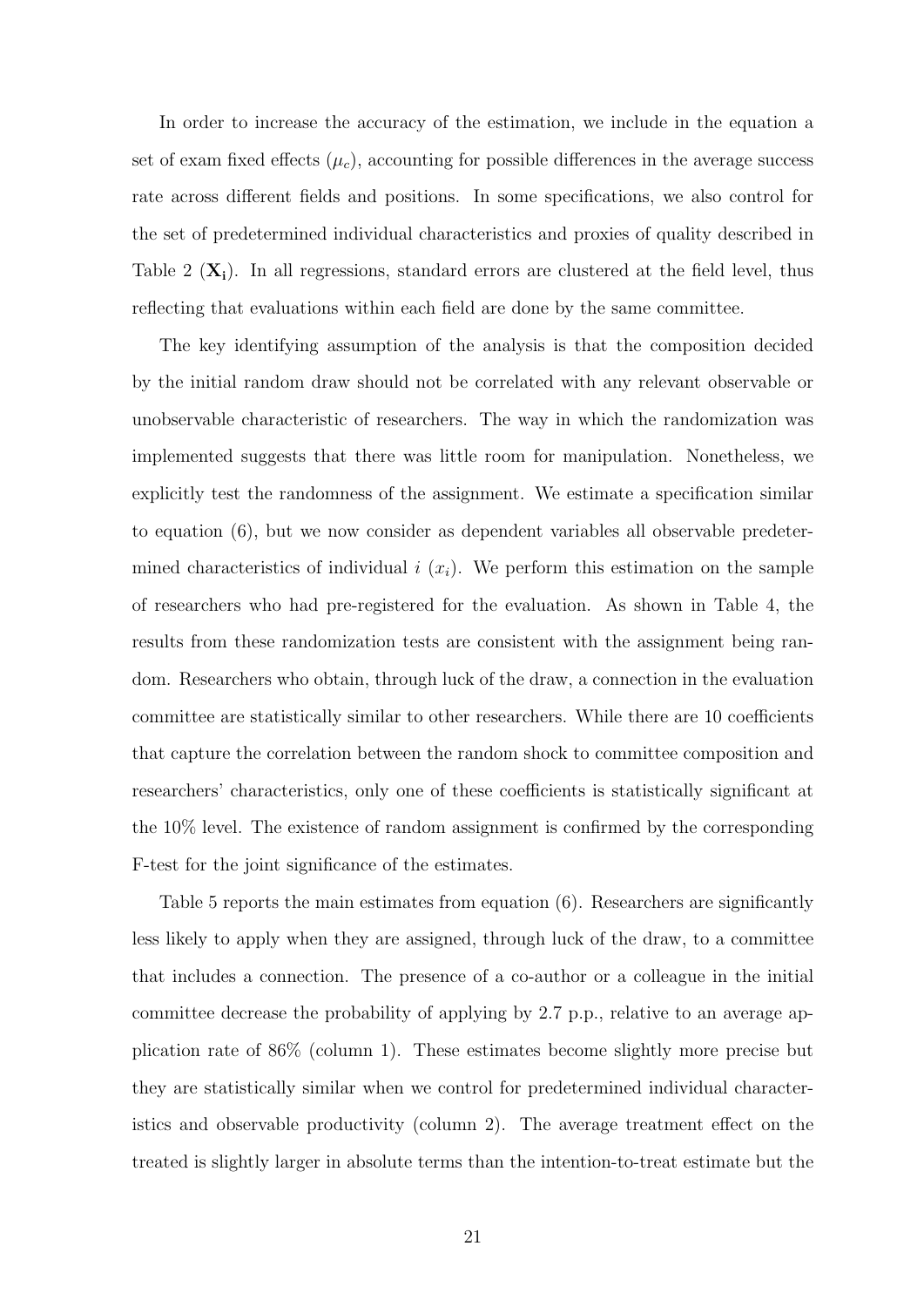magnitudes are statistically similar (column 3).

We also analyze how application decisions vary depending on researchers' observable quality (columns 4-6). We split the sample in three groups based on researchers' publication record. In science, technology, engineering, mathematics and medicine (STEMM fields), we classify prospective applicants based on their total Article Influence Score and in social sciences and humanities we use the number of A-journal publications. The impact of connections on applications is driven by the decisions of researchers with weaker research profile. Connections do not have any significant impact on the application decisions of researchers in the top tercile but, for researchers in the lowest tercile, the presence of a co-author or a colleague in the committee decreases the likelihood to apply by about 6.2 p.p.

#### 5.2 Bias vs. information

The presence of a co-author or a colleague in the committee decreases the probability that researchers will apply if they have a weak research profile. According to our theoretical framework, this pattern is consistent with two possible explanations. Some researchers perhaps withdraw their application because they anticipate that the connected evaluator might be negatively biased  $(B_{i,connected} < 0)$ . This hypothesis is probably more plausible in the case of colleagues than in the case of coauthors. For instance, in some universities faculty members may be associated to different chairs that hold long-standing rivalries. Alternatively, the lower application rate of connected candidates may reflect a reduction in information asymmetries, either on the evaluator's side or on the candidate's side. Evaluators perhaps observe more accurately the quality of connected researchers  $(\sigma_{i,connected} < \sigma_{i,unconnected})$  or, similarly, researchers may be better informed about the criteria of connected evaluators  $(\gamma_{i,connected} < \gamma_{i,unconnected})$ . Either way, the availability of more accurate information might discourage connected researchers with a weak research profile from applying.

Next we try to disentangle between the two alternative explanations, negative bias or lower information asymmetries. We use three sources of information: (i) the final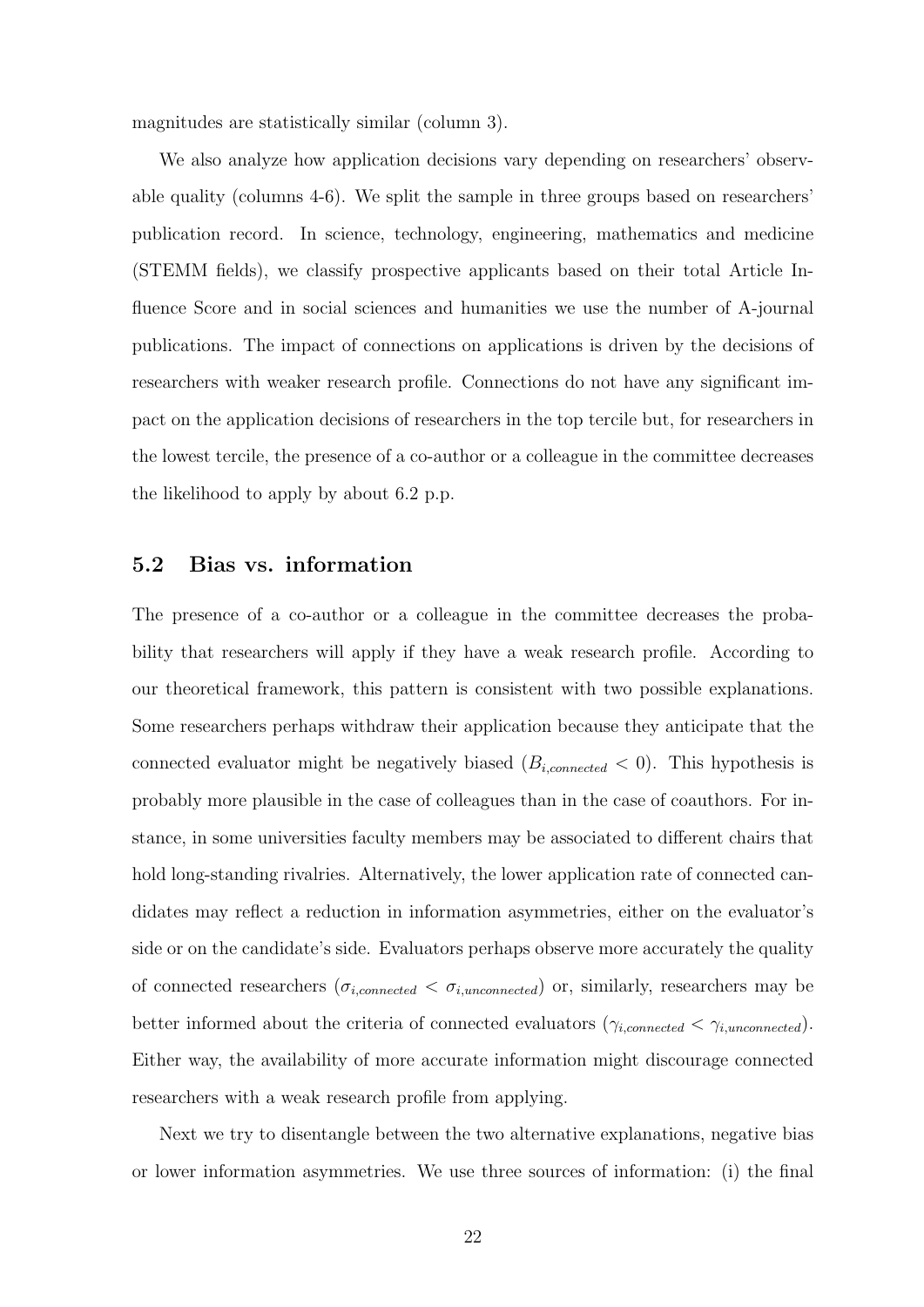outcome of the evaluation, (ii) the individual reports of committee members and (iii) the performance of researchers who withdrew their application in a subsequent round of the national scientific qualification.

#### 5.2.1 Evaluations

To disentangle why connected researchers are more likely to withdraw their application, we compare the success rate of connected and unconnected researchers who received an evaluation. We estimate the following equation on the sample of researchers who did not withdraw the application:

$$
y_{i,c} = \beta_0 + \beta_1 Connections_{i,c} + \mathbf{D_{i,c}}\beta_2 + \mathbf{X_i}\beta_5 + \mu_c + \epsilon_{i,c},\tag{7}
$$

where the dependent variable is an indicator that takes value one if the candidate qualifies and  $X_i$  includes all observable predetermined characteristics. This provides a consistent estimate of the causal impact of connections on assessments under the assumption that the set of controls fully accounts for any systematic differences in the quality of connected and unconnected candidates. However, given that committee composition affected application decisions, it is not possible to rule out selection based on unobservables characteristics. Connected researchers are positively selected in terms of their observable characteristics, and they might be also positively selected in terms of some relevant characteristics that are not observable to the econometrician. If this is the case, these estimates provide only an upper bound of the true impact of connections on evaluations.

Candidates with a connection in the committee are 6.6 p.p. (17%) more likely to qualify than other final candidates with comparable research outputs (Table 6, column 1). We observe a similar picture if we consider instead the total number of positive votes received by the candidate. The presence of a coauthor or a colleague in the committee increases the number of favorable votes by  $0.32$  (15%). The premium associated with connections does not vary depending on the research quality of candidates (columns 3-5).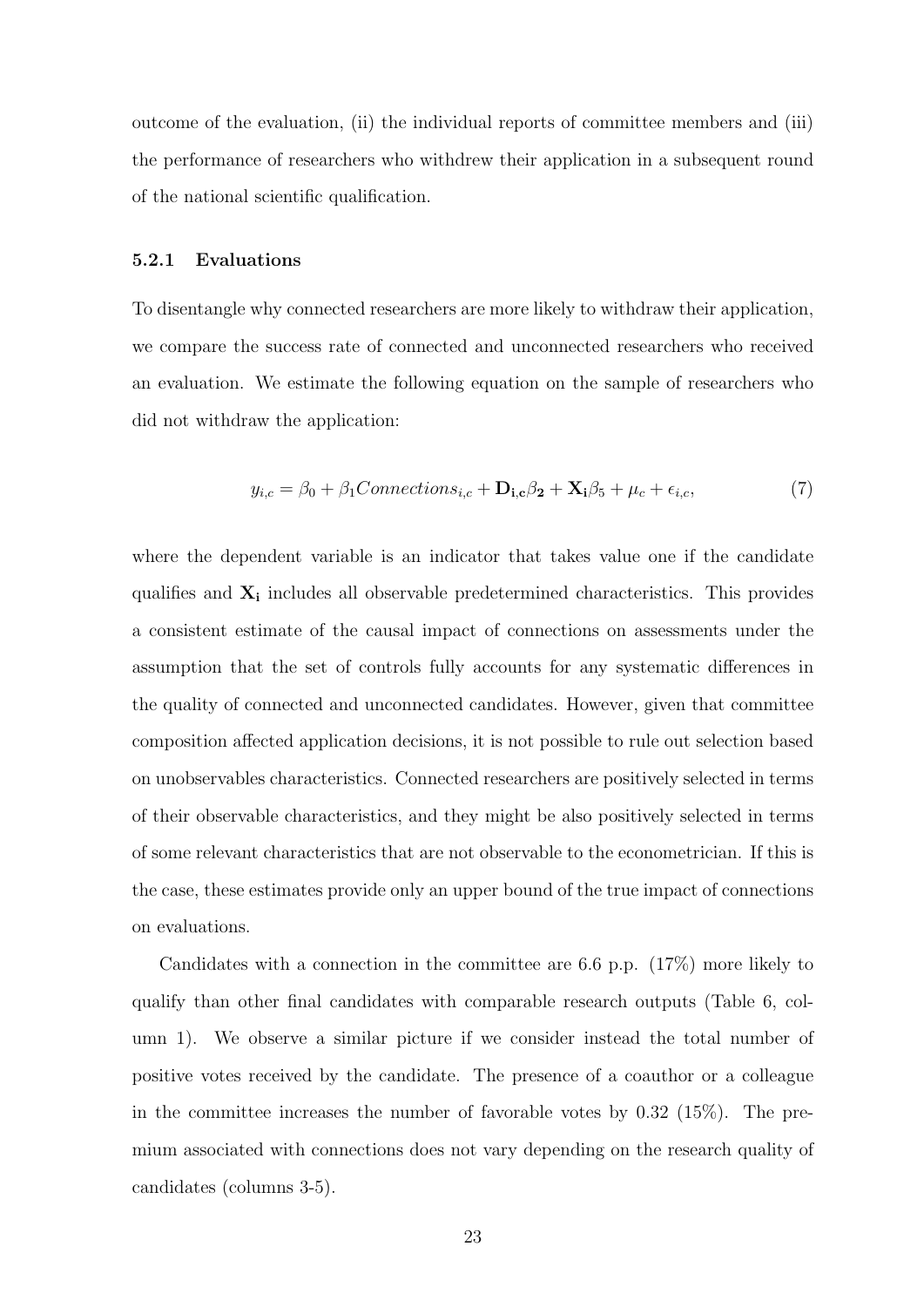#### 5.2.2 Individual evaluation reports

Next we turn to the information provided by evaluators' individual assessments. First, we compare assessments made by different evaluators of the same candidate:

$$
y_{i,j,c} = \beta_0 + \beta_1 Connection_{i,j} + \mu_i + \lambda_j + \epsilon_{i,j,c},\tag{8}
$$

where  $y_{i,j,c}$  is a dummy variable that takes value one if evaluator j voted in favor of candidate *i*'s application in qualification exam *c.* Connection<sub>i,j</sub> is a dummy variable indicating whether the candidate and the evaluator have coauthored in the past or they are based in the same institution. A set of application fixed effects  $(\mu_i)$  controls for potential differences in the characteristics of candidates. In some specifications we also include evaluators' fixed effects  $(\lambda_i)$ , which capture any potential differences in grading standards across evaluators. Coefficient  $\beta_1$  captures the differences in the assessments received by each candidate from connected and unconnected evaluators, which might reflect the potential existence of differences in their evaluation criteria or in the available information.

Candidates are 3.9 p.p. (9%) more likely to get a positive vote from a colleague or a coauthor, relative to the assessments they receive from other committee members (Table 7, column 1). Controlling for the potential differences in the grading standards across evaluators does not affect these results (column 2). We also consider how this connection premium varies depending on the observable research output of candidates (columns 3-6). The premium is always positive, but it is slightly larger for candidates of lower quality.

The nature of the decision-making may actually have biased these estimates down. A high fraction of committees reach unanimous decisions, suggesting that there may be less disagreement reflected in these final verdicts than there would have been at interim stages. Nonetheless, given that these estimates are significantly positive, the evidence does not support the hypothesis that evaluators are negatively biased against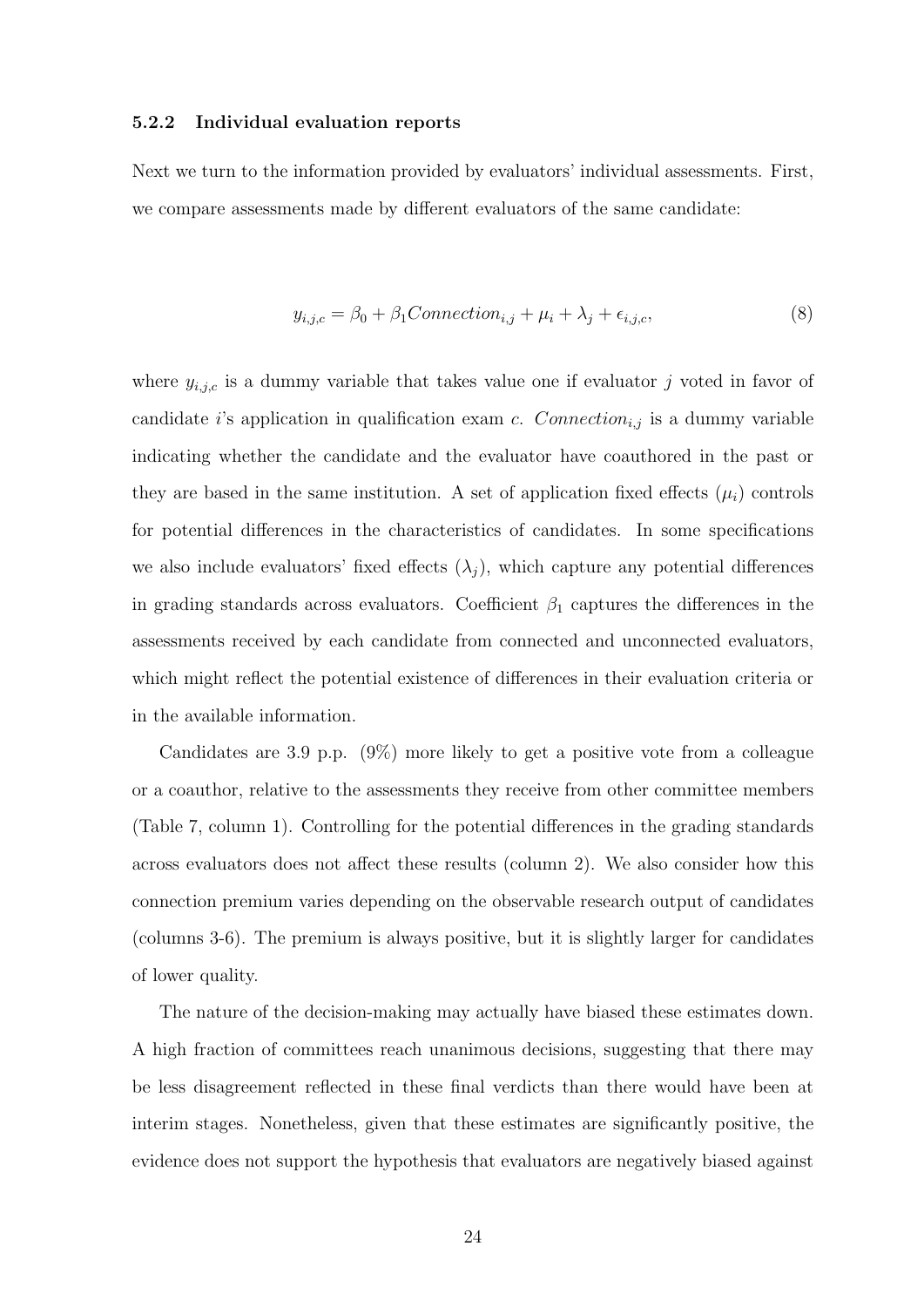their co-authors or their colleagues.

In addition to the direction of the vote, the content of individual reports may also provide information on the amount of information that was available to evaluators. In particular, the length of reports might reflect the extent to which the evaluator was initially informed and also the effort and the amount of time that she dedicated to collect additional information. We estimate equation (8) using as a left-hand side variable the length of individual reports, measured in words. As in the previous exercise, these estimates are likely to be a lower bound of the true gap, given that committee members share information and discuss evaluations before writing their final report.

While the average evaluation contains about 176 words, significantly longer assessments are provided by connected evaluators (Table 8, column 1). Co-authors and colleagues write on average 20  $(12\%)$  more words than other evaluators. This gap decreases to 12 words (7%) when we include evaluators' fixed effects, suggesting that an evaluator who has a connection to one particular candidate tends to write long assessments about all other candidates for the same position, but she writes even longer reports evaluations of their connections (column 2). As shown in columns 3-5, the gap does not vary significantly depending on the quality of candidates. We also explore whether the gap in length somehow reflects that evaluators tend to assess more positively connected candidates. This does not seem to be the case since evaluators write longer reports than other committee members independently of whether the individual assessment is positive or negative (columns 7 and 8). Overall, the gap in the length of reports is consistent with the hypothesis that connected evaluators are better informed about the quality of their co-authors and colleagues.

#### 5.2.3 Future performance

The information from evaluators' assessments of candidates shows that connected candidates enjoy a premium. The existence of this connection premium is hardly surprising and is consistent with a number of previous empirical studies (Perotti 2002, Combes et al. 2008, Zinovyeva and Bagues 2015). But even if connected candidates benefit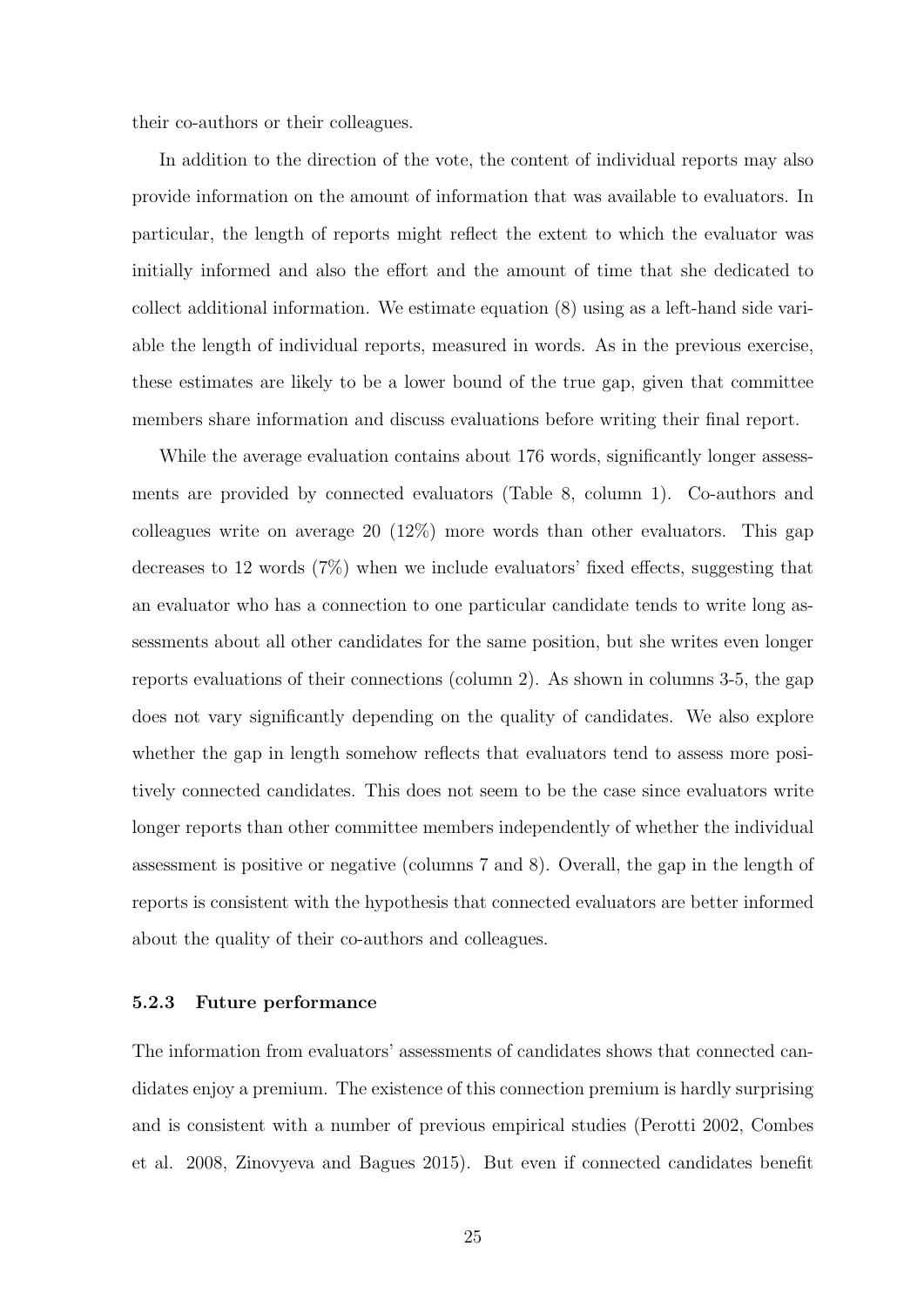from connections, this does not necessarily imply that connected researchers who did not apply would have also enjoyed a positive premium. Perhaps the presence of a connection in the committee induced some researchers to withdraw their application precisely because they expected the connected evaluator to be negatively biased.

In order to examine the potential existence of a negative bias against connected researchers who withdrew their application, ideally we would like to have information on the assessments that they would have received had they applied. Unfortunately this information does not typically exist, and this case is no exception. Instead, we use the information provided by researchers' performance in the second round of the qualification exams, which took place the following year. In this second round, only those researchers who had not participated in the previous evaluation were allowed to apply. Most importantly, the composition of committees did not change between the first and the second round. Therefore, if the reason why connected researchers withdrew their application was that they anticipated some negative bias, this negative bias should also play a role in their decision to apply in the second round and in the assessments that they receive.

Relative to other researchers who also withdrew their application, connected researchers are more likely to apply in the second round and are also more likely to succeed (Table 9). Researchers with a coauthor or a colleague in the committee have a 4.1 p.p. (11%) higher probability of reapplying and are 9.4 p.p. (17%) more likely to succeed. This pattern is not consistent with the existence of a bias against connected researchers who withdrew their application in the first round. If anything, it suggests that the withdrawal was intended to improve the timing of the application.

In sum, the presence of a co-author or a colleague in an evaluation committee has a positive impact on the assessments that candidates receive. Connected candidates tend also to receive longer evaluation reports, suggesting that evaluators are better informed about their quality. Overall, the evidence suggests that connections are associated to a positive bias in assessments and also to lower information asymmetries. The latter effect seems to have a larger impact on application decisions, inducing some connected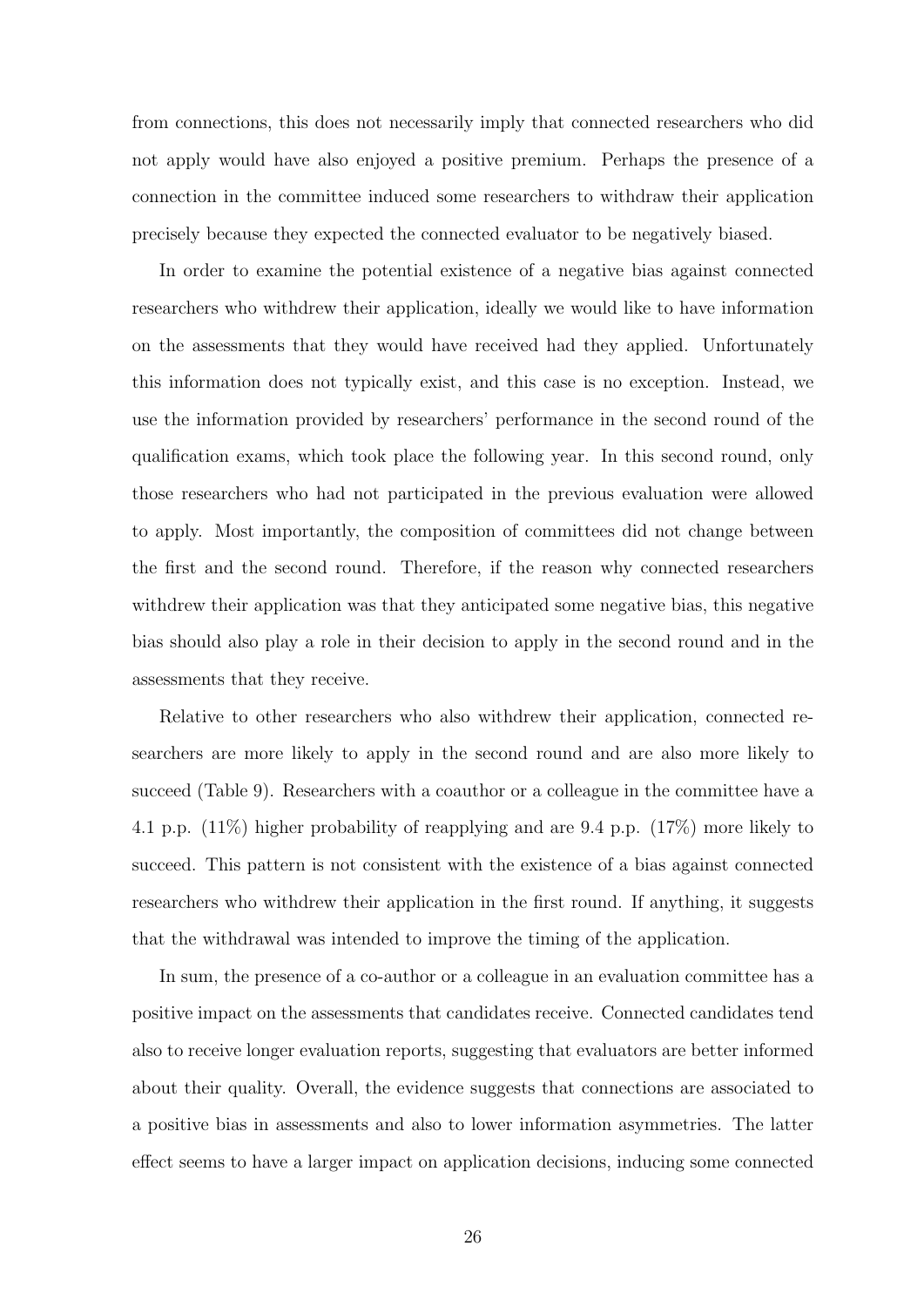candidates with a weak research portfolio to postpone their application.

#### 5.3 The overall impact of connections

The presence of connections in committees reduces the probability that researchers apply but it improves the assessments that they receive. Next we investigate the net impact of connections on candidates' chances of success, both in the short-term (first round of evaluations) and in the mid-term (second round of evaluations).

#### 5.3.1 Short-term effect

We compare the success rate of connected and unconnected researchers in the first round of national qualification evaluations, exploiting the random assignment of evaluators to committees. We estimate equation (6) using as dependent variable an indicator which takes value one if pre-registered candidate  $i$  qualifies in examination  $c$  and value zero if the candidate failed or withdrew the application. As shown in column 1 of Table 10, the presence of a co-author or a colleague in the committee increases by 3.9 p.p. the probability of success of pre-registered candidates (or by 11% relative to the baseline success rate of 34%). The inclusion of individual controls increases threefold the explained variation in the dependent variable – the adjusted R-squared increases from 11% to 31% – but, as expected, it does not affect significantly the point estimates (column 2). The estimates are slightly larger, around 4.5 p.p., although statistically similar, when we instrument the final composition of the committee using the initial one (column 3). We also examine how the impact of connections on success varies depending on researchers' observable research productivity (columns 4-6). Good researchers benefit more from connections. Researchers in the top (bottom) tercile experience a 5.3 p.p. (3.0 p.p.) increase in their success rate when the committee includes a co-author or a colleague.

Connected candidates are significantly less likely to apply but they have significantly higher unconditional success rates. This necessarily implies that their chances of failing an exam, and therefore receiving a 2-year ban on re-applying, must be substantially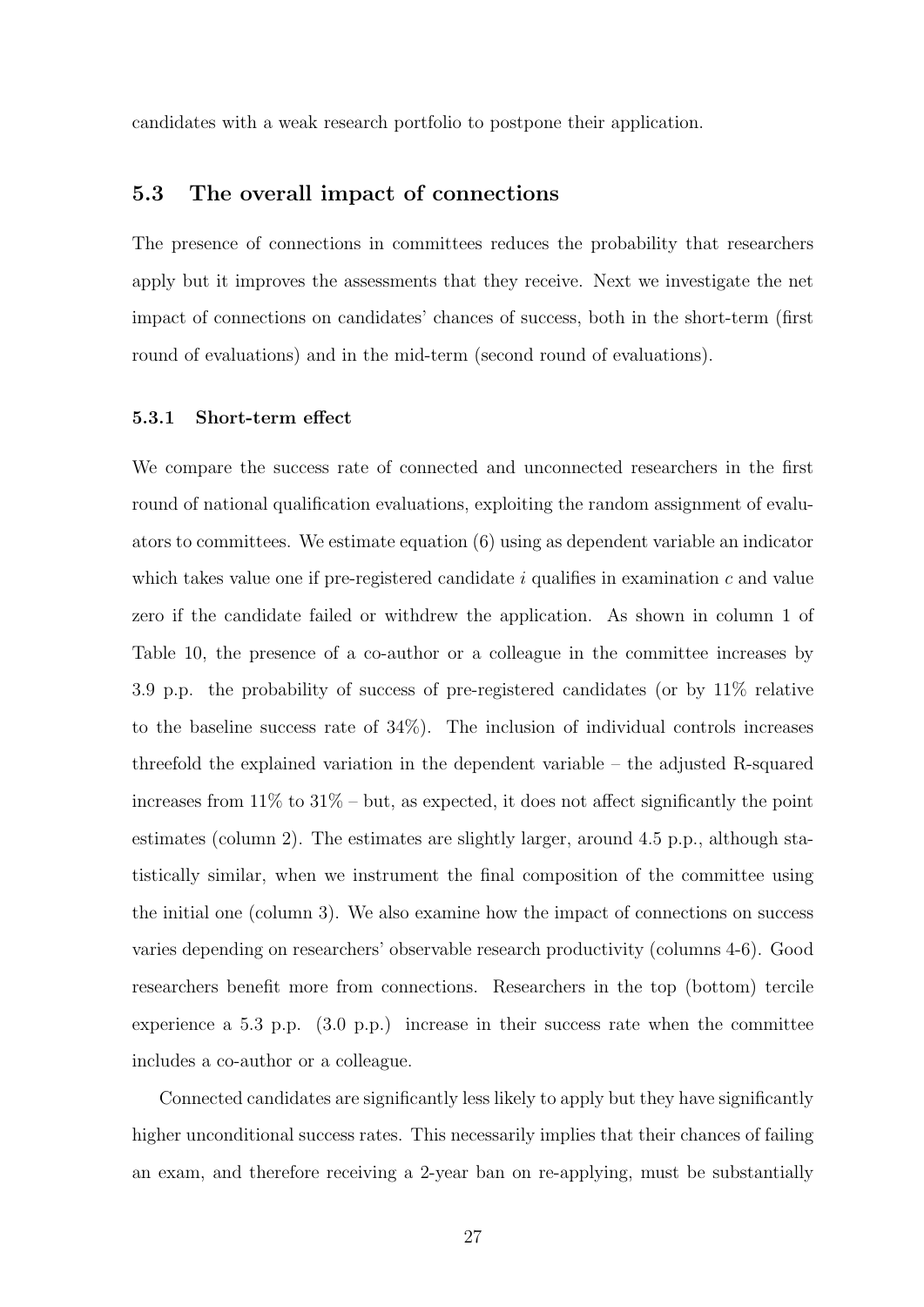lower. The probability that candidates with a co-author or a colleague in the committee apply and receive a negative assessment is 7.5 p.p. lower (column 7). Candidates with a weaker research profile benefit more from this decrease in failure rates. In the bottom tercile, the failure rate of connected candidates is 9.2 p.p. lower than the failure rate of other candidates, compared to a decrease of 6.1 p.p. for connected candidates in the top tercile (columns 4-6).

In sum, the extent to which candidates are affected by the presence of a connection in the committee depends on the quality of these same candidates. Top candidates face a larger increase in success rates. On the other hand, candidates with a relatively weaker research profile experience a larger decrease in application rates.

#### 5.3.2 Mid-term effect

One of the advantages of not applying when failure is likely is the possibility of applying in the following round. To account for these longer-term effects, we analyze the impact of connections considering jointly the first and the second round of qualification exams. First, we examine the impact on applications. We estimate equation (6) using as lefthand variable an indicator that takes value one if candidate  $i$  applied either in the first or in the second round (Table 11, columns 1-4). On average, connections decrease application rates over the two rounds by 1.2 p.p. This is roughly one third of the impact on applications in the first round, indicating that the effect of connections on applications may be partially explained by connected candidates postponing their application for one year.

We also examine the overall impact of connections on success rates in both rounds (columns 5-8). The positive impact of connections is larger when we also take into account their impact in the second round. Considering both rounds, connected researchers are 6.2 p.p. more likely to qualify, compared to 4.5 p.p. in the first round.

Finally, we analyze the impact on failure rates (columns 9-12). The presence of a connection in the committee decreases the failure rate of connected candidates by 7.4 p.p. This effect is similar to the impact of connections on candidates' failure rate in the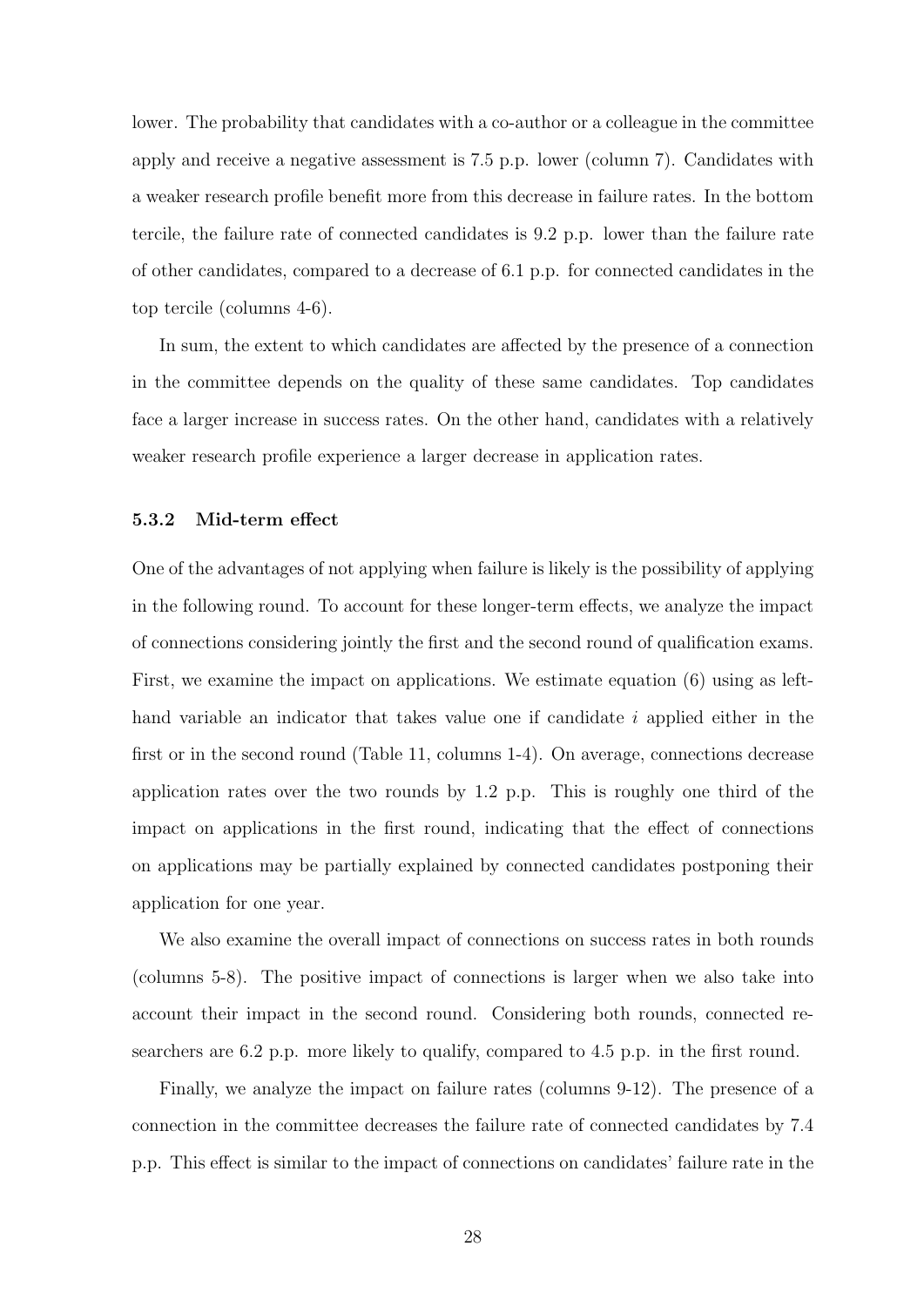first round, and again it is larger for candidates with relatively lower research quality (9.0 p.p. vs 6.1 p.p.).

### 6 Conclusions

In this paper we study the role of connections in scientific committees exploiting the exceptional evidence provided by scientific evaluations in Italy. The impact of connections depends crucially on the research quality of researchers. Candidates with a strong research profile benefit from connections mostly by having higher chances of success. Researchers in the top tercile in terms of their research output are 5 p.p. more likely to succeed when the committee includes a coauthor or a colleague. Weaker researchers also benefit from connections by not making costly errors in application decisions. Researchers in the bottom tercile are 6 p.p. less likely to apply when the evaluation committee includes a co-author or a colleague and their chances of success are 3 p.p. higher. As a result, the probability that they fail the evaluation is 9 p.p. lower. Evidence from a subsequent round of evaluations suggests that, by postponing their application, weak researchers with a connection in the committee benefit also from higher success rates in the future. Overall, the evidence is consistent with the existence of a bias in favor of connected candidates and also with the notion that connections reduce information asymmetries.

Our analysis shows that, beyond their impact on evaluations, connections are also an important source of information for researchers application decisions. The analysis also provides strong evidence that self-selection might be an important source of concern for empirical studies that analyze evaluation biases. If prospective candidates can anticipate committee composition, this may affect their decision to apply. The direction of self-selection is difficult to predict and it will depend on the strength of evaluation biases, the degree of information asymmetries, and the quality of candidates. Selection might bias estimates if the econometrician can only observe the identity of actual candidates. This methodological problem is not limited to the analysis of connections in academia; it might be also relevant more generally in studies assessing evaluation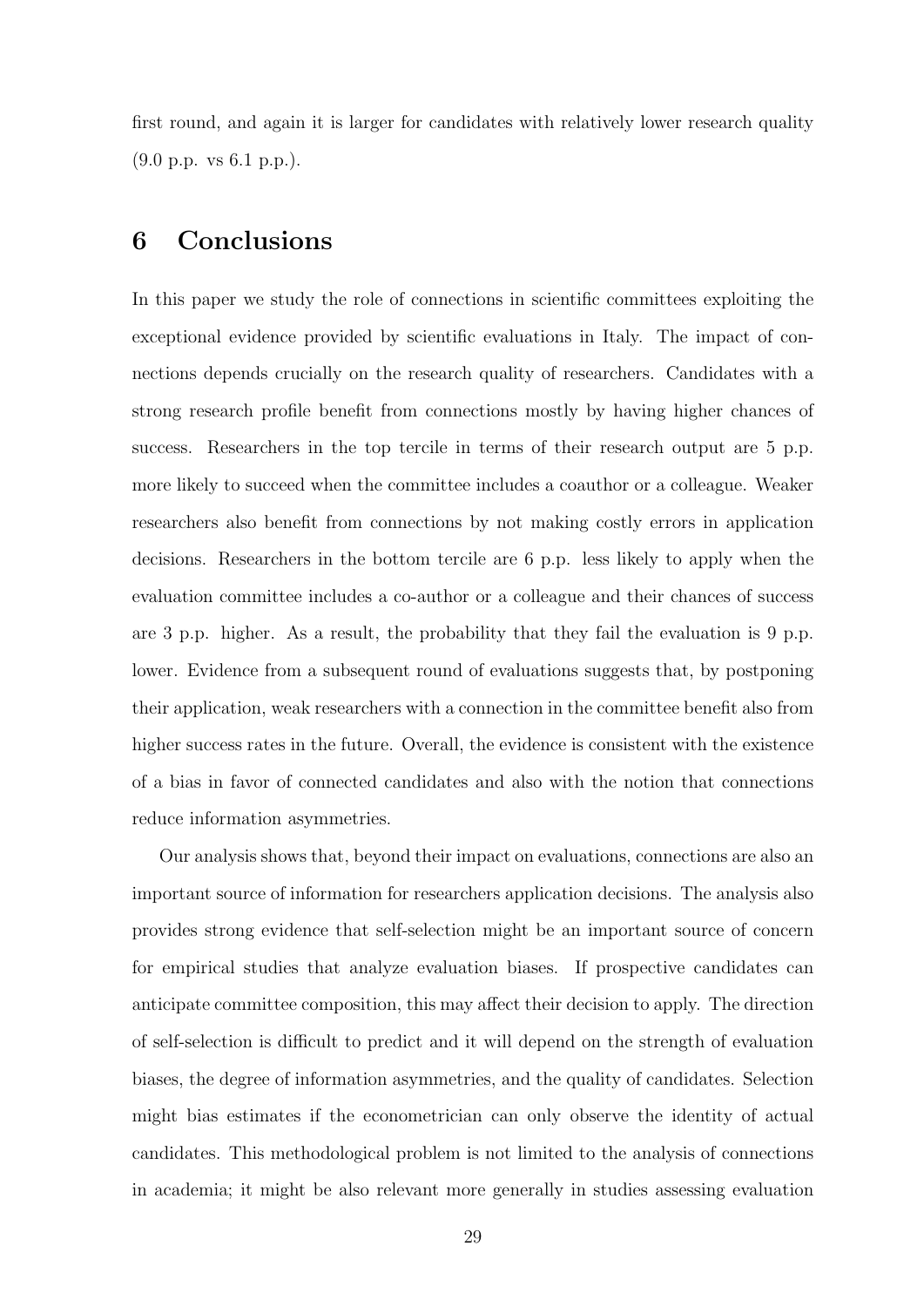biases in the labor market related to gender, ethnic group, or social ties (e.g. Fernandez and Weinberg 1997; Goldin and Rouse 2000; Petersen, Saporta and Seidel 2000, 2005). In such studies, ideally it would be convenient to consider not only actual applicants but also prospective ones.

Finally, our study also provides information that might be useful for the design of scientific evaluations. The system of national evaluations that was recently introduced in Italy is characterized by a large degree of transparency aimed at increasing meritocracy. However, publicizing CVs and evaluation reports is not sufficient to completely eliminate the connection premium. We still find that connected researchers are 4.5 p.p. (13%) more likely to qualify, although this figure is much lower than the connection premium observed in other countries where qualification exams are less transparent.<sup>21</sup> Moreover, the design of the system provides an additional advantage for connected candidates. Allowing candidates to withdraw their application after committee members have been selected helps connected candidates to take more informed application decisions and avoid costly failures.

<sup>21</sup>For instance, using data for Spain, Zinovyeva and Bagues (2015) find that the presence of a co-author or a colleague in the committee increases candidates' chances of qualifying by around 50%.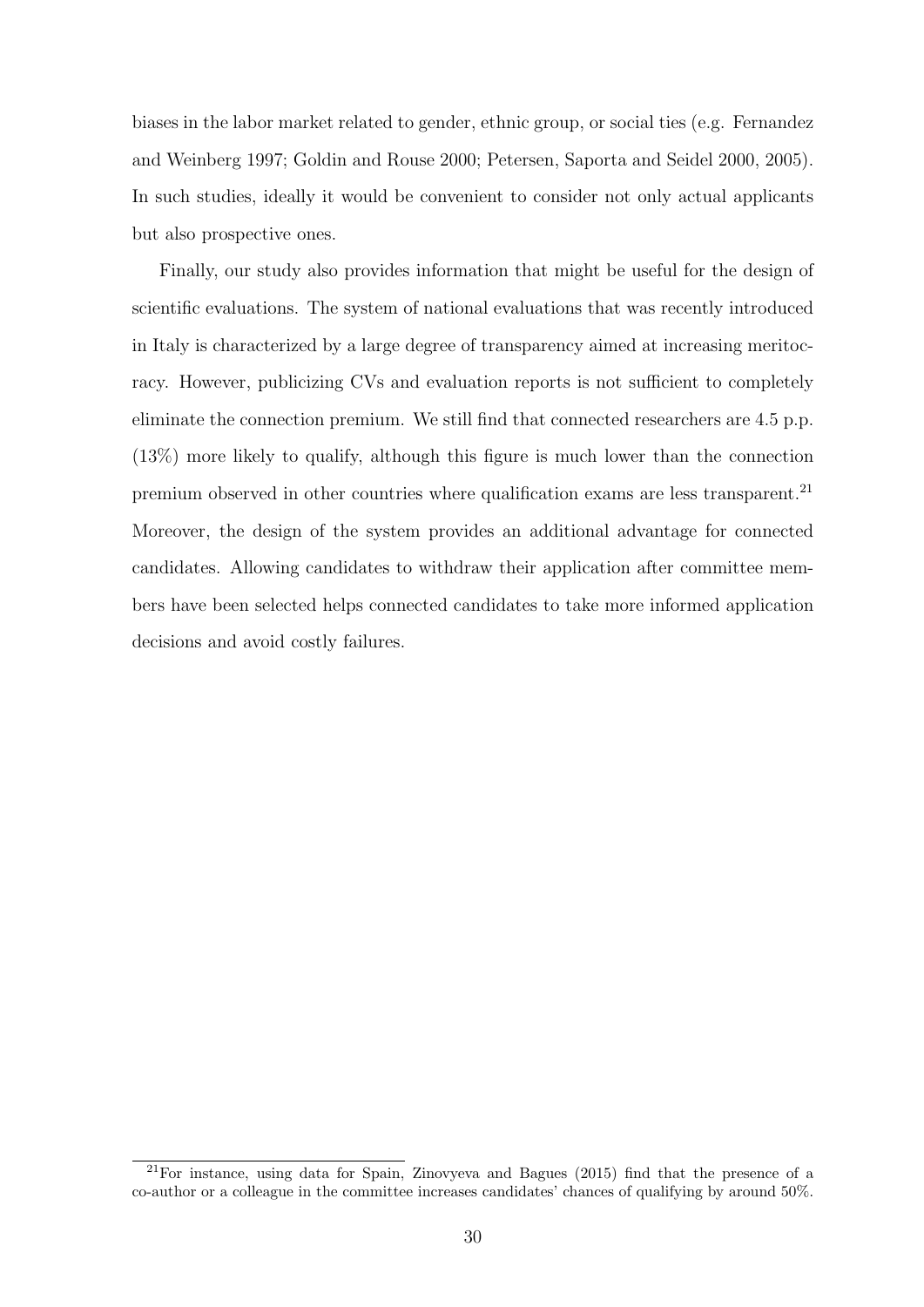### References

- Azoulay, Pierre, Joshua Graff Zivin and Jialan Wang (2010), "Superstar Extinction", Quarterly Journal of Economics, 125(2), pp. 549-589.
- Brogaard, Jonathan, Joseph Engelberg and Christopher A. Parsons (2014), "Network Position and Productivity: Evidence from Journal Editor Rotations," Journal of Financial Economics, 111 (1), pp: 251-270.
- Combes, Pierre-Philippe, Laurent Linnemer and Michael Visser (2008), "Publish or peer-rich? The role of skills and networks in hiring economics professors," Labour Economics, Vol. 15, pp. 423-441.
- Blau, Francine D., Janet M. Currie, Rachel T.A. Croson and Donna K. Ginther (2010), "Can Mentoring Help Female Assistant Professors? Interim Results from a Randomized Trial," American Economic Review, 100(2), 348-352.
- Durante, Ruben, Giovanna Labartino, Roberto Perotti (2011), "Academic Dynasties: Decentralization and Familism in the Italian Academia", NBER WP 7572.
- Fernandez, Roberto and Nancy Weinberg (1997), "Sifting and Sorting: Personal Contacts and Hiring in a Retail Bank," American Sociological Review 62(6) pp. 883-902.
- Goldin, Claudia and Cecilia Rouse (2000), "Orchestrating impartiality: The impact of 'blind' auditions on female musicians," American Economic Review 90(4), 715-741.
- Hamermesh, Daniel, and Peter Schmidt (2003), "The Determinants of Econometric Society Fellows Elections," Econometrica 71(1), 399-407.
- Hastings, Justine, Christopher A. Neilson, and Seth D. Zimmerman (2015),"The Effects of Earnings Disclosure on College Enrollment Decisions," NBER Working Paper No. 21300.
- Heckman, James, and Peter Siegelman (1993), "The Urban Institute Audit Studies: Their Methods and Findings," in Clear and Convincing Evidence: Measurement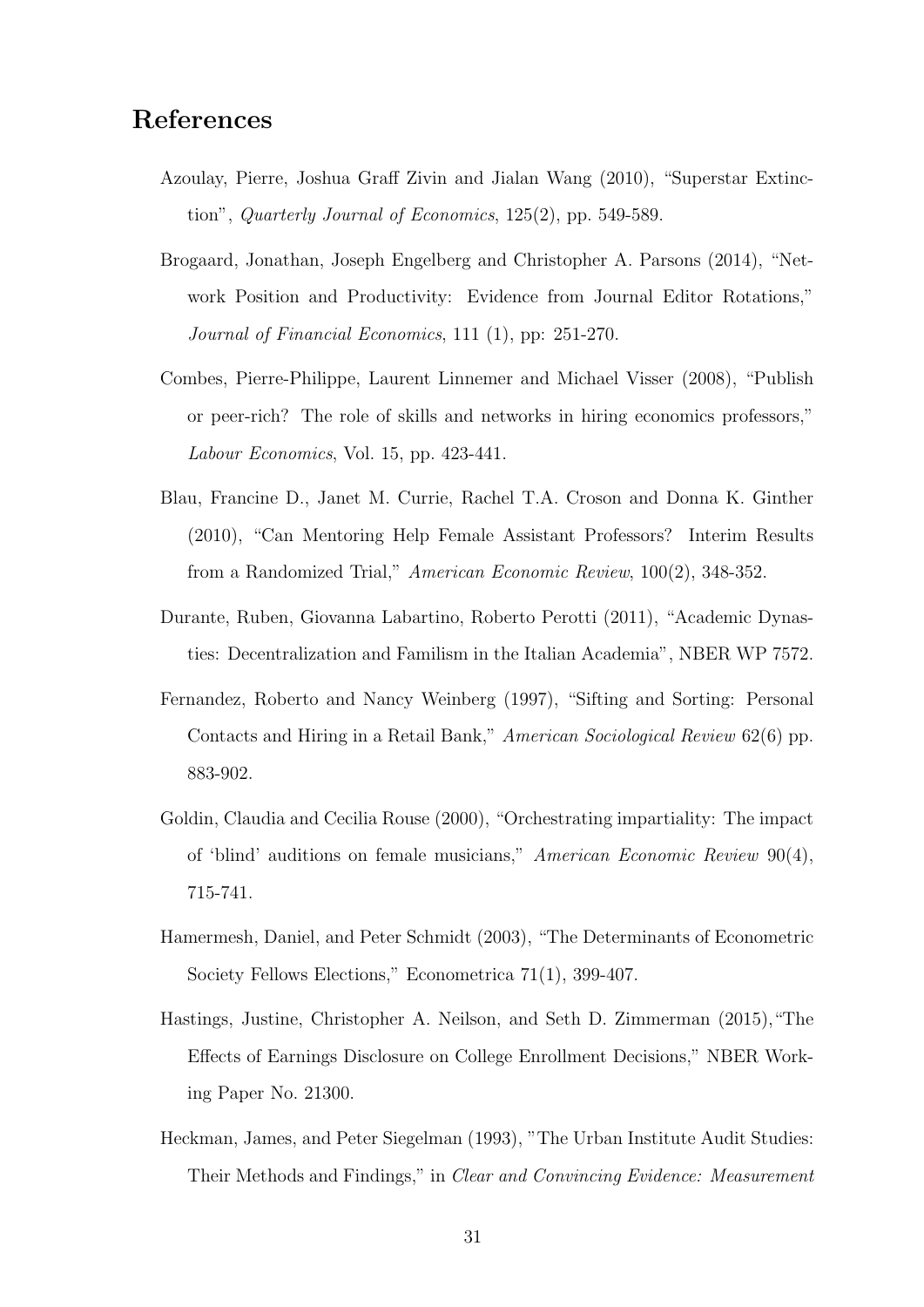of Discrimination in America, ed. Fix and Struyk, 187-258. Washington, D.C.: The Urban Institute Press.

- Hoxby, Caroline and Christopher Avery (2014), "The Missing "One-Offs": The Hidden Supply of High-Achieving, Low-Income Students," Brookings Papers on Economic Activity, Spring, pp 1-50.
- Li, Danielle (2011), "Information, Bias, and Efficiency in Expert Evaluation: Evidence from the NIH", mimeo, MIT.
- Laband, David N. and Michael J. Piette (1994), "Favoritism versus Search for Good Papers: Empirical Evidence Regarding the Behavior of Journal Editors", Journal of Political Economy, Vol. 102(1), pp. 194-203.
- Milkman, Katherine L., Modupe Akinola and Dolly Chugh (2015), "What Happens Before? A Field Experiment Exploring How Pay and Representation Differentially Shape Bias on the Pathway Into Organizations," Journal of Applied Psychology, advance online publication, http://dx.doi.org/10.1037/ apl0000022
- OECD (2013), Education at a Glance 2013: OECD Indicators, OECD Publishing. http://dx.doi.org/10.1787/eag-2013-en.
- Oettl, Alexander (2012), "Reconceptualizing Stars: Scientist Helpfulness and Peer Performance," Management Science, Vol. 58(6), pp. 1122-1140.
- Perotti, Roberto (2002), "The Italian University System: Rules vs. Incentives", paper presented at the First Conference on Monitoring Italy, ISAE, Rome.
- Petersen, Trond, Ishak Saporta and Marc-David Seidel (2000), "Offering a job: Meritocracy and social networks," American Journal of Sociology, 106(3) pp. 763-816
- Petersen, Trond, Ishak Saporta and Marc-David Seidel (2005) "Getting hired: Sex and race," Industrial Relations 44(3), 416-443.
- Sandström, Ulf and Martin Hällsten (2008), "Persistent nepotism in peer-review," Persistent nepotism in peer-review, Vol. 74(2) pp. 175-189.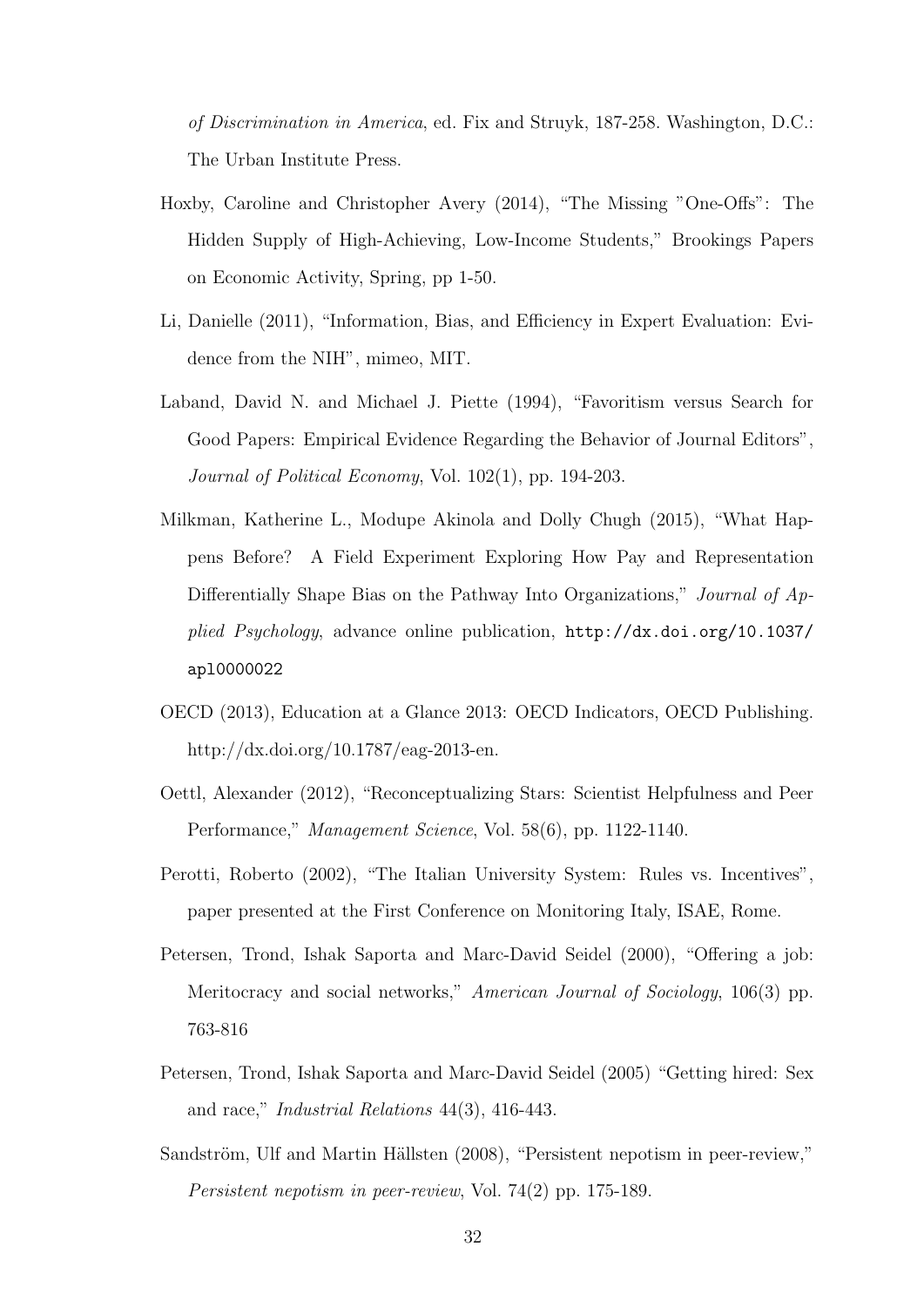Zinovyeva, Natalia and Manuel Bagues (2015), "The Role of Connections in Academic Promotions", American Economic Journal: Applied Economics, 7(2): 264-92.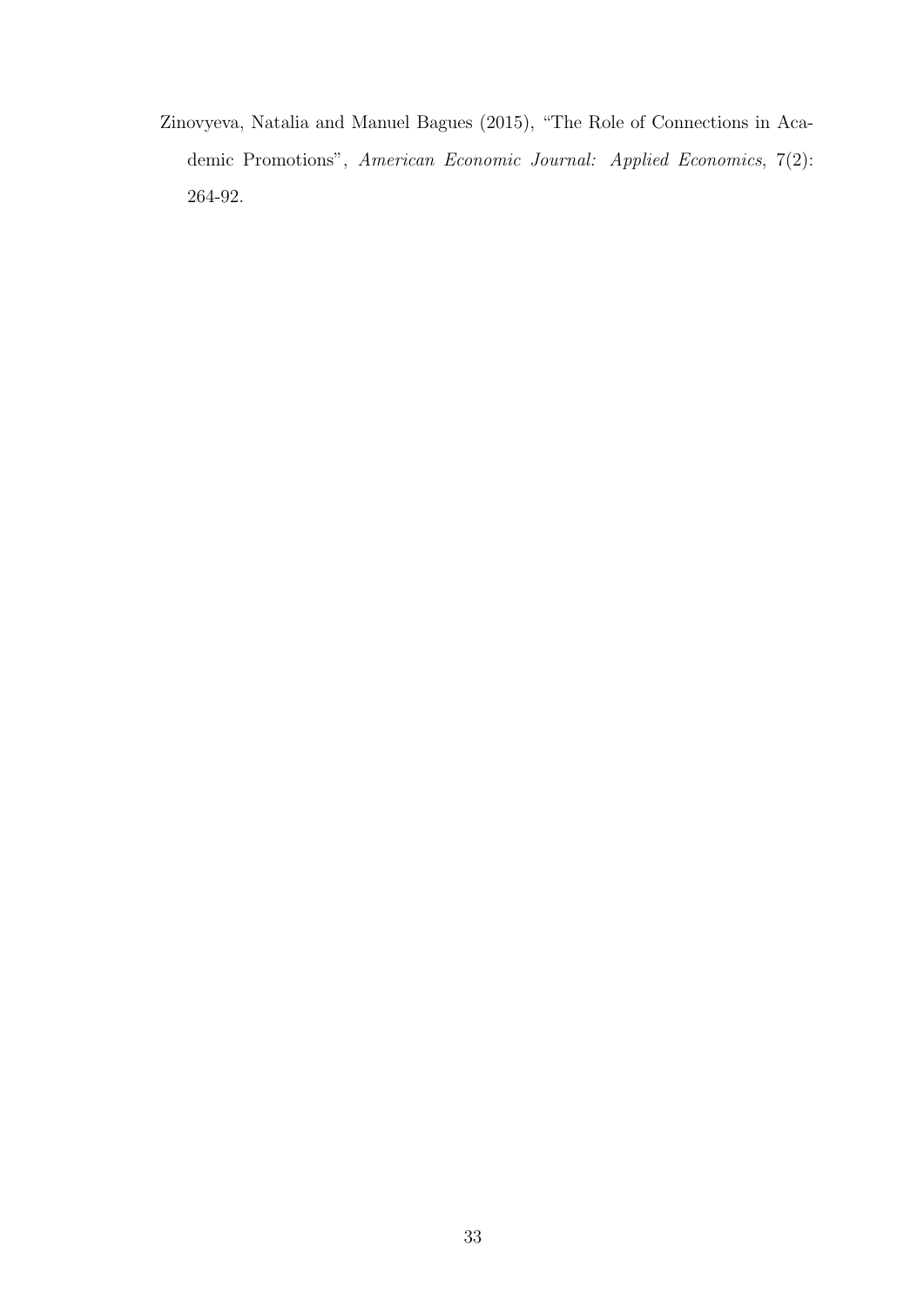



Note: The timeline is for Economics, discipline 13/A1.

#### Figure 2: Sample Individual Evaluation

**F QG Lqj p**<br>The candidate PINCO PALLO has been Ricercatore universitario at the Università di PISA since 2006. His scientific work is concerned with the development of democracy, including a monograph on the role of public opinion in political thought and a series of contributions concerning English and Anglo-American thought and developments from the 17th through 19th centuries, with special reference to Edmund Burke. The candidate is a member of the "Re-Imagining Democracy in the Mediterranean, 1750-1860" project, based at the University of Oxford. The candidate has a significant number of international conference participations, among which those in which the English have invited him to speak about Burke are perhaps the most indicative of a strong international reputation. In terms of specific contributions, the "silent guest" metaphor is particularly significant in explaining how Burke plays out in the history of Italian political thought. The candidate scores above the median on two of the three indicators of impact and has substantial relevant teaching experience. On the basis of the application submitted, the candidate merits approval of the request for the abilitazione scientifica.



Figure 3: Success rate and bibliometric measures

dimensions where their productivity is above the median in the corresponding category. Note: Actual candidates have been classified in four groups, depending on the number of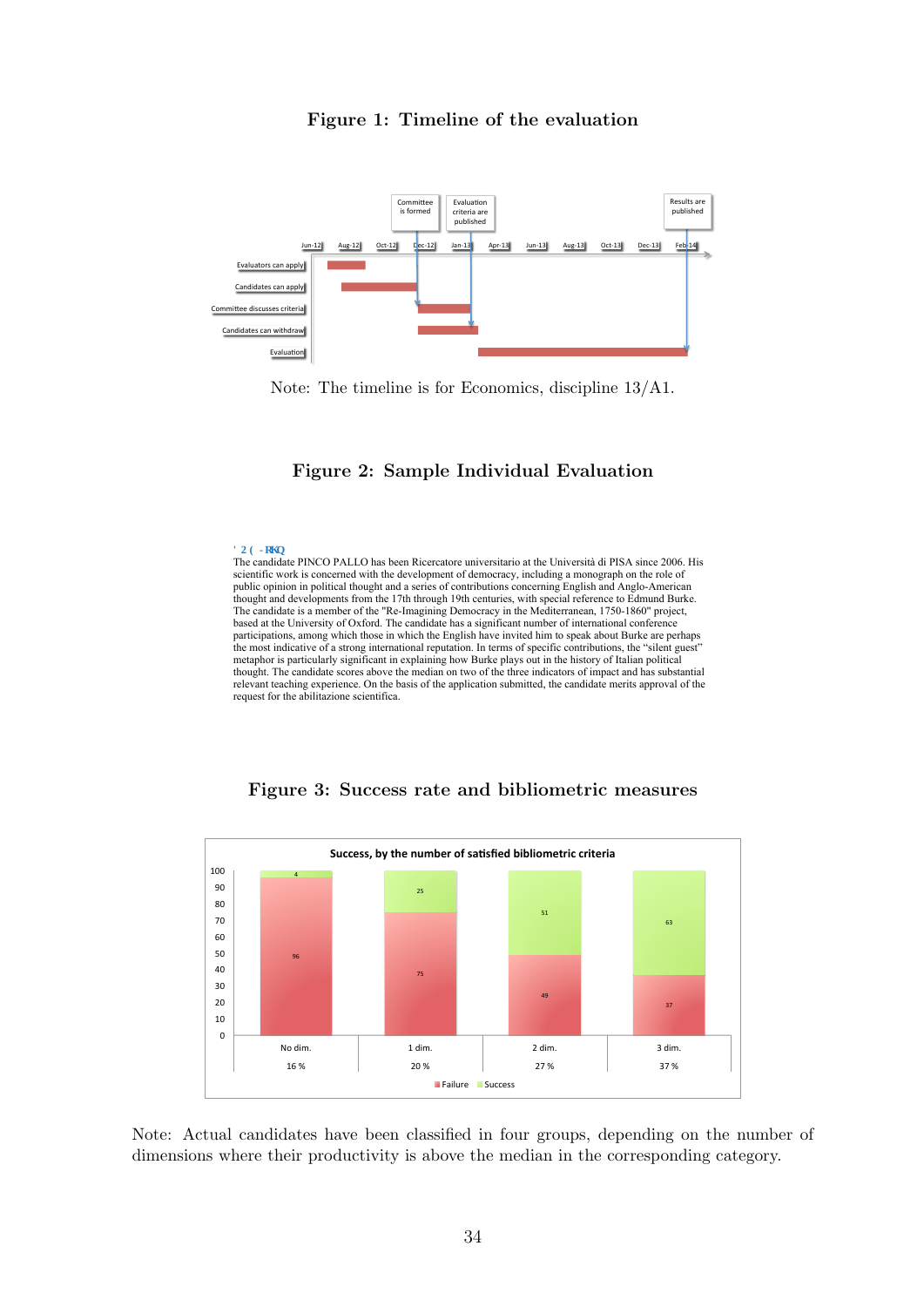|                                 | 1    | $\overline{2}$ | 3        | 4    |
|---------------------------------|------|----------------|----------|------|
|                                 | Mean | Std. Dev. Min  |          | Max  |
| Based in Italy $(N=5,876)$ :    |      |                |          |      |
| Female                          | 0.20 | 0.40           | 0        |      |
| All publications                | 131  | 104            | 4        | 957  |
| - Articles                      | 73   | 85             | 0        | 920  |
| - Books                         | 8    | 10             | 0        | 139  |
| - Book chapters                 | 22   | 26             | $^{(1)}$ | 455  |
| - Conference proceedings        | 20   | 37             | 0        | 401  |
| - Patents                       | 0.42 | 2.44           | 0        | 88   |
| - Other                         | 7    | 23             | 0        | 675  |
| Average Article Influence Score | 1.18 | 0.73           | 0.1      | 9.65 |
| A-journal articles              | 11   | 16             | 0        | 207  |
| Based abroad $(N=1,365)$ :      |      |                |          |      |
| Female                          | 0.12 | 0.32           | $\Omega$ | 1    |

Table 1: Descriptive statistics – Eligible evaluators

Notes: Article Influence Score is defined for publications by professors in STEMM fields. A-journal articles are defined for publications by professors in the social sciences and hu-<br>manities.

|                                             | $\mathbf{1}$   | $\overline{2}$ | 3                                        | $\overline{4}$   | 5       | 6        | $\overline{7}$        |
|---------------------------------------------|----------------|----------------|------------------------------------------|------------------|---------|----------|-----------------------|
|                                             |                |                |                                          | Position         |         |          | Coauthor or colleague |
|                                             |                |                | FP                                       | AP               | Yes     | No       |                       |
|                                             |                |                | Initial set of applications $(N=69,020)$ |                  |         |          |                       |
|                                             | Mean           | St.Dev.        | Mean                                     | Mean             | Mean    | Mean     | p-value               |
|                                             | 1.49           | 1.08           | 1.52                                     | 1.48             | 1.34    | 1.53     | 0.000                 |
| Number of applications<br>Application order | 0.5            | 0.29           | 0.5                                      | 0.5              | 0.46    | $0.51\,$ | 0.000                 |
|                                             |                |                |                                          |                  |         |          |                       |
| Individual characteristics:                 |                |                |                                          |                  |         |          |                       |
| Female                                      | 0.38           | 0.49           | 0.31                                     | 0.41             | 0.39    | 0.38     | 0.002                 |
| Age                                         | 44             | 8              | 49                                       | 43               | 0.05    | $-0.01$  | 0.000                 |
| Permanent university position:              | 0.55           | 0.5            | 0.74                                     | 0.47             | 0.74    | 0.52     | 0.000                 |
| - same field                                | 0.75           | 0.43           | 0.77                                     | 0.74             | 0.79    | 0.74     | 0.000                 |
|                                             |                |                |                                          |                  |         |          |                       |
| Quality indicators:                         |                |                |                                          |                  |         |          |                       |
| CV length (pages)                           | 16             | 67             | 20                                       | 14               | 0.08    | $-0.02$  | 0.000                 |
| All Publications:                           | 64             | 67             | 89                                       | 53               | 0.08    | $-0.02$  | 0.000                 |
| - Articles                                  | 37             | 51             | 53                                       | 30               | 0.07    | $-0.01$  | 0.000                 |
| - Books                                     | $\overline{2}$ | $\overline{5}$ | 3                                        | $\overline{2}$   | 0.01    | $-0.00$  | 0.509                 |
| - Book chapters                             | $\overline{7}$ | 12             | 10                                       | 6                | 0.06    | $-0.01$  | 0.000                 |
| - Conference proceedings                    | 10             | 20             | 14                                       | 8                | 0.07    | $-0.01$  | 0.000                 |
| - Patents                                   | 0.24           | 1.65           | 0.35                                     | 0.19             | 0.00    | $-0.00$  | 0.936                 |
| - Other                                     | 7              | 22             | 8                                        | 7                | $-0.02$ | 0.00     | 0.004                 |
| Average number of coauthors                 | 6              | 18             | $\,6$                                    | $\boldsymbol{6}$ | 0.01    | $-0.00$  | 0.229                 |
| First-authored                              | 0.22           | 0.2            | 0.22                                     | 0.22             | $-0.02$ | 0.00     | 0.069                 |
| Last-authored                               | 0.12           | 0.16           | 0.15                                     | 0.11             | 0.03    | $-0.01$  | 0.002                 |
| Average Article Influence Score             | 1.31           | 0.97           | 1.31                                     | 1.30             | $-0.01$ | 0.00     | 0.296                 |
| A-journal articles                          | 4              | $\overline{7}$ | 6                                        | 3                | 0.09    | $-0.01$  | 0.000                 |
|                                             |                |                | Final set of applications $(N=59,150)$   |                  |         |          |                       |
| Production in the previous 10 years:        |                |                |                                          |                  |         |          |                       |
| Social Sciences and Humanities:             |                |                |                                          |                  |         |          |                       |
| - Articles                                  | 20             | 17             | 25                                       | 18               | 0.16    | $-0.02$  | 0.000                 |
| - A-journal articles                        | 3              | $\overline{4}$ | 3                                        | $\sqrt{2}$       | 0.09    | $-0.01$  | 0.000                 |
| - Books                                     | $\overline{2}$ | 3              | 3                                        | $\overline{2}$   | 0.02    | $-0.00$  | 0.367                 |
| Sciences:                                   |                |                |                                          |                  |         |          |                       |
| - Articles                                  | 37             | 45             | 46                                       | 32               | 0.06    | $-0.01$  | 0.000                 |
| - Citations                                 | 60             | 102            | 77                                       | 52               | 0.05    | $-0.01$  | 0.000                 |
| - H-index                                   | 11             | $\overline{7}$ | 13                                       | 10               | 0.09    | $-0.02$  | 0.000                 |
| Above the median in 3 indicators            | 0.38           | 0.48           | 0.42                                     | 0.36             | 0.46    | 0.36     | 0.000                 |
| Below the median in 3 indicators            | 0.16           | 0.36           | 0.13                                     | 0.17             | 0.12    | 0.17     | 0.000                 |

### Table 2: Descriptive statistics – Applications

Notes: Article Influence Score is defined for publications by professors in STEMM fields. A-journal articles are defined for publications by professors in the social sciences and humanities. Columns 5-6 provide information for the subset of applicants<br>who had a connection in the committee and the subset who did not. Column 7 reports the p-value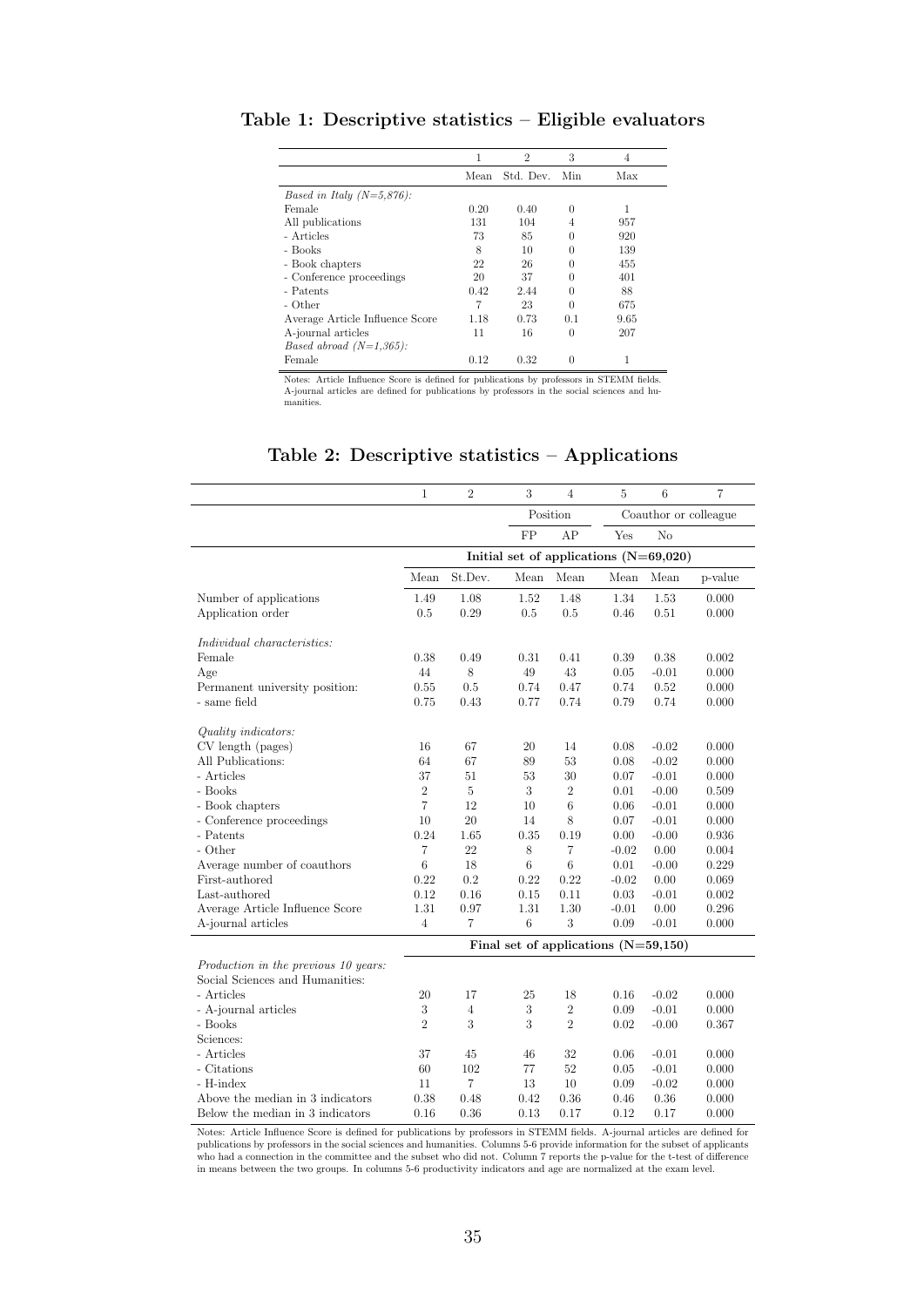|                                                      | 1       | $\overline{2}$ | 3       | 4    | 5        | 6    | 7    | 8                     |
|------------------------------------------------------|---------|----------------|---------|------|----------|------|------|-----------------------|
|                                                      |         |                |         |      | Position |      |      | Coauthor or colleague |
|                                                      |         |                |         | FP   | AP       | Yes  | No   |                       |
|                                                      | N       | Mean           | St.Dev. | Mean | Mean     | Mean | Mean | p-value               |
| Initial set of applications in the $1^{st}$ wave     |         |                |         |      |          |      |      |                       |
| Withdraw                                             | 69,020  | 0.14           | 0.35    | 0.16 | 0.13     | 0.17 | 0.14 | 0.000                 |
| Fail                                                 | 69,020  | 0.49           | 0.50    | 0.48 | 0.50     | 0.34 | 0.52 | 0.000                 |
| Qualify                                              | 69,020  | 0.37           | 0.48    | 0.36 | 0.37     | 0.49 | 0.34 | 0.000                 |
| Final set of applications in the $1^{st}$ wave       |         |                |         |      |          |      |      |                       |
| Qualify                                              | 59,150  | 0.43           | 0.49    | 0.43 | 0.43     | 0.59 | 0.40 | 0.000                 |
| Unanimous decision                                   | 58,948  | 0.86           | 0.35    | 0.84 | 0.86     | 0.86 | 0.86 | 0.813                 |
| Individual evaluations                               |         |                |         |      |          |      |      |                       |
| Length of individual evaluations                     | 294,656 | 176            | 277     | 203  | 164      | 193  | 175  | 0.000                 |
| Positive votes                                       | 294,656 | 0.45           | .50     | 0.46 | 0.44     | 0.64 | 0.44 | 0.000                 |
| Set of withdrawn applications in the $1^{st}$ wave   |         |                |         |      |          |      |      |                       |
| Reapply in the $2^{nd}$ wave                         | 9,870   | 0.37           | 0.48    | 0.32 | 0.40     | 0.44 | 0.36 | 0.000                 |
| Set of resubmitted applications in the $2^{nd}$ wave |         |                |         |      |          |      |      |                       |
| Qualify in the $2^{nd}$ wave                         | 3.647   | 0.58           | 0.49    | 0.59 | 0.57     | 0.67 | 0.55 | 0.000                 |

#### Table 3: Descriptive statistics – Outcomes

Notes: We observe 99.7% of individual evaluations (294,656 out of 295,666 evaluations).

J.

#### Table 4: Randomization test

|                         |                  |                     |                         |                           | Ð.                  | 6                   |                  |                       |                     | 10                  |
|-------------------------|------------------|---------------------|-------------------------|---------------------------|---------------------|---------------------|------------------|-----------------------|---------------------|---------------------|
| Dependent variable:     | Female           | Age                 | Perm.pos.<br>same field | Perm.pos.,<br>other field | Appl.<br>order      | <b>CV</b><br>length | Publ.            | A-journal<br>articles | Total<br>AIS        | Coauthors           |
| Connection in committee | 0.005<br>(0.006) | $0.026*$<br>(0.014) | 0.002<br>(0.008)        | 0.002<br>(0.005)          | $-0.000$<br>(0.004) | $-0.025$<br>(0.017) | 0.001<br>(0.019) | $-0.005$<br>(0.011)   | $-0.011$<br>(0.018) | $-0.015$<br>(0.019) |
| Observations            | 69.020           | 69,020              | 69.020                  | 69,020                    | 69.020              | 69.020              | 69,020           | 69.020                | 69.020              | 69.020              |

Notes: OLS estimates. All regressions include exam fixed effects and set of dummy variables for the expected number of connections in the committee (192 dummies). Dependent variables in columns 2, 5-10 are normalized at th

|                         | T           | $\overline{2}$ | 3           | 4           | 5                      | 6           |
|-------------------------|-------------|----------------|-------------|-------------|------------------------|-------------|
|                         |             |                |             |             | Research productivity: |             |
| Sample:                 | All         | All            | All         | High        | Medium                 | Low         |
|                         | <b>ITT</b>  | <b>TTT</b>     | <b>ATET</b> | <b>ATET</b> | <b>ATET</b>            | <b>ATET</b> |
| Connection in committee | $-0.027***$ | $-0.027***$    | $-0.030***$ | $-0.009$    | $-0.019**$             | $-0.062***$ |
|                         | (0.005)     | (0.005)        | (0.005)     | (0.006)     | (0.008)                | (0.011)     |
| Individual controls     | No          | Yes            | Yes         | Yes         | Yes                    | Yes         |
| <b>Observations</b>     | 69,020      | 69,020         | 69,020      | 21.443      | 21,800                 | 25,777      |
| Adjusted R-squared      | 0.045       | 0.118          | 0.119       | 0.146       | 0.120                  | 0.138       |
| Mean, no connections    | 0.862       | 0.862          | 0.862       | 0.935       | 0.869                  | 0.799       |
| Connection effect, %    | $-3.110$    | $-3.155$       | $-3.457$    | $-0.920$    | $-2.155$               | $-7.760$    |

#### Table 5: Application decisions

Note: The dependent variable takes value one whenever the researcher keeps the application for the evaluation. Columns 1 and 2 report results from an OLS estimation where the main right-hand side variables reflect the init to-treat effects (ITT). Columns 3-6 report results from instrumental variables estimations where the final composition of the committee has<br>been instrumented using the outcome of the initial random draw, providing the aver

and humanities. All regressions include exam fixed effects and a set of dummy variables for the expected number of connections in committee. Individual

controls include position, university, and all variables in the upper panel of Table 2. Standard errors are clustered at the committee level. \*\*\* denotes significance at 1%, \*\* significance at 5% and \* significance at 1%.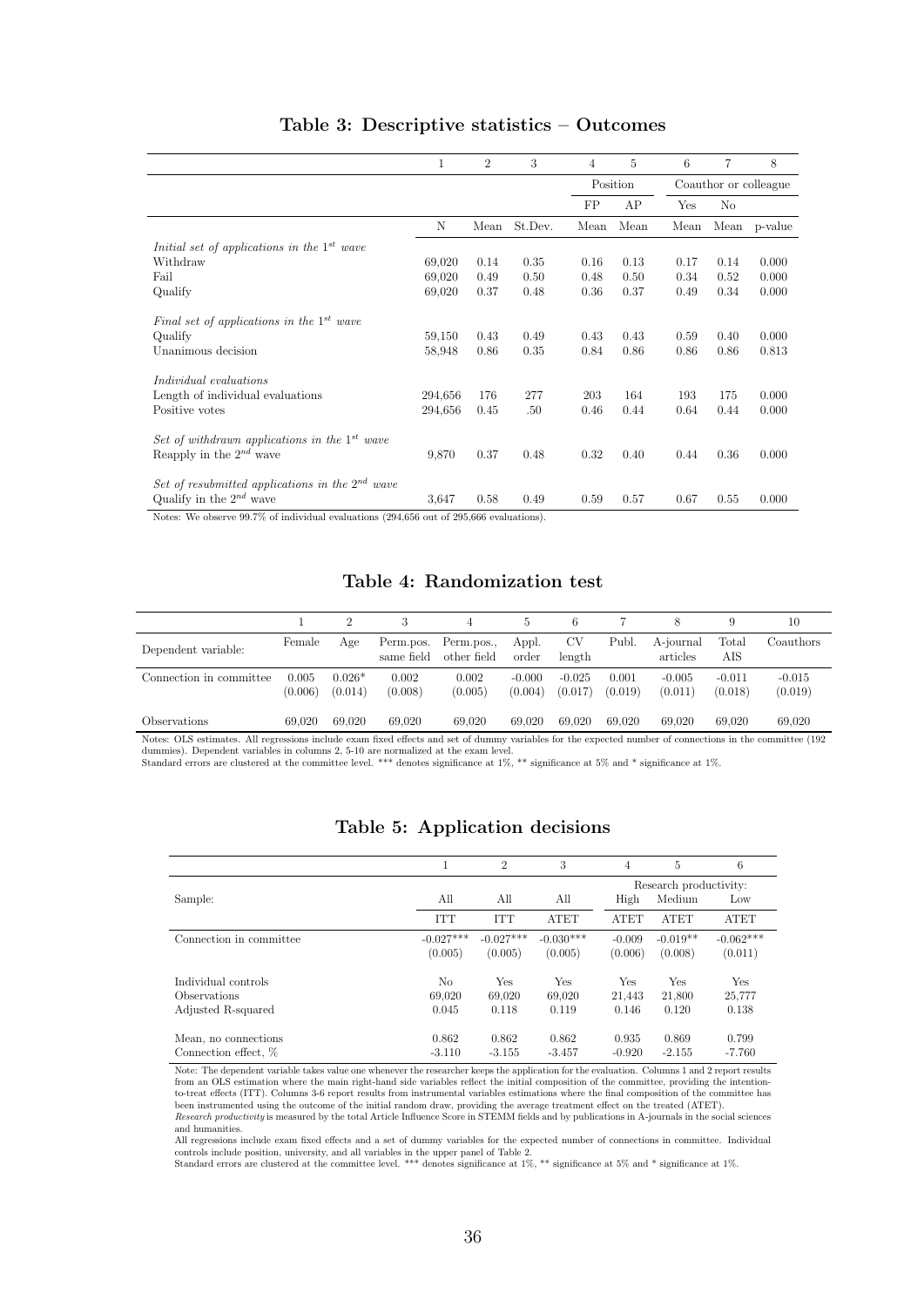|                         |                       | $\overline{2}$        | 3                     | 4                                                                                                    | 5                     |
|-------------------------|-----------------------|-----------------------|-----------------------|------------------------------------------------------------------------------------------------------|-----------------------|
| Dependent variable:     | Qualify               | Positive votes        | Qualify               | Oualify                                                                                              | Qualify               |
| Sample:                 |                       | All final candidates  | High                  | Research productivity:<br>Medium<br>$0.062***$<br>(0.008)<br>Yes<br>18,855<br>0.373<br>0.446<br>13.9 | Low                   |
| Connection in committee | $0.066***$<br>(0.006) | $0.319***$<br>(0.028) | $0.066***$<br>(0.009) |                                                                                                      | $0.064***$<br>(0.010) |
| Individual controls     | Yes                   | Yes                   | Yes                   |                                                                                                      | Yes                   |
| Observations            | 59,150                | 59.150                | 20.028                |                                                                                                      | 20,267                |
| Adjusted R-squared      | 0.422                 | 0.451                 | 0.380                 |                                                                                                      | 0.381                 |
| Mean, no connections    | 0.399                 | 2.084                 | 0.586                 |                                                                                                      | 0.186                 |
| Connection effect, %    | 16.6                  | 15.3                  | 11.2                  |                                                                                                      | 34.1                  |

#### Table 6: Evaluations

Notes: OLS estimates. All regressions include exam fixed effects and a set of dummy variables for the expected number<br>of connections in committee. Individual controls include position, university, and all variables in the

panels of Table 2. Research productivity is measured by the total Article Influence Score in STEMM fields and by publications in A-journals in the social sciences and humanities.

Standard errors are clustered at the committee level. \*\*\* denotes significance at 1%, \*\* significance at 5% and \* significance at 1%.

|                         | 1              | $\overline{2}$       | 3          | $\overline{4}$         | 5          |
|-------------------------|----------------|----------------------|------------|------------------------|------------|
| Sample:                 |                | All final candidates |            | Research productivity: |            |
|                         |                |                      | High       | Medium                 | Low        |
| Connection              | $0.039***$     | $0.039***$           | $0.030***$ | $0.043***$             | $0.047***$ |
|                         | (0.005)        | (0.005)              | (0.005)    | (0.006)                | (0.008)    |
| Candidate fixed-effects | Yes            | Yes                  | Yes        | Yes                    | <b>Yes</b> |
| Evaluator fixed-effects | N <sub>0</sub> | Yes                  | Yes        | <b>Yes</b>             | Yes        |
| <b>Observations</b>     | 294,656        | 294,656              | 99,747     | 93.969                 | 100,940    |
| Number of applications  | 58,948         | 58,948               | 19,957     | 18.799                 | 20,192     |
| Adjusted R-squared      | 0.002          | 0.066                | 0.078      | 0.081                  | 0.084      |
| Mean, no connections    | 0.440          | 0.440                | 0.624      | 0.488                  | 0.217      |
| Connection effect, %    | 9.0            | 8.9                  | 4.8        | 8.8                    | 21.5       |

#### Table 7: Evaluators' individual voting

Notes: OLS estimates. Each observation represents evaluator  $j$  assessment of candidate  $i$ . The dependent variable is a dummy that takes value one if the evaluator votes in favor of the candidate. Research productivity is measured by the total Article Influence Score in STEMM fields and by publications in

A-journals in the social sciences and humanities. Standard errors are clustered at the committee level. \*\*\* denotes significance at 1%, \*\* significance at 5% and \* significance at 1%.

|                         | 1                    | $\overline{2}$ | 3         | 4                      | 5        | 6             | 7             |
|-------------------------|----------------------|----------------|-----------|------------------------|----------|---------------|---------------|
| Sample:                 | All final candidates |                |           | Research productivity: |          | Received a    | Received a    |
|                         |                      |                | High      | Medium                 | Low      | positive vote | negative vote |
| Connection              | $20.2***$            | $12.0***$      | $12.0***$ | $12.4***$              | $9.2***$ | $13.2***$     | $5.6***$      |
|                         | (3.7)                | (1.9)          | (1.7)     | (3.1)                  | (2.0)    | (1.7)         | (1.0)         |
| Candidate fixed-effects | Yes                  | Yes            | Yes       | Yes                    | Yes      | Yes           | Yes           |
| Evaluator fixed-effects | No                   | Yes            | Yes       | Yes                    | Yes      | Yes           | Yes           |
| Observations            | 294.656              | 294.656        | 99.747    | 93.969                 | 100.940  | 131,613       | 163,043       |
| Number of applications  | 58,948               | 58,948         | 19,957    | 18.799                 | 20.192   | 30,722        | 36,638        |
| Adjusted R-squared      | 0.001                | 0.347          | 0.415     | 0.306                  | 0.381    | 0.421         | 0.343         |
| Mean, no connections    | 175.5                | 175.5          | 182.8     | 178.5                  | 165.6    | 187.6         | 166.0         |
| Connection effect, %    | 11.5                 | 6.9            | 6.3       | 7.0                    | 5.6      | 7.1           | 3.4           |

#### Table 8: Length of individual reports

Notes: OLS estimates. Each observation represents evaluator  $j$  assessment of candidate  $i$ . The dependent variable is the length of individual evaluation reports measured in words.

Research productivity is measured by the total Article Influence Score in STEMM fields and by publications in A-journals in the social sciences and humanities.

Standard errors are clustered at the committee level. \*\*\* denotes significance at 1%, \*\* significance at 5% and \* significance at 1%.